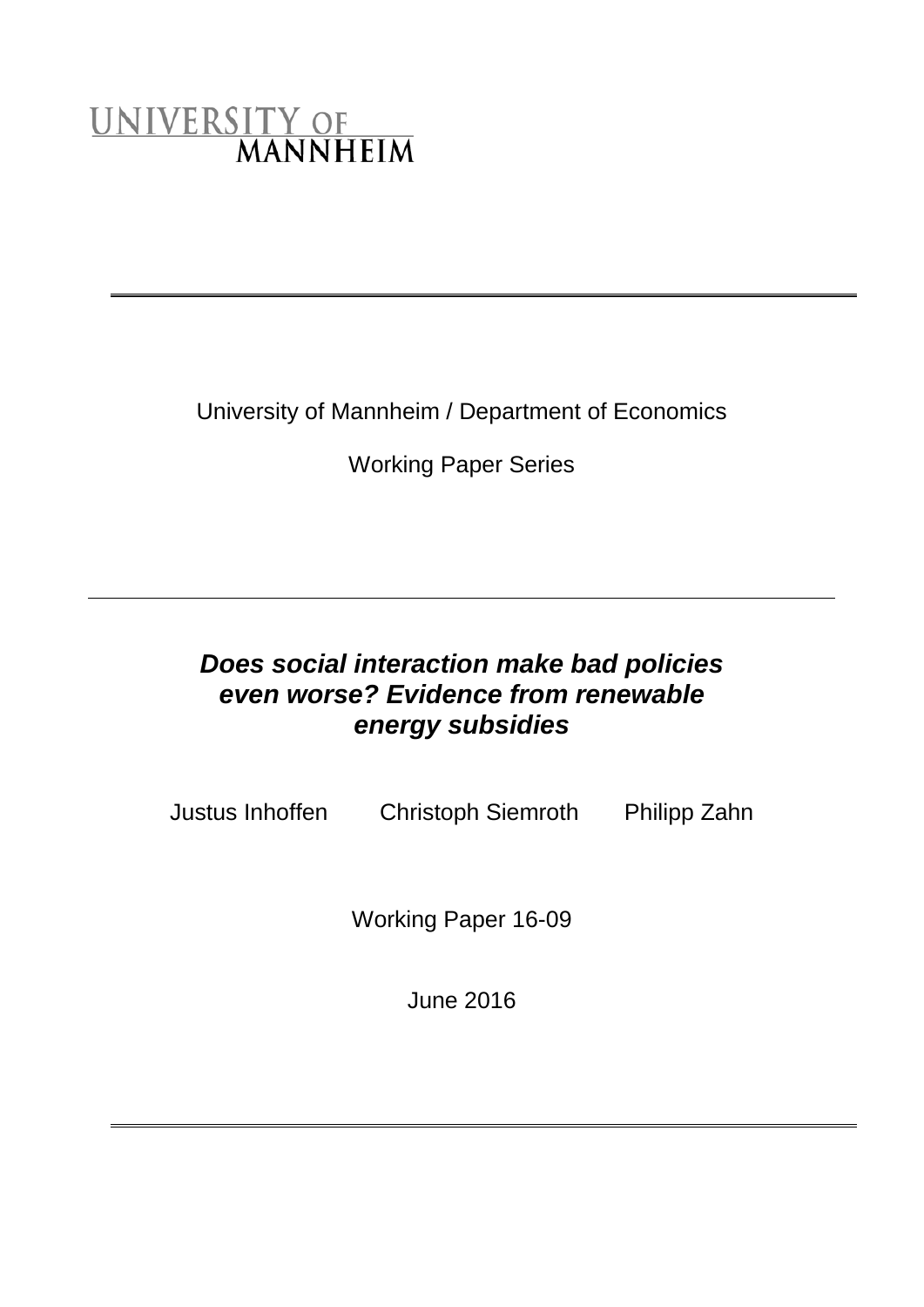## Does social interaction make bad policies even worse? Evidence from renewable energy subsidies<sup>∗</sup>

Justus Inhoffen University of Amsterdam Christoph Siemroth

University of Mannheim

Philipp Zahn University of St. Gallen

June 15, 2016

#### Abstract

Minimum prices above the market level can lead to inefficient production and oversupply. We investigate whether this effect is even more pronounced when decision makers are influenced by their social environment. Using data of minimum prices for renewable energy production in Germany, we analyze if individual decisions to install solar panels are affected by the investment decisions of others. We implement a propensity score matching routine on municipality level and estimate that existing panels in the municipality increase the probability and number of further installations considerably, even in areas with minimal solar potential. This social effect is stronger in areas with more solar potential and less unemployment. A higher number of existing panels and more concentrated installations increase the social effect further. We discuss policy implications of these social effects.

Keywords: EEG, Minimum Prices, Peer Effects, Public Policy, Renewable Energy, Social Interaction, Social Effect, Social Multiplier, Solar Power, Solar Panels, Subsidy JEL Classification: H23, L14, Q42, Q48, Q58

<sup>∗</sup>We thank Sebastian Siegloch and Max Loeffler for providing us with German municipality structure data. We are grateful to Andreas Peichl and to seminar participants at the University of Mannheim and ZEW for very helpful comments. This research was supported by the German Research Foundation (DFG) via SFB 884. Contact: j.h.inhoffen[at]tinbergen.nl; christoph.siemroth[at]gess.uni-mannheim.de; philipp.zahn[at]unisg.ch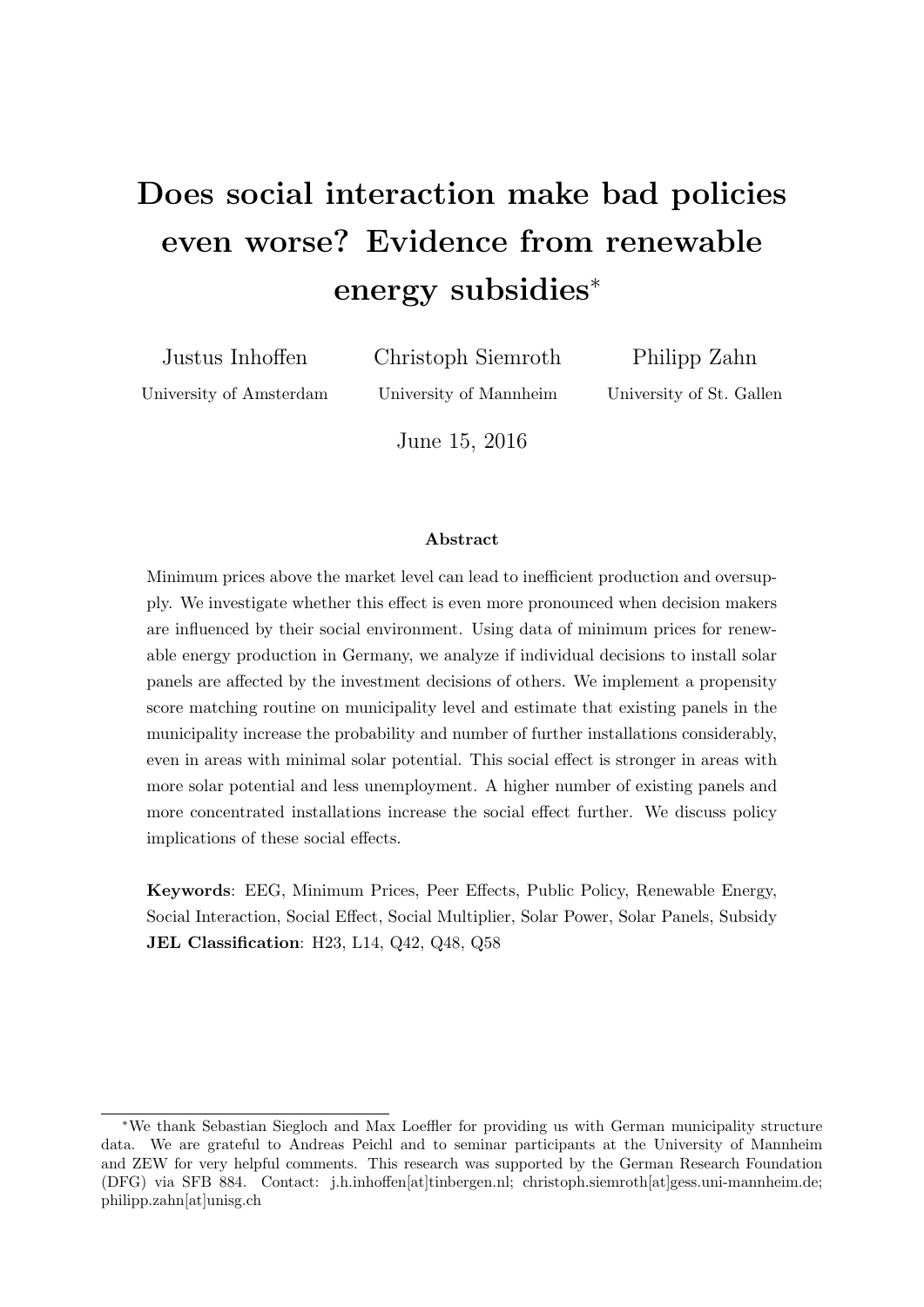## 1 Introduction

Failing to include network structure can lead one to a deficient understanding of an observed behavior and can lead to poor policy design. — [Jackson](#page-33-0) [\(2016\)](#page-33-0)

Social influence by family, friends, or colleagues on decisions have been empirically documented and theoretically analyzed in many settings. However, in the design of new policies neither empirical evidence nor theoretical insights are typically considered, even if policy success depends on the effect of social interactions. In this paper, we investigate the consequences of ignoring social interactions for one particular policy instrument: minimum prices. We study minimum prices for a large government program in Germany with the goal of expanding private solar (photovoltaic) panel installations. We find that the participation rate was substantially increased due to social interactions even in areas with minimal solar potential. Thus, from a welfare perspective, social interactions may exacerbate the known allocative deficiencies of minimum prices.

In the context of power production, due to its spatial and temporal dimension, there are additional, direct consequences of social effects for the allocative efficiency of individual investment decisions. Local clustering of renewable energy generators due to social interaction makes diversification against weather shocks less effective, requiring a higher overall capacity. Moreover, it strains the local power grid if clustering leads to local excess supply of energy. In this case, clustering might make more long-range power transmission lines necessary, which are very costly, imply higher energy loss, and are often met with a strong 'not in my backyard'-type of local opposition, citing the significant change in the landscape among other things (e.g., [WSJ,](#page-34-0) [2009;](#page-34-0) [FT,](#page-33-1) [2015\)](#page-33-1).

The program we study is one of the largest renewable energy subsidy schemes in the world, the German renewable energy act (Erneuerbare Energien Gesetz, EEG). With the EEG, the share of green energy in Germany increased from 6% to 32% within 15 years [\(BMWi,](#page-32-0) [2016\)](#page-32-0); it is estimated that around 24.6 billion EUR will be spent in 2016 alone [\(P3 Group,](#page-34-1) [2015\)](#page-34-1). The EEG regulation guaranteed (i) a fixed compensation rate over 20 years for every kWh of solar energy produced (feed-in tariff), which was above the market compensation, and (ii) required energy network operators to feed in green energy independent of time, location, demand, supply, or energy prices.

According to our estimates, the effect of social interaction is large and increases the base rate probability of solar panel installations by about 25% and the number of installations by about 50%. These estimates increase with more panels in the area. Hence, we provide evidence that neighbors or other households in the same municipality influence peers in the decision to install a solar panel and use the EEG public support scheme. We also find that social influences have immediate effect and weaken over time. Moreover, we find that social influence has a stronger effect in municipalities with more solar radiation and less unemployment. This finding suggests that the social effect is strongest if it is attractive,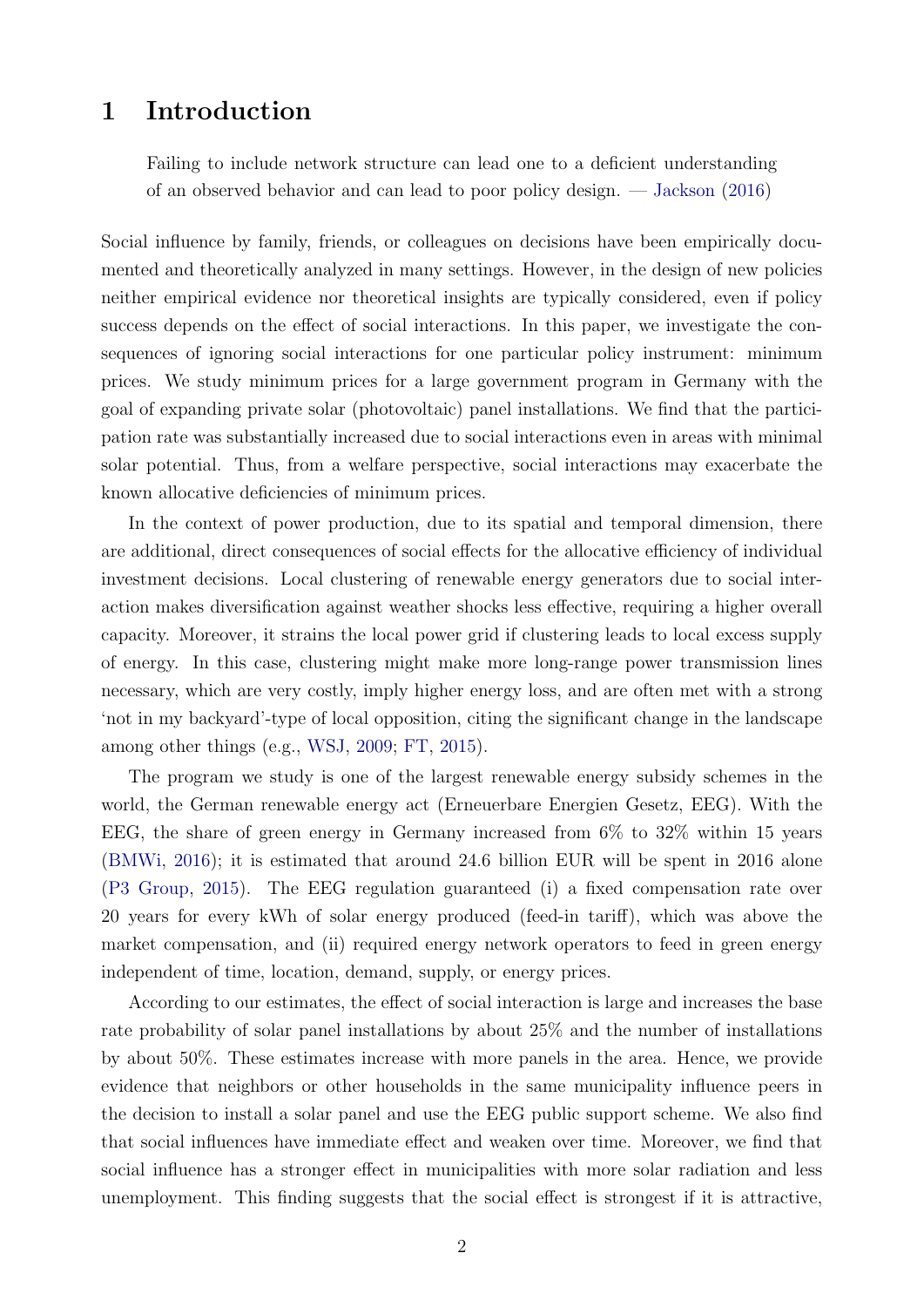based on the fundamentals, to install a panel. The social effect is positive even in the areas with minimal solar radiation, which suggests that social interactions can exacerbate inefficiencies. In our policy implications, we therefore argue that social influences can interact with the non-competitive design of the policy, so either subsidies in areas with little solar potential should be limited or a competitive allocation system such as auctions should be used. Moreover, the regulation should add provisions to prevent more installations in areas that already exhibit excess power supply.

The EEG regulation is ideal to test for the effect of social interaction in a policy context, because—unlike in markets—the individual decision whether to claim the renewable energy subsidies to install a generator does not depend on (the expectations of) the actions of other agents. Thus, viewing solar panels supported by the EEG as a financial investment with a payment stream that depends on local characteristics (such as solar radiation), the decision to install solar panels should only be determined by the individual maximization problem of the producers. But we show that this simple rationale of isolated investment decisions does not account for the actual investment patterns.

We compiled a rich dataset that contains all solar panels which received a subsidy from 2000 until 2012 in Germany (over one million). The data contains information on the capacity of each generator, when it was installed, and its exact location. We also added data on solar radiation for each square kilometer in Germany to determine how profitable a solar panel at each location is. Finally, we added several political and socio-economic variables of the municipalities in which the panels are located.

To identify and estimate the effect of social interaction, we employ a propensity matching procedure on the municipality level. When the EEG legislation started, every municipality was untreated—nobody could be influenced by someone else who has a panel supported by the EEG. The first panel installation under the EEG in a municipality changed this status; starting with the first panel, others may be influenced by the presence of panels. For example, neighbors may talk to each other and convince the non-adopters to get a panel as well, since it is simple and profitable. Or households in the same municipality may seek to copy the behavior of their friends or betters for status reasons. We use the term social influence or social effect, because the effect on others is more general than mere peer effects, which are usually expected to work through personal interaction. Here, personal interaction may not be necessary to affect others; the high visibility of a solar panel may be enough to influence the neighborhood. While we cannot distinguish the different channels of social influence in our aggregate data analysis, we can determine whether they exist and quantify them.

Whenever a municipality is treated, i.e., the first panel is installed, we match it with a municipality where no panel is installed yet which is comparable in size, number of inhabitants, solar radiation, income, voting history etc. Comparing the probability whether at least one more panel is installed over the next year between treatment and control munici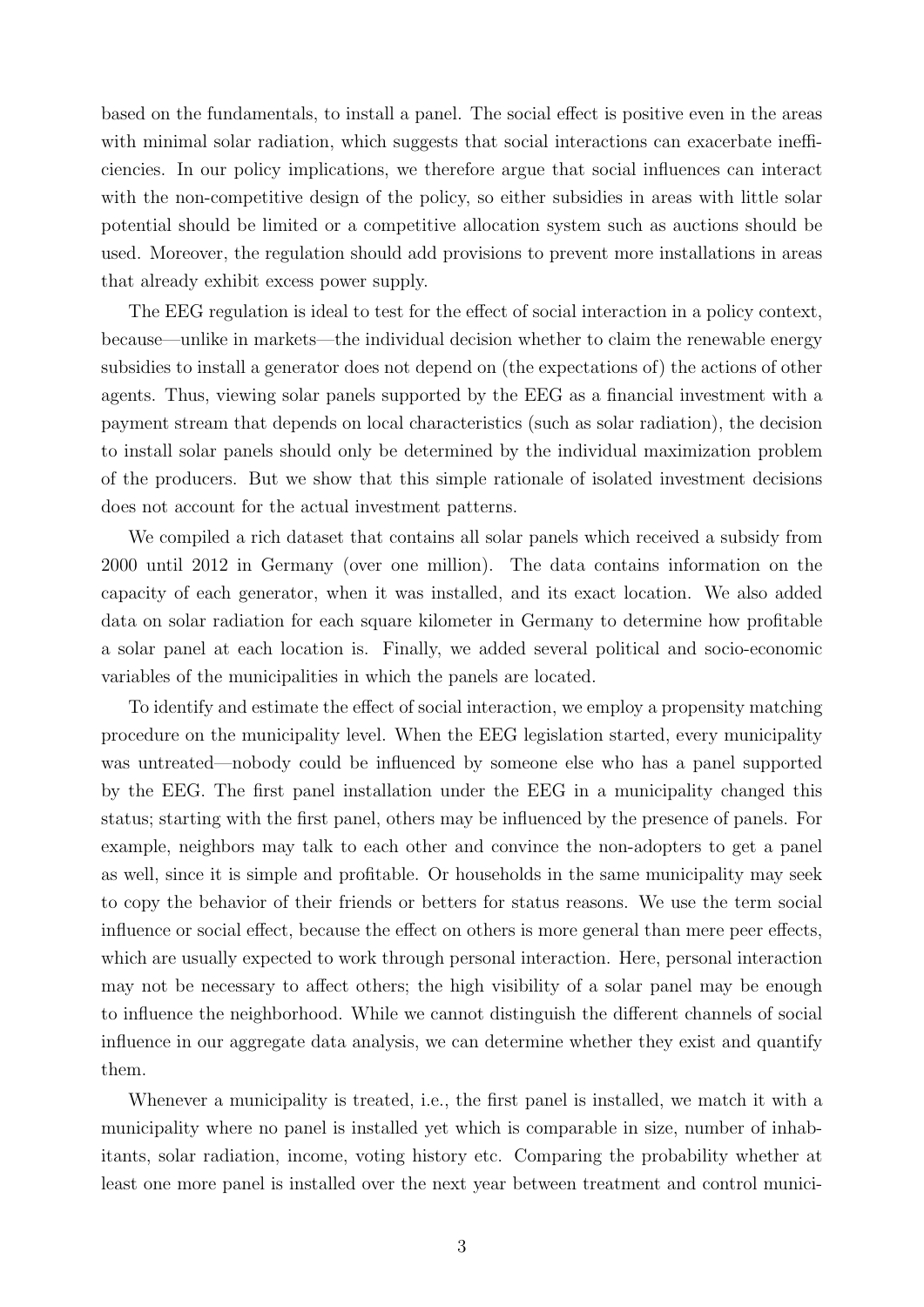palities captures the effect due to social interaction, i.e., the effect due a panel already being present. In a robustness test, where we exclude all municipalities that installed solar panels before the introduction of the EEG (past outcomes), we find very similar results. Hence, our matching procedure appears to control for all relevant variables and our findings are not driven by selection on unobservables.

#### 1.1 Related Literature

Social influences have long been known to affect individual behavior (e.g., [Becker and Mur](#page-32-1)[phy,](#page-32-1) [2000\)](#page-32-1). In the presence of social influence, the effectiveness of policy interventions may change. Interestingly, the EEG is not so much a policy given existing social effects, but social effects are a consequence of the policy itself. Thus, it is crucial to recognize the effects of social interaction when designing the policy. In the context of energy, where social influence may lead to a spatially inefficient allocation, this side-effect of policy is particularly important. Note also that we are interested in the aggregate effect and not in individual elasticities. Thus, the identification problems from the "social multipliers" literature [\(Glaeser et al.,](#page-33-2) [2003\)](#page-33-2) are not an issue here.

Peer effects. Our paper is related to a relatively new literature on the existence of peer effects. Among many others, personal interaction with friends and peers may affect decisions on financial investments [\(Bursztyn et al.,](#page-33-3) [2014\)](#page-33-3), retirement plans [\(Duflo and Saez,](#page-33-4) [2003\)](#page-33-4), may affect behavior such as crime [\(Glaeser et al.,](#page-33-5) [1996\)](#page-33-5) or smoking [\(Gaviria and](#page-33-6) [Raphael,](#page-33-6) [2001\)](#page-33-6), and outcomes such as obesity [\(Trogdon et al.,](#page-34-2) [2008\)](#page-34-2), grades [\(Sacerdote,](#page-34-3) [2001\)](#page-34-3), work performance [\(Mas and Moretti,](#page-33-7) [2009\)](#page-33-7) or well-being [\(Katz et al.,](#page-33-8) [2001\)](#page-33-8). Regarding the exact mechanism underlying peer effects, there is a quickly growing theoretical and empirical literature with an upcoming handbook devoted solely to the economics of networks (Bramoullé et al., [2016\)](#page-33-9).

The paper closest to ours in terms of research question is [Dahl et al.](#page-33-10) [\(2014\)](#page-33-10), who investigate the presence and strength of peer effects in the decision to take paternity leave, i.e., in social policy, using Norwegian data. They use a regression discontinuity design to exploit the introduction of a reform which allowed one extra month of government paid leave to fathers. The main finding is that fathers who take leave affect immediate peers in the workplace and family (brothers) positively. Their focus differs from ours in that they investigate personal relationships, whereas we investigate social influence more broadly in the community, possibly without personal contact. Moreover, their data, methodology and policy differ substantially from ours. In particular, the parental leave policy is motivated by equality concerns and does not have consequences for allocative efficiency as in the case of renewable energy subsidies.

Innovation adoption and solar panels. Our paper is also related to the interdisciplinary literature on innovation adoption. Evidence suggests that clustering of innovation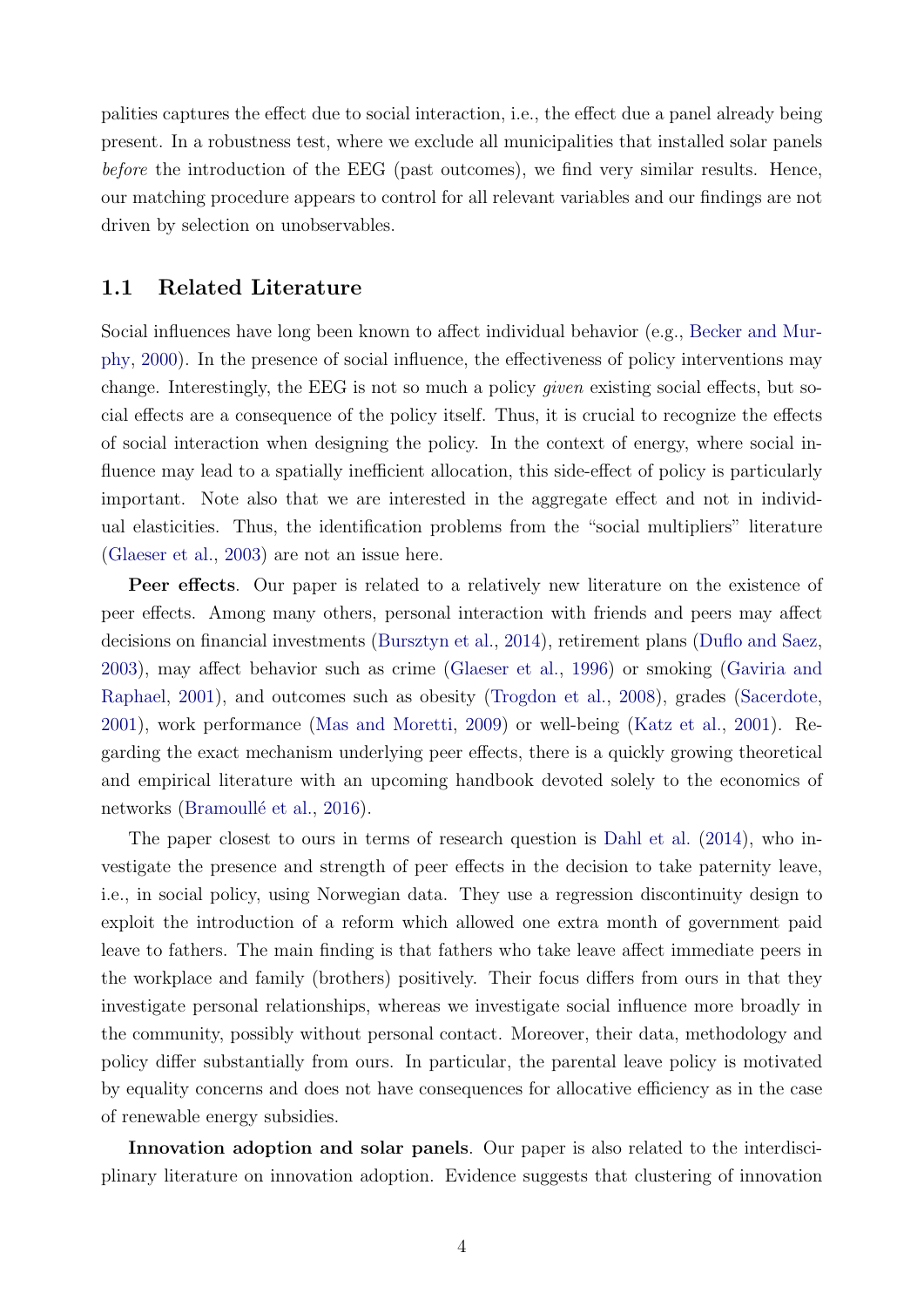adopters occur regularly—often due to social learning [\(Young,](#page-34-4) [2009\)](#page-34-4). This link has also been made for adoption of photovoltaic cells [\(Bollinger and Gillingham,](#page-32-2)  $2012$  $2012$  $2012$ ; [Richter,](#page-34-5)  $2014$ ).<sup>1</sup> Several papers use spatial methods to investigate patterns and shows that photovoltaic cells tend to be clustered [\(Graziano and Gillingham,](#page-33-11) [2015;](#page-33-11) [Rode and Weber,](#page-34-6) [2016\)](#page-34-6).

[Rode and Weber](#page-34-6) [\(2016\)](#page-34-6) investigate peer effects also with EEG solar panel data. Their methodology differs considerably from ours. They estimate a spatial diffusion model from epidemiology, which models adoption of a new technology (solar panels) as a function of the adoption rate in the surrounding area. [Rode and Weber](#page-34-6) [\(2016\)](#page-34-6) conclude that adoption choices are affected by others, and that this influence quickly diminishes with distance. A strength of their approach is the novel estimation in the spatial dimension. A downside is that they have to allocate buildings randomly within a NUTS-3 region when the building location data is incomplete. Moreover, except for time and region fixed effects, they use no controls, so it is unclear whether their results may reflect common characteristics or actual peer effects.

Methodologically closest to our study is [Sianesi](#page-34-7) [\(2004\)](#page-34-7), who studies a Swedish labor market program. She matches the unemployed who have undergone training with the unemployed who have not in order to estimate the effect of job training. As in our study, treatment status is time dependent and an unemployed citizen at time  $t$  may be part of the control group while being treated at some later time  $t' > t$ . The crucial step for the identification strategy to be valid in both of these papers is that the matching procedure controls for all factors that determine the outcomes absent (before) treatment.

## 2 Theory and background

#### <span id="page-5-2"></span>2.1 Description of the German Renewable Energy Act

The German Renewable Energy Act (EEG) was adopted in 2000 with the goal of increasing the share of renewable energy production based on water, wind, solar radiation, and biomass. The regulation had two main dimensions. First, energy grid operators were required to provide access to producers of renewable energy and to feed in the produced electricity into the grid before any conventional electricity. Second, producers of renewable energy were guaranteed a fixed payment per produced kWh (often called feed-in tariff), which was set above the market compensation. These minimum compensation rates were viewed as necessary to increase the share of renewable energy at the time of the enactment of the law, when most renewable energy sources could not operate economically. Since its introduction in 2000, the regulation has been overhauled several times, the last time in 2014.

In this paper, we focus on the regulation concerning solar energy production.<sup>[2](#page-5-1)</sup> A sched-

<span id="page-5-0"></span><sup>1</sup>See also the extended literature review on diffusion of PV technology in [Richter](#page-34-5) [\(2014\)](#page-34-5).

<span id="page-5-1"></span><sup>2</sup>Solar energy production encompasses different methods of energy production such as direct conversion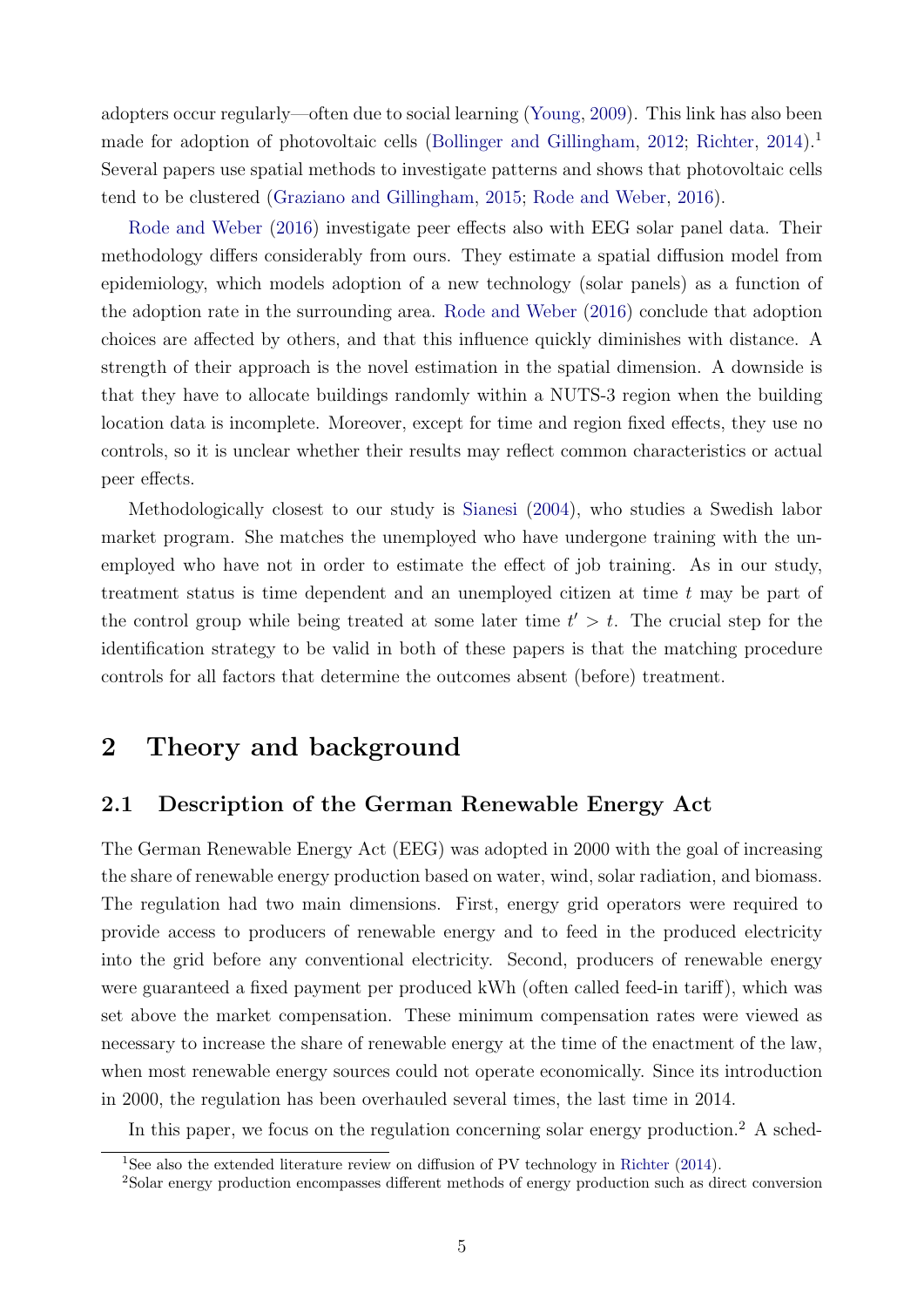ule of minimum rates is guaranteed for a fixed time period, typically 20 years, and rates decrease by a fixed amount every year. The compensation per produced kWh varies with characteristics of the solar panel. Two main factors determine the compensation rate: the size of the panels (measured by capacity in kW) and installations on buildings versus installations on ground structures. In general, panels on the ground as well as larger panels receive smaller compensation rates.

Partly due to large increases in solar energy production at the end of the 2000s (implying large financial obligations for the following 20 years), the minimum rates have been reduced several times by the regulator. Moreover, measures<sup>[3](#page-6-0)</sup> have been taken to prevent sudden or excessive increases in solar panel installations (e.g., due to large price decreases for solar panels) beginning in 2009. First, in an attempt to track future solar panel price reductions, the compensation rate for new installations is set to be reduced by a fixed proportion each year. Second, the compensation rate for new panels decreases in the overall number of installations in the previous year. Thus, larger expansions reduce the compensation available for new installations even more. As these changes took effect in 2012 and our sample only includes observations up to the year 2012, our analysis is not affected for the bulk of observations made between 2000 and 2011.[4](#page-6-1)

#### 2.2 Incentives for the investment decision

The incentives that are provided by the Renewable Energy Act to invest in solar panels are central to our analysis. What investment patterns should we observe over regions if agents make their decisions in isolation and if social influences do not play a role?

Given the guaranteed compensation, a rational agent's investment decision depends solely on the costs to install a solar panel and the return stream over time, which depends on the capacity to produce electricity at his location, which in turn is mainly determined by the solar radiation and roof size. As the subsidy per kWh is fixed, demand and supply by other renewable energy plants or conventional energy plants do not affect the compensation and therefore do not play a role in the individual investment decision.

To fix ideas, assume that a single investor maximizes his expected wealth and decides

into electricity (photo-voltaic) or heating of materials to propel turbines. In this article, solar energy production refers to typically small photo-voltaic solar panels mounted on roofs of buildings or panels mounted on ground structures.

<span id="page-6-0"></span><sup>3</sup>Cf. <https://www.clearingstelle-eeg.de/eeg2009> for the 2009, 2010, and 2011 amendments of the EEG; in German; accessed 06/08/15.

<span id="page-6-1"></span><sup>&</sup>lt;sup>4</sup>There have been further overhauls of the regulation not affecting our data. One important change regarding the incentive structure was introduced in the amendment of 2014. Instead of a fixed compensation rate, the overall compensation for a plant is supposed to be determined by competitive procurement procedures rather than posted feed-in tariffs. So far this is limited to solar panels mounted on ground structures, but shall be extended in the future. See [http://www.erneuerbare-energien.de/EE/Navigation/](http://www.erneuerbare-energien.de/EE/Navigation/DE/Gesetze/Das_EEG/das_eeg.html) [DE/Gesetze/Das\\_EEG/das\\_eeg.html](http://www.erneuerbare-energien.de/EE/Navigation/DE/Gesetze/Das_EEG/das_eeg.html) for an overview of the German Renewable Energy Act; legal texts; and a comparison of different amendments that were introduced over time. Most texts are available only in German. Accessed 06/06/15.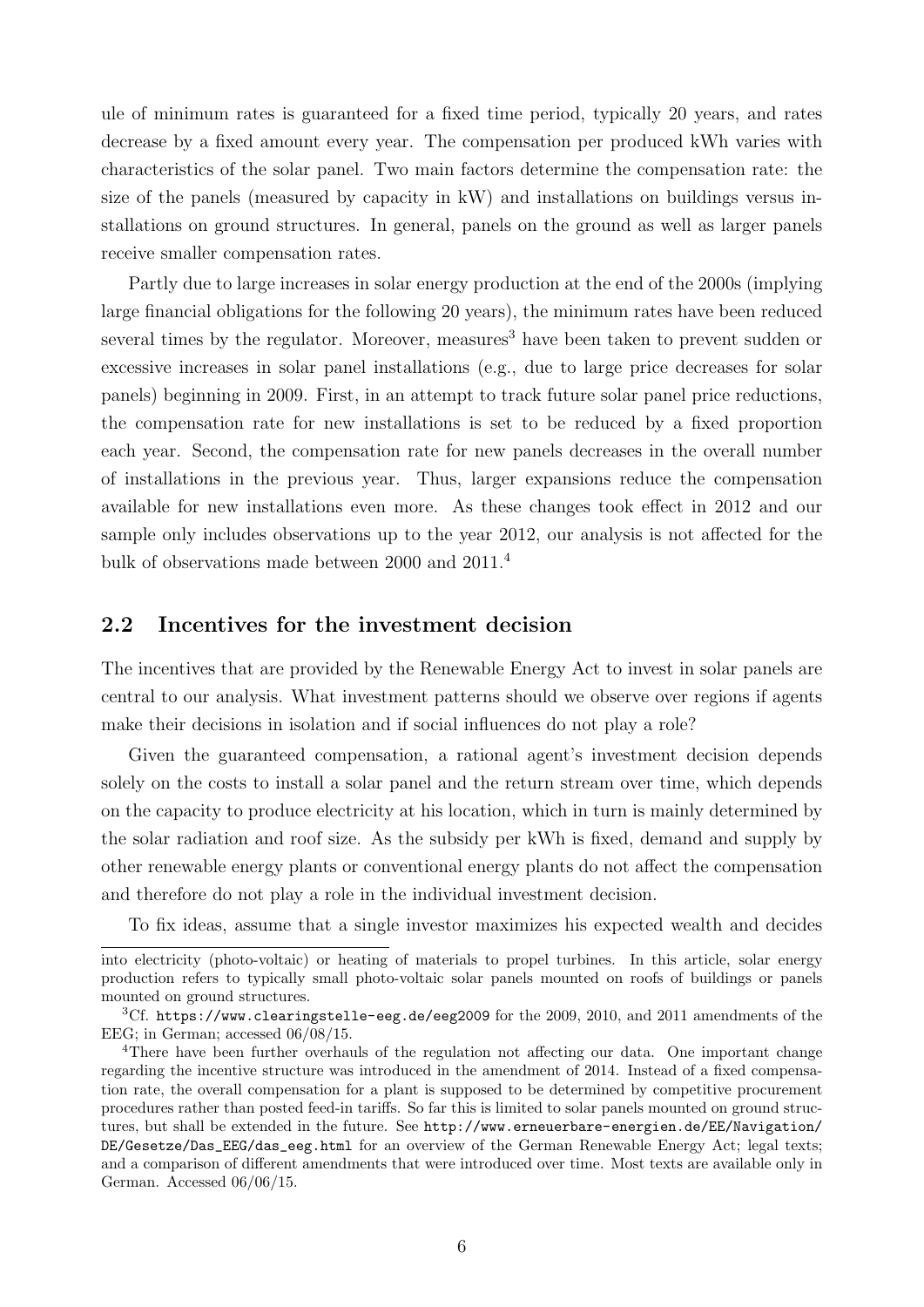whether to install a solar panel of a fixed size or not. Then his simple investment rationale can be represented in the following way:

$$
\max_{x \in \{0,1\}} x \left[ \sum_{t=1}^{T=20} \delta^t q_t^k m_t^k - C_i^k \right]. \tag{1}
$$

<span id="page-7-1"></span>The variables have the following interpretation:

- $x \in \{0, 1\}$ : Choice variable. Install the panel or not.
- $C_i^k$ : Cost of installation of a panel of size k for household i.
- T: Time in years for which the EEG guarantees payments.
- $1 \ge \delta > 0$ : Discount factor.
- $q_t^k$ : Expected energy production during year t in kWh for a panel of size  $k$ .<sup>[5](#page-7-0)</sup>
- $m_t^k > 0$ : EEG remuneration for a panel of size k in year t per kWh.

A household installs the solar panel if discounted expected returns  $\sum_{t=1}^{T=20} \delta^t q_t^k m_t^k$  outweigh the costs  $C_i^k$ . Now consider a specific municipality j. In this municipality, we have a joint distribution of  $\delta, q_t^k, C_i^k$  on support  $\Delta, Q, C$ , denoted by  $f_j(\delta, q_t^k, C_i^k)$ . If all households in the municipality decide in isolation whether to install the panel based on [\(1\)](#page-7-1), then the probability of at least one solar panel installation in the municipality is

$$
P = 1 - \left( \int_{\Delta} \int_{Q} \int_{C} \mathbf{1} \left\{ \sum_{t=1}^{T=20} \delta^{t} q_{t}^{k} m_{t}^{k} < C_{i}^{k} \right\} f_{j}(\delta, q_{t}^{k}, C_{i}^{k}) \mathrm{d}\delta \mathrm{d} q_{t}^{k} \mathrm{d} C_{i}^{k} \right)^{N_{j}},\tag{2}
$$

<span id="page-7-2"></span>where  $N_j$  is the number of households. Thus, we can empirically estimate a (reduced form) version of [\(2\)](#page-7-2) as a measure of how attractive it is to install solar panels in a municipality given observables x. Clearly, bigger municipalities or those with higher solar radiation (large  $q_t^k$ ) should have a higher probability of installations. As we argue in the next section, the empirical version of [\(2\)](#page-7-2) is in fact the propensity score of a municipality, which is a measure of how comparable municipalities are in terms of their propensity to install panels. This measure allows us to compare pairs of municipalities  $j$  and  $l$  with a predicted probability of installations  $P(x_i) = P(x_i)$ , where social influences are active in j but inactive in l. Thus, if we observe systematic differences between these municipalities, then the difference must be due to social influences, because the fundamentals (propensity scores) are the same in

<span id="page-7-0"></span><sup>5</sup>Note that there exist various online tools for people to calculate the expected energy production (as well as costs) before installing a panel. See, for instance, [https://www.solarworld.de/service/](https://www.solarworld.de/service/solarstromrechner/) [solarstromrechner/](https://www.solarworld.de/service/solarstromrechner/), [http://www.renewable-energy-concepts.com/german/sonnenenergie/](http://www.renewable-energy-concepts.com/german/sonnenenergie/basiswissen-solarenergie/pv-solar-rechner.html) [basiswissen-solarenergie/pv-solar-rechner.html](http://www.renewable-energy-concepts.com/german/sonnenenergie/basiswissen-solarenergie/pv-solar-rechner.html), accessed 2/4/2016. Moreover, the local company installing the panels will provide projections of yield in their offer.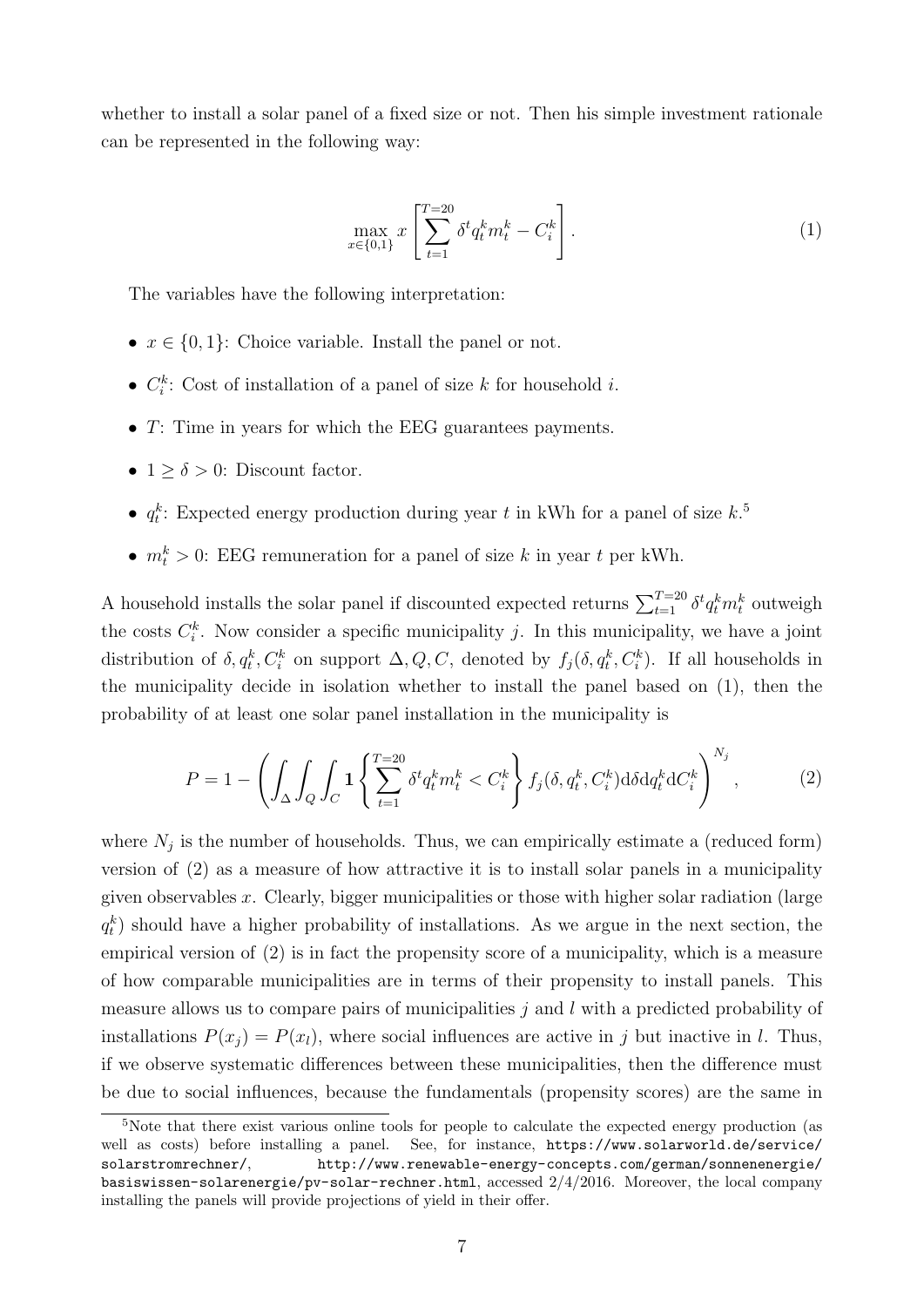the pairs by construction. The next section shows how this comparison is done using a matching approach.

## 3 Method and data

#### 3.1 Matching approach

Denote the outcome of municipality j absent treatment by  $Y_{jt}^0$ , the outcome of municipality j with treatment by  $Y_{jt}^1$ , and the treatment status by  $d_{jt} \in \{0,1\}$ . Outcomes may be the probability of at least one installation or the number of installations over one year starting at t.

Treatment in our case means that municipality  $j$  already has a solar panel installed under the EEG legislation, hence others in the municipality may be influenced by it (i.e., social effects are active). Consequently, treatment status is time dependent in our setting. Municipality j may be untreated at t,  $d_{jt} = 0$  (no panel installed; social effects are inactive), but it may be treated at some  $t' > t$ ,  $d_{jt'} = 1$ , because a panel was installed. The econometric problem is identical in [Sianesi](#page-34-7) [\(2004\)](#page-34-7), where job seekers may be untreated at t but treated at  $t' > 0$ . Consequently, as in [Sianesi](#page-34-7) [\(2004\)](#page-34-7), untreated units may be used at first as control and later as a treatment observations.

We want to estimate the average treatment effect of the treated (ATT),

$$
\Delta_{\text{ATT}} := \mathbb{E}[Y_{jt}^1 - Y_{jt}^0 | d_{jt} = 1].
$$

As is well known, a direct estimate of the ATT is not possible, since the outcome for a municipality at the same time is not observed both when treated and untreated. If social effects are active in municipality j at t, then we observe  $Y_{jt}^1$ , but we do not observe what the outcome would have been if it had not been treated  $(Y_{jt}^0)$ . The matching approach relies on finding a comparable municipality l that is untreated at t, so that its observed outcome  $Y_{lt}^0$ equals the counterfactual  $Y_{jt}^0$  on average.

For the identification of the ATT with the matching procedure, the standard conditional independence assumption (CIA) is sufficient. Formally, the CIA requires that, conditional on a vector of observable characteristics  $x$ , the potential outcome without treatment is independent from the treatment status,

$$
Y_{jt}^0 \perp d_{jt} \mid x_{jt}.
$$

Thus, the CIA requires that treated and untreated municipalities sharing the same characteristics  $x_{jt} = x_{lt} = x$  draw  $Y^0$  from the same distribution. This is fulfilled for the characteristics  $x$  that determine whether a municipality installs panels without social effects, i.e., factors that form a kind of municipality 'solar panel production function' absent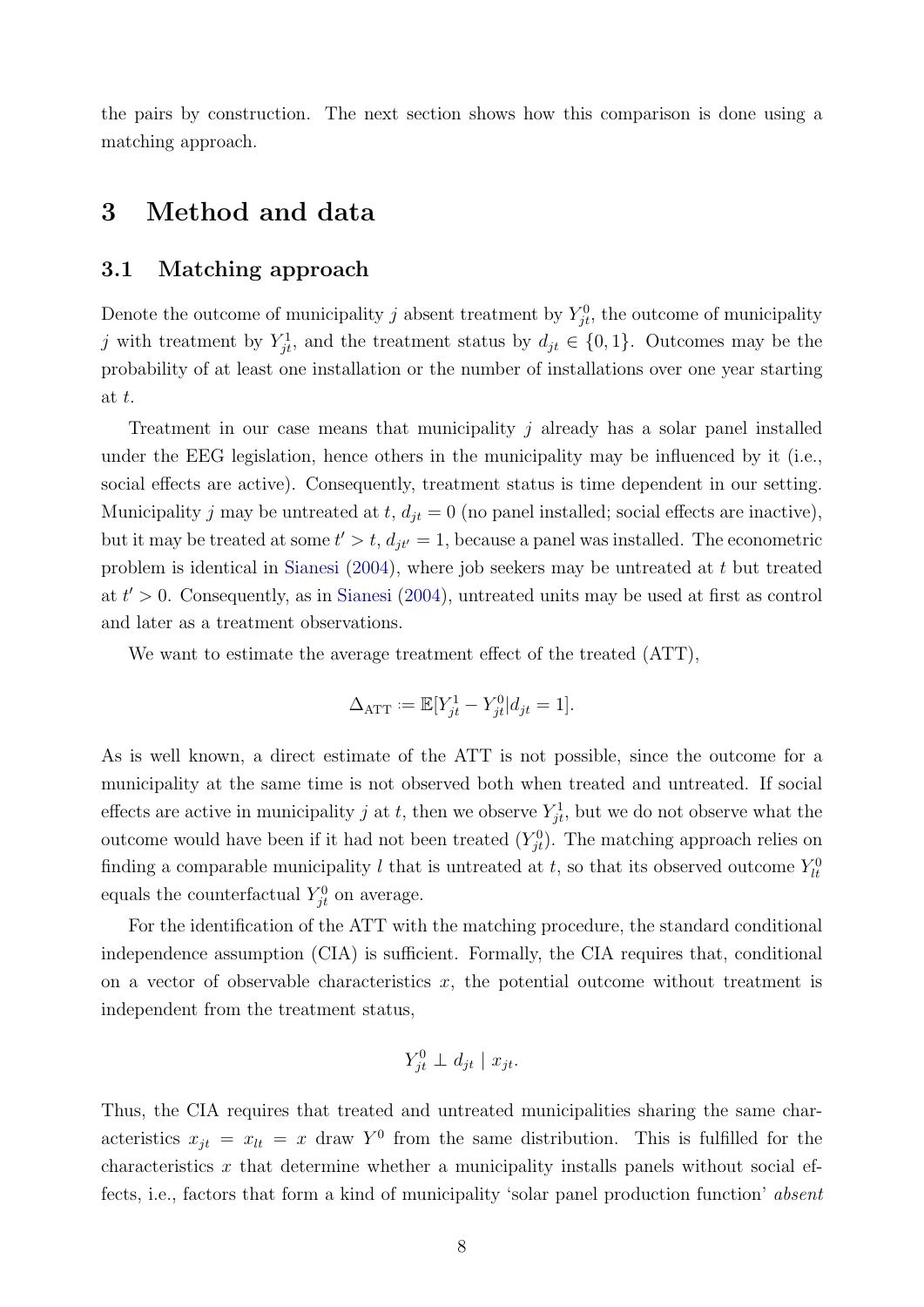treatment. Among those variables are the fundamentals that determine how attractive installing a solar panel in municipality  $j$  is (e.g., solar radiation), but also size variables and income that controls for the possibility of budget constraints in municipalities (a list of matching variables is discussed below).

Informally, our identification strategy exploits the fact that municipality outcomes  $Y_{jt}^0$ given municipality characteristics  $x_{jt}$  are not deterministic, so that differences in outcomes and hence treatment status (social influences active/inactive) are random given  $x_{it}$ . That is, given the observables  $x_{jt}$  and  $x_{lt}$ , municipalities j and l are comparable in that they predict a similar distribution of outcomes over the next year, but the actual (realized) outcomes may differ. By matching two with different treatment status realization, we observe both the outcome of the treated municipality and the outcome of the comparable untreated municipality.

As is standard in the literature, we solve the curse of dimensionality problem by matching on the propensity score. If the CIA holds based on  $x_{jt}$ , then it also holds with propensity score matching based on  $x_{jt}$  (e.g., [Rosenbaum and Rubin,](#page-34-8) [1983\)](#page-34-8). Thus, we estimate the probability that at least one solar panel is installed in municipality  $j$  at  $t$  over the next year given a vector of characteristics  $x_{jt}$ . Then we match all municipalities where the first panel has been installed with another comparable municipality at the same time where no panel has been installed yet. The difference in the probability of further installations over the next year is the effect of social influence, i.e., the causal effect of having one panel in the municipality.

One critical point in the context of social interaction is the stable unit treatment value assumption, which requires that the treatment status of one municipality does not affect potential outcomes of other municipalities. Although we cannot rule out spillovers in single cases where a panel is installed close to the border to another municipality, we expect that social influences are active only locally, i.e., affect others only in proximity (see, e.g., [Rode](#page-34-6) [and Weber,](#page-34-6) [2016](#page-34-6) for prior evidence). Since the municipality level (our unit of observation) is much larger/coarser than this, we expect social effects, if they exist, to affect others mostly in the same municipality. Note also that, if control municipalities are somehow affected by panels in a neighboring municipality, then (given positive social effects) our treatment effect estimates will be biased downwards, since we overestimate the counterfactual.

#### 3.2 Matching variables

As the previous discussion shows, a valid matching procedure requires variables that explain the municipality production function of solar panels for a given year. In this section, we discuss the crucial variables that explain the number of new solar panel installations on the municipality level. Among the most important variables, we consider the solar radiation, number of inhabitants, and mean income.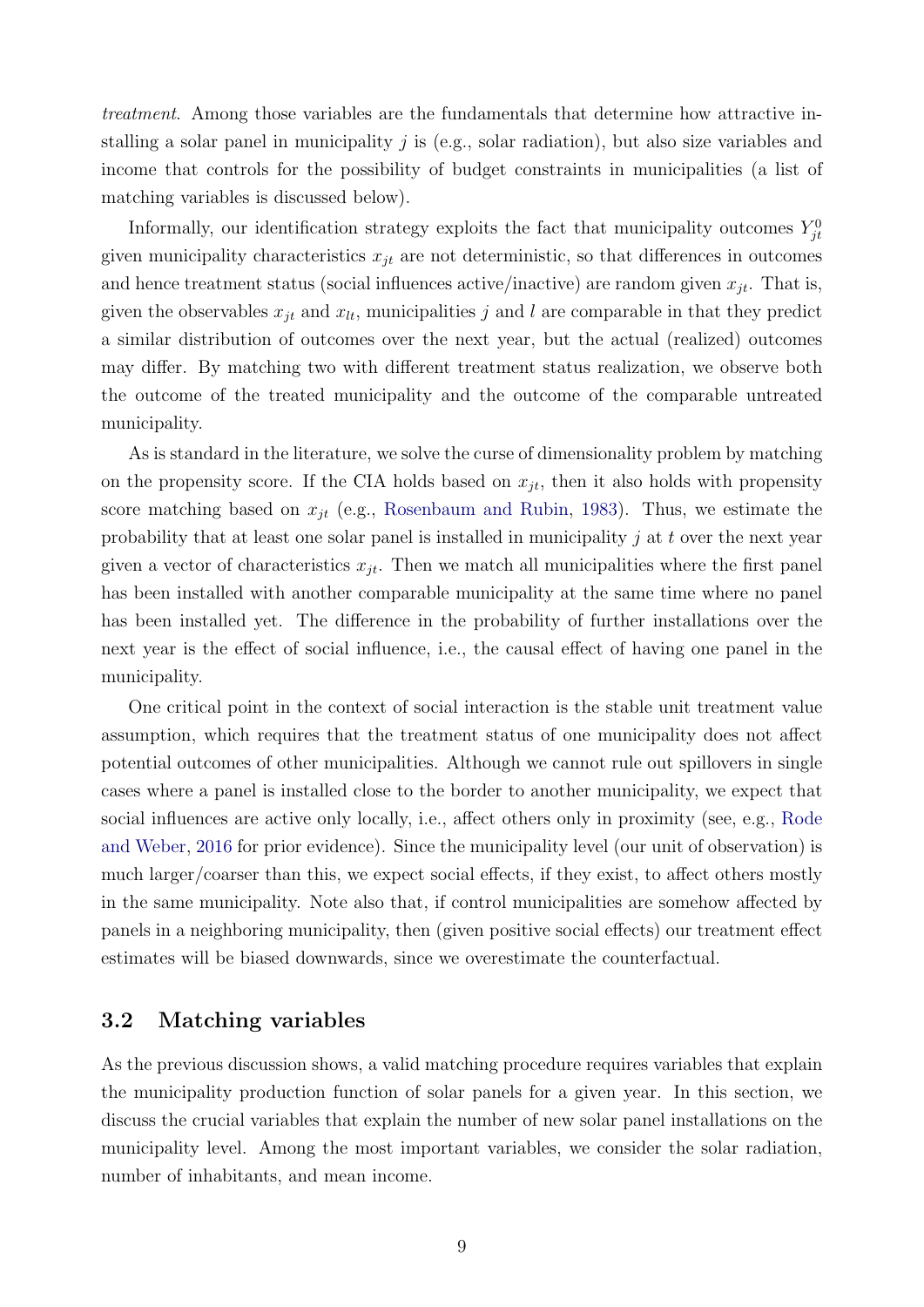Solar radiation. Holding capacity, angle towards the sun etc. of a solar panel constant, energy production and thus compensation under the EEG is increasing in solar radiation. Thus, it is more attractive to install a solar panel in locations with higher solar radiation. We obtained spatial data of yearly solar radiation means over the years 1981-2010 for all 1 km×1 km cells in Germany from the German weather service, which are measured in  $kWh/m<sup>2.6</sup>$  $kWh/m<sup>2.6</sup>$  $kWh/m<sup>2.6</sup>$  This data is displayed on a map in Figure [1.](#page-11-0) It is the best publicly available estimate of the solar panel potential in Germany. Many consumer guides or websites on solar panels provide similar solar radiation data to aid the decision whether to install a panel, although these website data may be less precise (e.g., location determined via postal code is typically less accurate than our  $1 \text{ km} \times 1 \text{ km}$  grid; see footnote [5](#page-7-0) for two examples).

Inhabitants. All else equal, a larger municipality in terms of inhabitants should install more solar panels.

Number of (residential) buildings. Most of the solar panels in our data set are roof-mounted solar panels, and more buildings (i.e., roofs) may lead to more solar panels, all else equal.

Mean income. Solar panels under the EEG are essentially a financial investment for which additionally requires a roof (or ground structure) and whose return on investment depends on the location (see solar radiation above). Especially in the early years of the EEG, solar panel prices have been comparatively high, and the installation of a solar panel required a large upfront investment.[7](#page-10-1) Consequently, all else equal, inhabitants of higher income municipalities are more likely to be able to afford the investment and to install more solar panels.

Political and ideological factors. We expect environmentally friendly citizens to be more likely to install solar panels in order to support the government efforts to expand the share of renewable energy in the energy production. On the municipality level, we have federal election results every four years, and we use the German green party<sup>[8](#page-10-2)</sup> vote share as our measure of environmental awareness among municipality inhabitants. All else equal, a higher green party vote share should lead to more solar panels. The vote shares of other parties (Conservative, Social-democrats, Left etc.) proxy for other ideological and political factors.

We further control for the area of the municipality as a measure of size, for population

<span id="page-10-0"></span> $6$ These data also take into account local weather conditions, since a large number of rain days will reduce solar radiation, all else equal. kWh (kilowatt hour) is a unit of energy and  $kWh/m^2$  is therefore the energy potential for a normalized area.

<span id="page-10-1"></span><sup>7</sup>Loans for the purpose of buying solar panels at favorable conditions are available from the government owned German Credit Bank (KfW) since 1999 [\(Schwarz,](#page-34-9) [2014,](#page-34-9) footnote 39). Still, the bank requires sufficiently good credit scores to approve the loan application, so it does not completely negate wealth constraints.

<span id="page-10-2"></span><sup>8</sup>Unlike in other countries, the German Green party has a strong presence in the political landscape, and has been part of governing coalitions on the federal level in two legislative periods (1998-2005) since its foundation in 1980. Moreover, the EEG subsidy system was enacted with the Greens as part of the governing coalition and driving force.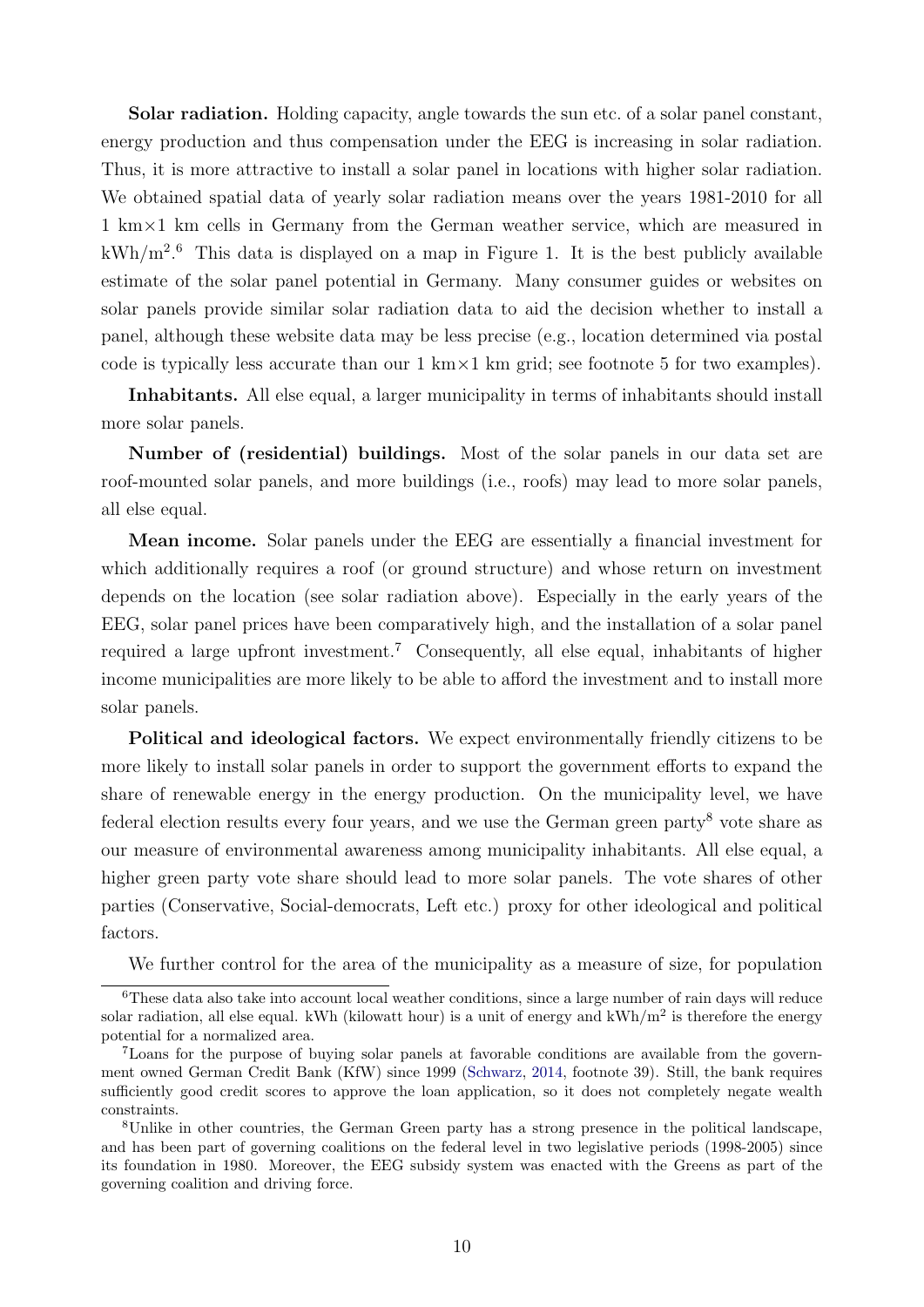<span id="page-11-0"></span>

Figure 1: Map of solar radiation / solar energy potential in Germany; yearly means 1981-2010 in kWh/m<sup>2</sup> ; Source: German weather service (DWD)

density as it might affect social interaction, for the unemployment rate as further control for the financial situation besides income, for the share of seniors as a measure of age composition, and for the federal election vote turnout. Moreover, we have various interactions between these variables.

We also include state fixed effects in the propensity score estimation to control for state-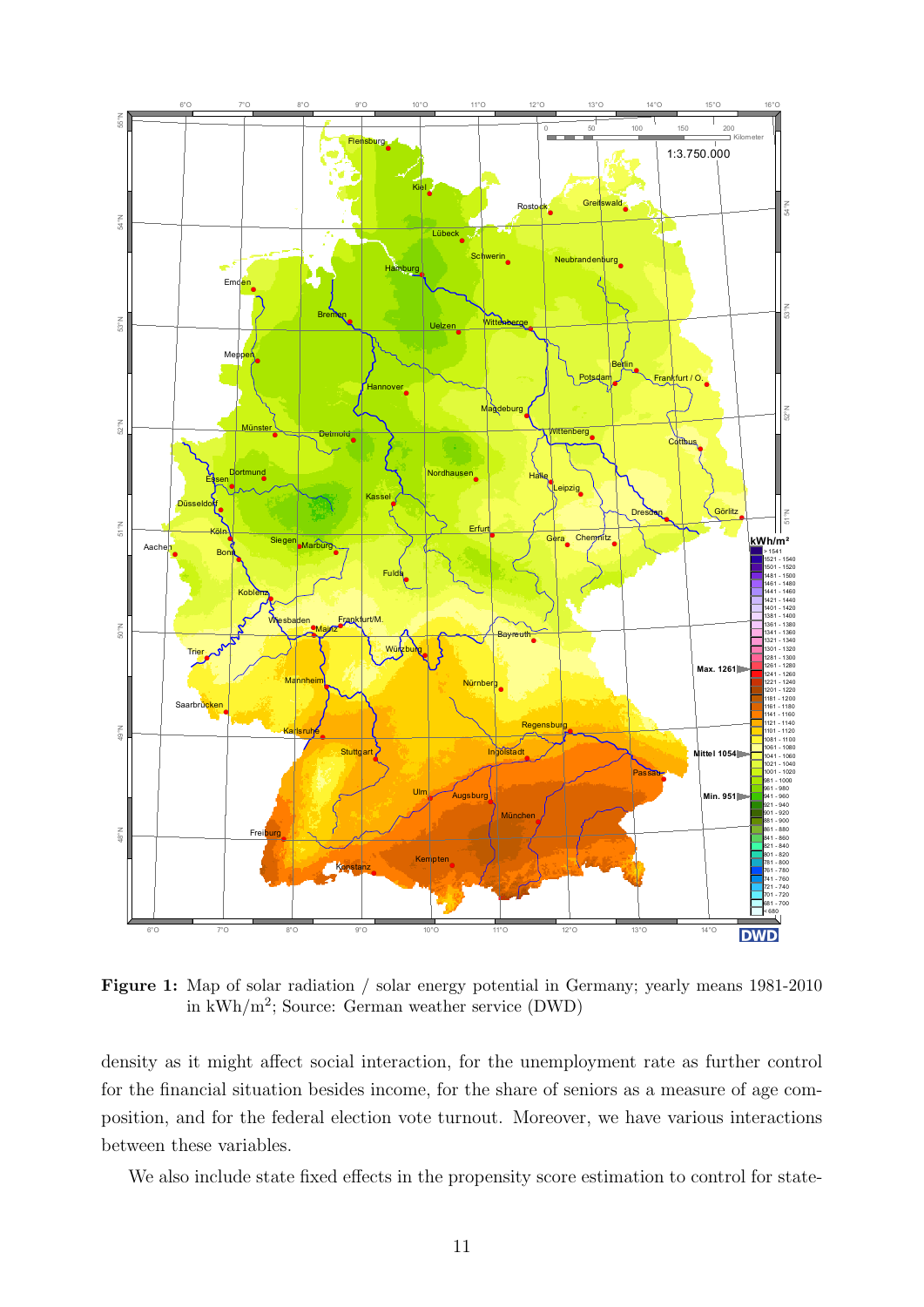<span id="page-12-0"></span>

|                                  | Mean     | <b>SD</b> | Min    | Max          |
|----------------------------------|----------|-----------|--------|--------------|
| Total area (in ha)               | 2,703.61 | 3,127.61  | 42.00  | 40,515.00    |
| Residential buildings            | 1,398.33 | 3,963.34  | 8.00   | 126,349.00   |
| Inhabitants                      | 6,453.20 | 27,174.61 | 19.00  | 1,234,692.00 |
| Mean income (in 1000 $\in$ )     | 30.31    | 7.56      | 8.00   | 272.57       |
| Unemployment rate                | 0.04     | 0.03      | 0.00   | 0.28         |
| Global radiation (in $kWh/m^2$ ) | 1,059.39 | 54.81     | 958.00 | 1,192.00     |
| Population density (number/ha)   | 1.88     | 2.67      | 0.03   | 39.77        |
| Share seniors                    | 0.17     | 0.04      | 0.00   | 0.41         |
| Votes Green                      | 0.06     | 0.03      | 0.00   | 0.38         |
| Votes Conservative               | 0.44     | 0.14      | 0.08   | 0.96         |
| Votes Soc-Dem                    | 0.36     | 0.11      | 0.02   | 0.73         |
| Votes Liberals                   | 0.07     | 0.03      | 0.00   | 0.52         |
| Votes Left                       | 0.04     | 0.06      | 0.00   | 0.37         |
| Votes others                     | 0.03     | 0.02      | 0.00   | 0.17         |
| Voter turnout                    | 0.75     | 0.08      | 0.37   | 0.98         |
| Observations                     | 10905    |           |        |              |

Table 1: Municipality Level Summary Statistics

Note: Summary statistic refers to the universum of municipalities in 2000.

wide factors. Moreover, since the time intervals for which we calculate the outcomes are the same for each matched control and treatment municipality, we effectively include time fixed effects as well. This is important since the EEG regulation was changed several times, and by comparing outcomes in the same time intervals we make sure that these changes impact treatment and control municipalities equally.

Table [1](#page-12-0) shows summary statistics of the characteristics of all municipalities we have in our sample in year 2000 (the first year of our sample). Section [B.1](#page-36-0) in the appendix lists all data sources with explanations.

#### 3.3 Implementation of the matching procedure

In this section, we explain how we implemented the main matching procedure; robustness checks and alternative specifications are discussed in section [4.2.](#page-27-0)

In our main matching procedure, the propensity score is estimated separately each year with a logit model. Hence, we estimate the probability of at least one panel installation within year t in municipality j given observables  $x_{it}$  with observations from the pool of all untreated municipalities at the beginning of years  $t = 2000, 2001, \ldots, 2010$ . The advantage of estimating the propensity score by year rather than over all years is that we not only allow for the constant in the probability of treatment to vary by year (like a year fixed effect), but we also allow all slope parameters of the covariates to vary by year, thus greatly improving the flexibility of our specification.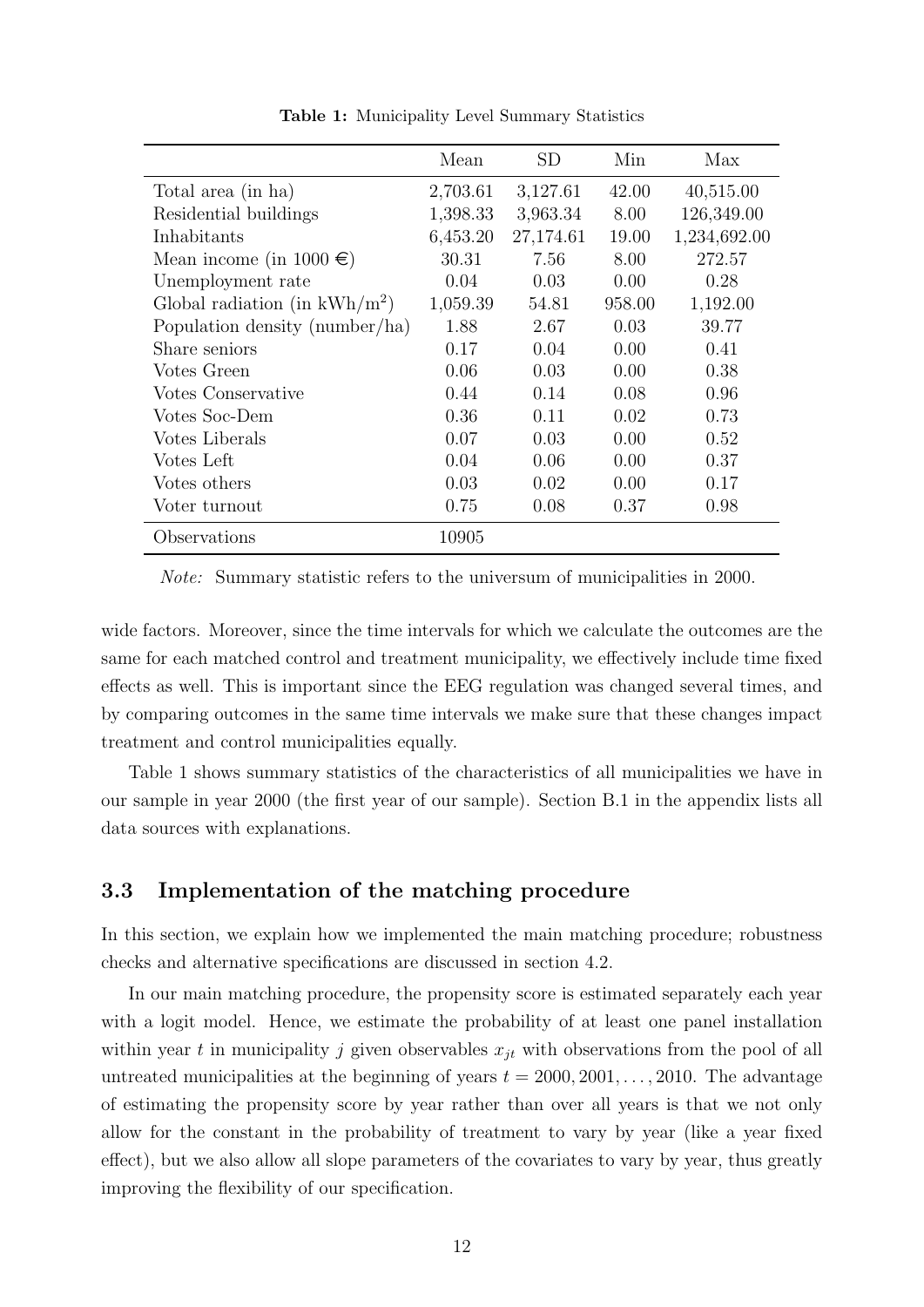In the propensity score logit specification for each year, we use all variables discussed above as second degree polynomials, and add interactions of the number of inhabitants with mean income, the population density, the voter turnout, and the share of seniors. Different specifications using the same set of variables yield the same conclusions. In addition to these variables and interactions, we use state fixed effects to capture possible state-wide factors that might influence aggregate solar panel installations.

We use a nearest neighbor matching procedure with replacement on the estimated propensity scores, with one control municipality matched to each treatment municipality, and each control municipality is allowed to be matched to several different treatment municipalities. Given our large sample size and given that we match with replacement, we use an ambitious caliper of 0.01, i.e., if there is no control municipality with a propensity score difference of one percentage point or less, then we drop the treatment observation. This ensures almost exact matches in terms of the propensity score. Moreover, we enforce a common support among treatment and control municipalities. The common support ensures that the pools of treatment and control municipalities are similar. The combination of the 1-nearest-neighbor match, replacement, the ambitious caliper, and the common support are all aimed at minimizing bias rather than variance. Since we have a large number of observations despite the strict caliper, variance reduction is not a priority for us.

#### 3.4 Matching quality

Appendix [A](#page-34-10) assesses the quality of the match produced by the main model in detail. In short, while the set of treatment and the set of control municipalities differs considerably prior to matching, there are no significant differences left in terms of the propensity score distribution or the distribution of single covariates after matching. Figure [2](#page-14-0) displays the distribution of the covariates for both treatment and control municipalities after matching. The two graphs are very similar for all variables. Tests for differences in means yield no significiant differences (see Appendix [A\)](#page-34-10). Thus, the quality of the match is very good, as we would expect given the ambitious caliper with replacement. Based on observable characteristics, our matching procedure was able to produce a balanced sample.

## 3.5 Propensity scores: What drives solar panel installations on municipality level?

Which factors determine whether a municipality installs at least one solar panel per year? Table [2](#page-15-0) shows the marginal effects of the logit propensity score estimations for all years.<sup>[9](#page-13-0)</sup> As expected, most size variables—area of the municipality, number of residential buildings, population density—have a positive effect on the probability of installing at least one solar

<span id="page-13-0"></span><sup>&</sup>lt;sup>9</sup>Table [11](#page-39-0) in the appendix shows the estimated coefficients with all interactions.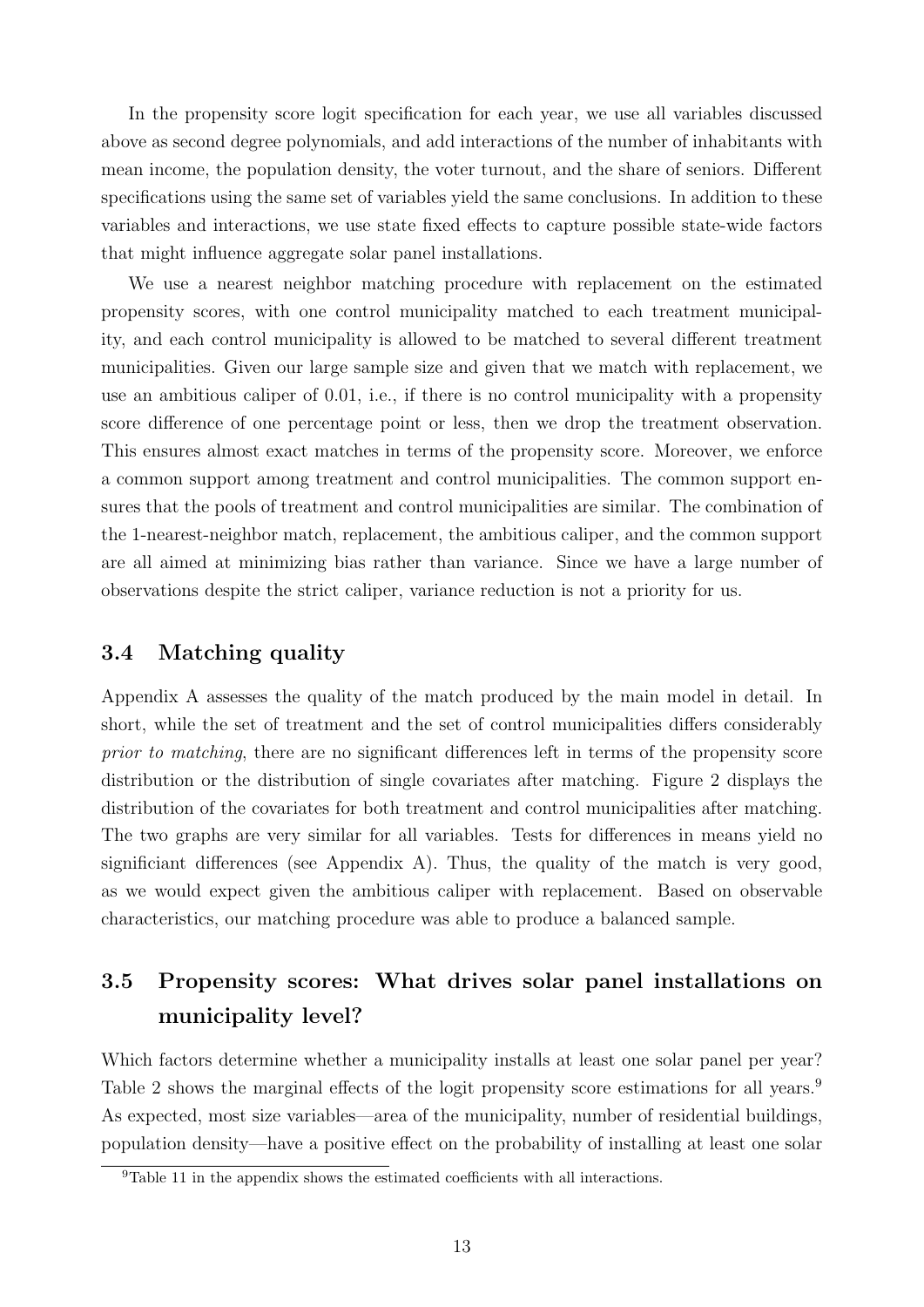<span id="page-14-0"></span>

Figure 2: Distribution of covariates after matching for treatment and control group

panel per year, only the number of inhabitants is sometimes negatively related holding all other factors constant. The potential for solar energy production—solar radiation—is positively related, as expected. Regarding the variables capturing income and wealth, mean income has a positive effect, suggesting that budget constraints may inhibit expansion of the relatively expensive solar panels. The unemployment rate typically has a negative, albeit not significant effect. The vote shares of the non-green parties usually have negative point estimates, which is also as expected (the base category is the green party vote share, which is not displayed). The share of seniors in the municipality typically does not have a significant impact.

## 4 Results

#### 4.1 The main specification

#### 4.1.1 The average treatment effect on the treated

What role did social interactions play in the EEG-subsidized expansion of solar energy in Germany? We compute the ATT for three outcome variables: the probability of installing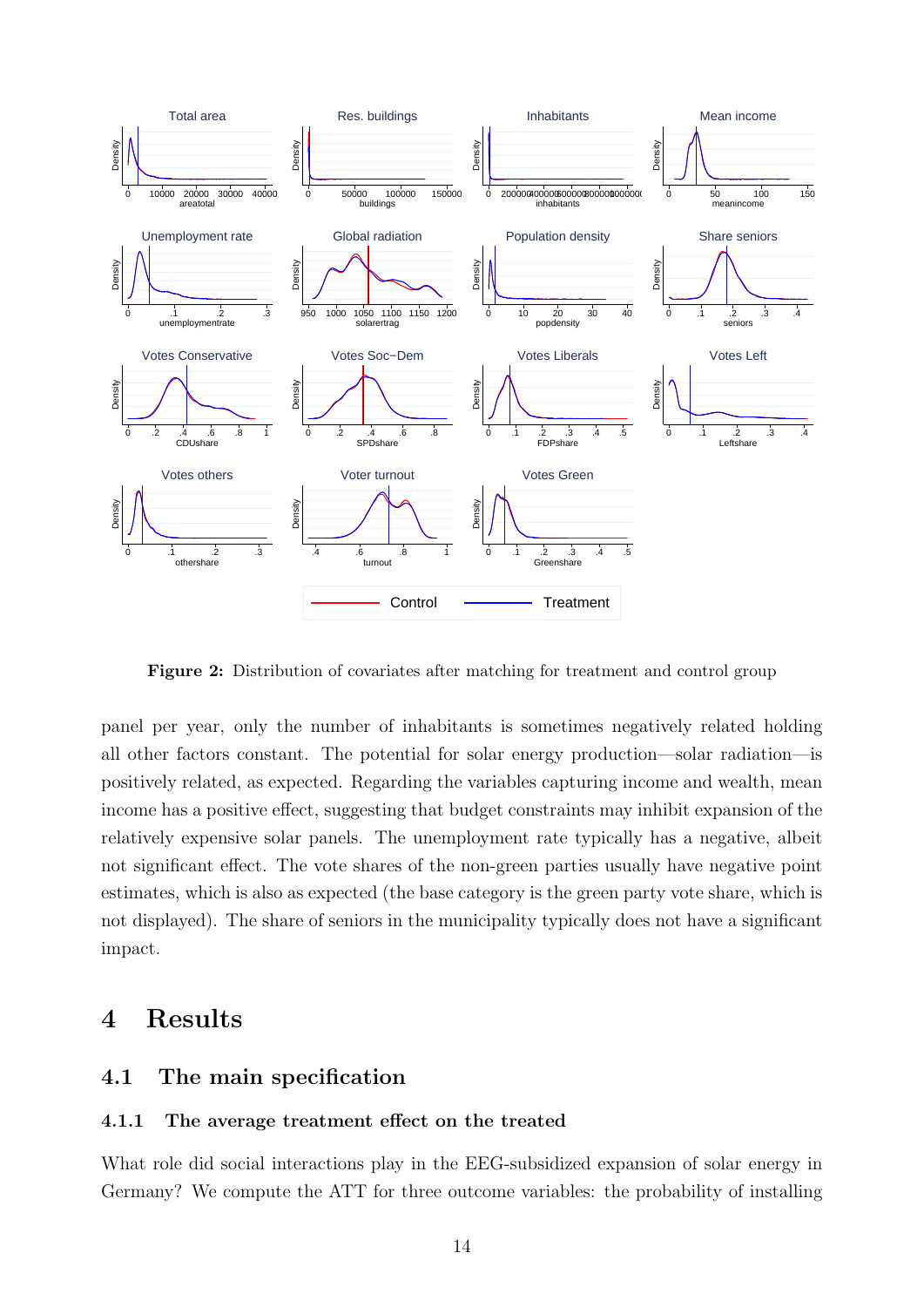<span id="page-15-0"></span>

|                              | 2000                          | 2001                                  | 2002                      | 2003                 | 2004                          | 2005                  | 2006                      | 2007                 | 2008               | 2009                | 2010                  |
|------------------------------|-------------------------------|---------------------------------------|---------------------------|----------------------|-------------------------------|-----------------------|---------------------------|----------------------|--------------------|---------------------|-----------------------|
| Total area                   | (0.00)                        | $0.000***0.000***$<br>(0.00)          | $0.000***$<br>(0.00)      | $0.000*$<br>(0.00)   | $0.000***$<br>(0.00)          | $0.000***$<br>(0.00)  | $0.000**$<br>(0.00)       | 0.000<br>(0.00)      | $-0.000$<br>(0.00) | $0.000**$<br>(0.00) | $-0.000$<br>(0.00)    |
| Res. buildings               | (0.00)                        | $0.000***0.000***$<br>(0.00)          | $0.000***$<br>(0.00)      | $0.000**$<br>(0.00)  | 0.000<br>(0.00)               | $0.001***$<br>(0.00)  | 0.000<br>(0.00)           | $-0.000$<br>(0.00)   | $0.001*$<br>(0.00) | 0.000<br>(0.00)     | 0.001<br>(0.00)       |
| Inhabitants                  | (0.00)                        | $-0.000***-0.000***-0.000$<br>(0.00)  | (0.00)                    | $-0.000$<br>(0.00)   | $0.000*$<br>(0.00)            | $-0.000$<br>(0.00)    | 0.000<br>(0.00)           | $0.000***$<br>(0.00) | 0.000<br>(0.00)    | $-0.000$<br>(0.00)  | 0.000<br>(0.00)       |
| Mean income                  | $0.002**$<br>(0.00)           | 0.002<br>(0.00)                       | 0.001<br>(0.00)           | 0.001<br>(0.00)      | $-0.001$<br>(0.00)            | 0.000<br>(0.00)       | 0.002<br>(0.00)           | $0.005*$<br>(0.00)   | 0.001<br>(0.00)    | $-0.003$<br>(0.00)  | 0.009<br>(0.01)       |
| Population density           | (0.00)                        | $0.016***0.023***$<br>(0.01)          | $0.017***0.008$<br>(0.01) | (0.01)               | $-0.021$<br>(0.01)            | 0.007<br>(0.02)       | $0.074***0.001$<br>(0.03) | (0.04)               | $-0.008$<br>(0.06) | 0.157<br>(0.10)     | $-0.005$<br>(0.15)    |
| Share seniors                | $-0.133$<br>(0.12)            | 0.039<br>(0.12)                       | $-0.158$<br>(0.12)        | $-0.154$<br>(0.11)   | $-0.459***-0.352**$<br>(0.16) | (0.17)                | $-0.287$<br>(0.19)        | 0.076<br>(0.26)      | $-0.090$<br>(0.31) | $-0.464$<br>(0.40)  | $1.140*$<br>(0.61)    |
| Voter turnout                | $-0.163*$<br>(0.10)           | $-0.028$<br>(0.09)                    | $-0.114$<br>(0.09)        | $-0.038$<br>(0.08)   | $-0.234**$<br>(0.11)          | 0.008<br>(0.13)       | 0.029<br>(0.16)           | $-0.267$<br>(0.18)   | 0.332<br>(0.23)    | $-0.117$<br>(0.30)  | $-0.034$<br>(0.41)    |
| Unemployment rate            | $-0.492$<br>(0.46)            | $-0.026$<br>(0.40)                    | $-0.470$<br>(0.35)        | 0.068<br>(0.27)      | $-1.135**$<br>(0.44)          | $-0.321$<br>(0.45)    | $-0.186$<br>(0.56)        | 0.599<br>(0.73)      | $-1.215$<br>(0.84) | $-1.467*$<br>(0.88) | 0.428<br>(1.48)       |
| Global radiation             | $0.001***0.000$<br>(0.00)     | (0.00)                                | 0.000<br>(0.00)           | $0.001***$<br>(0.00) | $0.002***$<br>(0.00)          | $0.002***$<br>(0.00)  | $0.003***$<br>(0.00)      | $0.002***$<br>(0.00) | $0.002*$<br>(0.00) | 0.001<br>(0.00)     | 0.002<br>(0.00)       |
| Votes Conservative           | (0.15)                        | $-1.318***-0.750***-0.295*$<br>(0.17) | (0.15)                    | $-0.157$<br>(0.15)   | $-0.157$<br>(0.22)            | $-0.124$<br>(0.26)    | 0.237<br>(0.32)           | 0.145<br>(0.42)      | 0.371<br>(0.47)    | $-0.159$<br>(0.58)  | $-2.251***$<br>(0.87) |
| Votes Soc-Dem                | (0.17)                        | $-1.212***-0.794***-0.252$<br>(0.18)  | (0.16)                    | $-0.193$<br>(0.15)   | $-0.284$<br>(0.22)            | $-0.133$<br>(0.27)    | 0.172<br>(0.32)           | 0.255<br>(0.42)      | 0.426<br>(0.48)    | $-0.114$<br>(0.57)  | $-2.478***$<br>(0.89) |
| Votes Liberals               | $-1.336***-0.674**$<br>(0.30) | (0.28)                                | $-0.142$<br>(0.25)        | 0.096<br>(0.23)      | $-0.027$<br>(0.30)            | 0.472<br>(0.37)       | 0.075<br>(0.43)           | $0.935*$<br>(0.53)   | 0.765<br>(0.59)    | $1.892**$<br>(0.79) | $-0.943$<br>(1.22)    |
| Votes Left                   | $-1.480**$<br>(0.65)          | $-0.404$<br>(0.48)                    | $-0.120$<br>(0.41)        | $-0.478$<br>(0.32)   | $-0.628**$<br>(0.31)          | $-0.983***$<br>(0.37) | 0.172<br>(0.41)           | 0.536<br>(0.51)      | 0.473<br>(0.57)    | $-0.083$<br>(0.72)  | $-1.667$<br>(1.08)    |
| Votes others                 | (0.37)                        | $-1.350***-1.030***$<br>(0.37)        | 0.119<br>(0.33)           | 0.006<br>(0.28)      | $-0.721*$<br>(0.39)           | 0.143<br>(0.47)       | 0.310<br>(0.55)           | 0.631<br>(0.67)      | 1.497*<br>(0.81)   | $-0.124$<br>(0.96)  | $-0.714$<br>(1.41)    |
| <b>State Fixed Effects</b>   | Yes                           | Yes                                   | Yes                       | Yes                  | Yes                           | Yes                   | Yes                       | Yes                  | Yes                | Yes                 | Yes                   |
| Observations<br>Pseudo $R^2$ | 10873<br>0.350                | 9113<br>0.349                         | 6396<br>0.191             | 5643<br>0.172        | 5178<br>0.119                 | 3968<br>0.099         | 2881<br>0.089             | 2078<br>0.069        | 1498<br>0.075      | 943<br>0.066        | 430<br>0.120          |

Table 2: Estimation of Propensity Score by Year (Marginal Effects)

\*  $p < 0.1$ , \*\*  $p < 0.05$ , \*\*\*  $p < 0.01$ . Clustered standard errors in parentheses.

at least one solar panel in the municipality, the number of solar panels installed, and the number of solar panels per [10](#page-15-1)00 inhabitants within one year.<sup>10</sup> Recall that we compare the probability/number of further solar panels in the treatment group (since treatment implies that one panel was installed) within a year with the probability/number of solar panel installations in the matched control group in the same time interval. The average treatment effects on the treated are displayed in Table [3.](#page-16-0) On all outcome variables, the estimated treatment effect (effect of social interaction) is positive and statistically significant.

The probability of at least one panel installation approximately increases by about a quarter due to social influence, from about 49% in the matched control group to about 60% in the treatment group. Next, the number of installations increase by about a half, increasing the number from about 1.6 to about 2.4 solar panels within a year on average. Finally, the number of installations per 1000 inhabitants increases by more than half from 0.85 to about 1.44 solar panels within a year.

To foreshadow the results of the robustness section, we did not find a single specification without positive and significant treatment effects. Thus, social effects had an economically

<span id="page-15-1"></span> $10$ Note that the number of solar panels measure underestimates the effect if social influences are positive, since the control municipality is untreated only until the first panel is installed, and afterwards social influences are active. The probability outcome measure, on the other hand, does not underestimate the effect, since the indicator does not distinguish between one or more panels.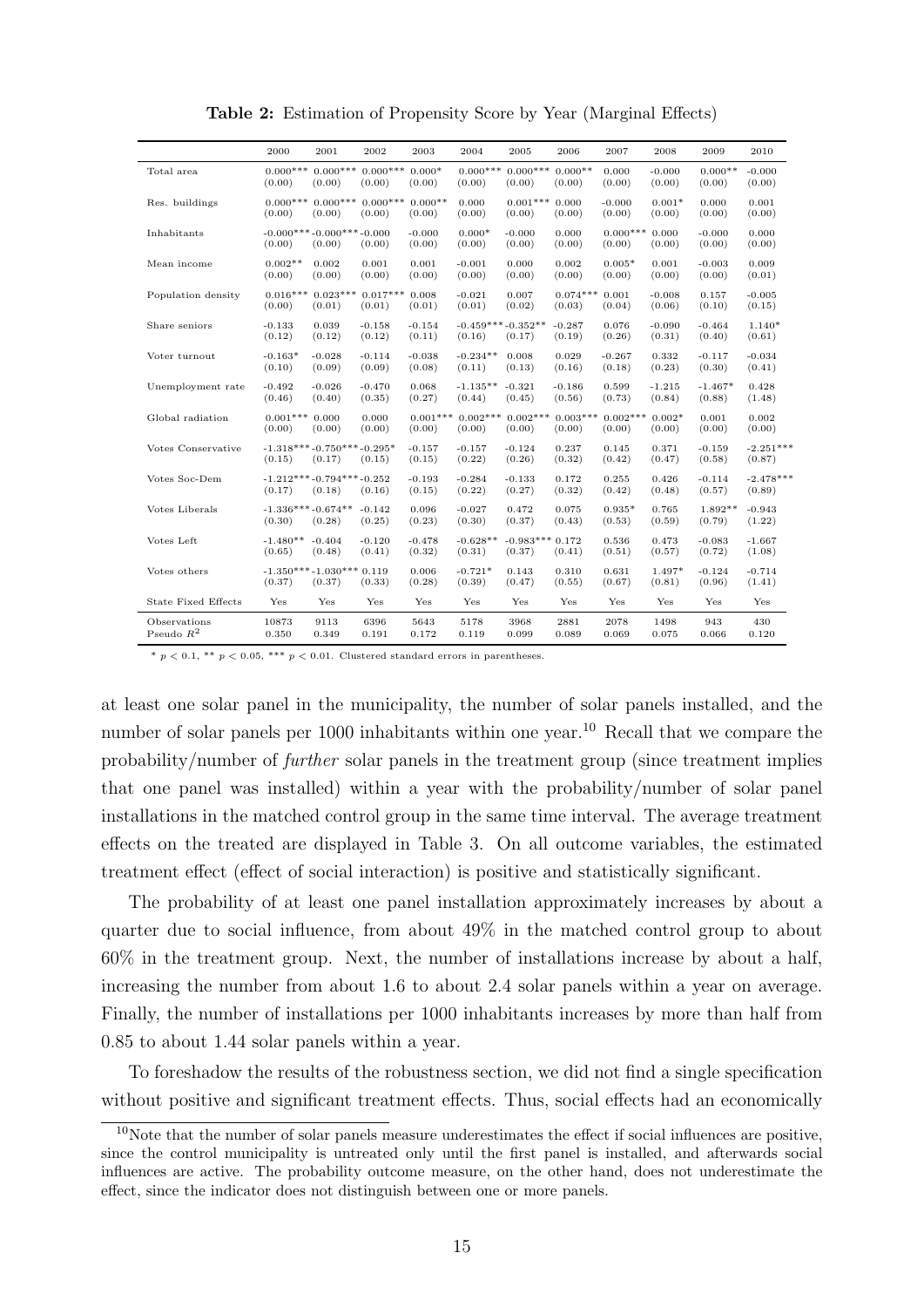|                    | $(1)$ OLS   | (2) OLS    | (3) OLS             |
|--------------------|-------------|------------|---------------------|
| Dependent variable | ProbInstall | NumInstall | NumInstall per 1000 |
| Treatment          | $0.118***$  | $0.800***$ | $0.587***$          |
|                    | (0.007)     | (0.065)    | (0.040)             |
| Constant           | $0.487***$  | $1.575***$ | $0.845***$          |
|                    | (0.006)     | (0.059)    | (0.034)             |
| $R^2$              | 0.01        | 0.01       | 0.01                |
| Observations       | 22284       | 22284      | 22284               |
| Clusters           | 10712       | 10712      | 10712               |

<span id="page-16-0"></span>Table 3: Average treatment effects on the treated over one year

Note: ProbInstall is the probability of at least one new panel within a year, NumInstall is the number of new panels within a year, and NumInstall per 1000 is the number of new panels within a year per 1000 inhabitants. Standard errors are clustered at the municipality level. \*\*\*Significant at the 1% level; \*\*significant at the 5% level; \*significant at the 10% level.

large and statistically significant impact on the investment decision and thereby on the expansion of renewable energy. It therefore appears not to be the case that individuals make their investment decisions in isolation, but are affected by neighbors or spatially close households. In particular, social interaction can explain a large part of the high participation rate in the EEG-program.

Result 1. Social effects increase the number and probability of further solar panel installations.

#### <span id="page-16-1"></span>4.1.2 Heterogeneous treatment effects

Are social effects stronger in municipalities with particular characteristics? For example, are social effects stronger in small close-knit municipalities? Or are they stronger in southern areas with more solar radiation, where it is more attractive to install panels? We investigate these questions by comparing how the outcomes change by characteristic in both treatment and control group. The regression results for all outcome variables are given in Table [4.](#page-17-0) The interactions of the treatment dummy with the municipality characteristics are the average changes of the treatment effect in the characteristic (holding other characteristics constant).

We will discuss only the most important results. First, more solar radiation increases the treatment effect on the number of installations, but not for the other outcome variables. This result suggests that solar radiation works on the intensive margin, but not on the extensive margin of the social effects. Second, the treatment effect decreases in the vote share for the green party. This is surprising, since the probability and number of solar panel installations increases significantly in the vote share for the green party. The result might suggest that municipalities with more inhabitants motivated by environmental concerns (rather than financial reasons) are not influenced as much by others. Third, the effect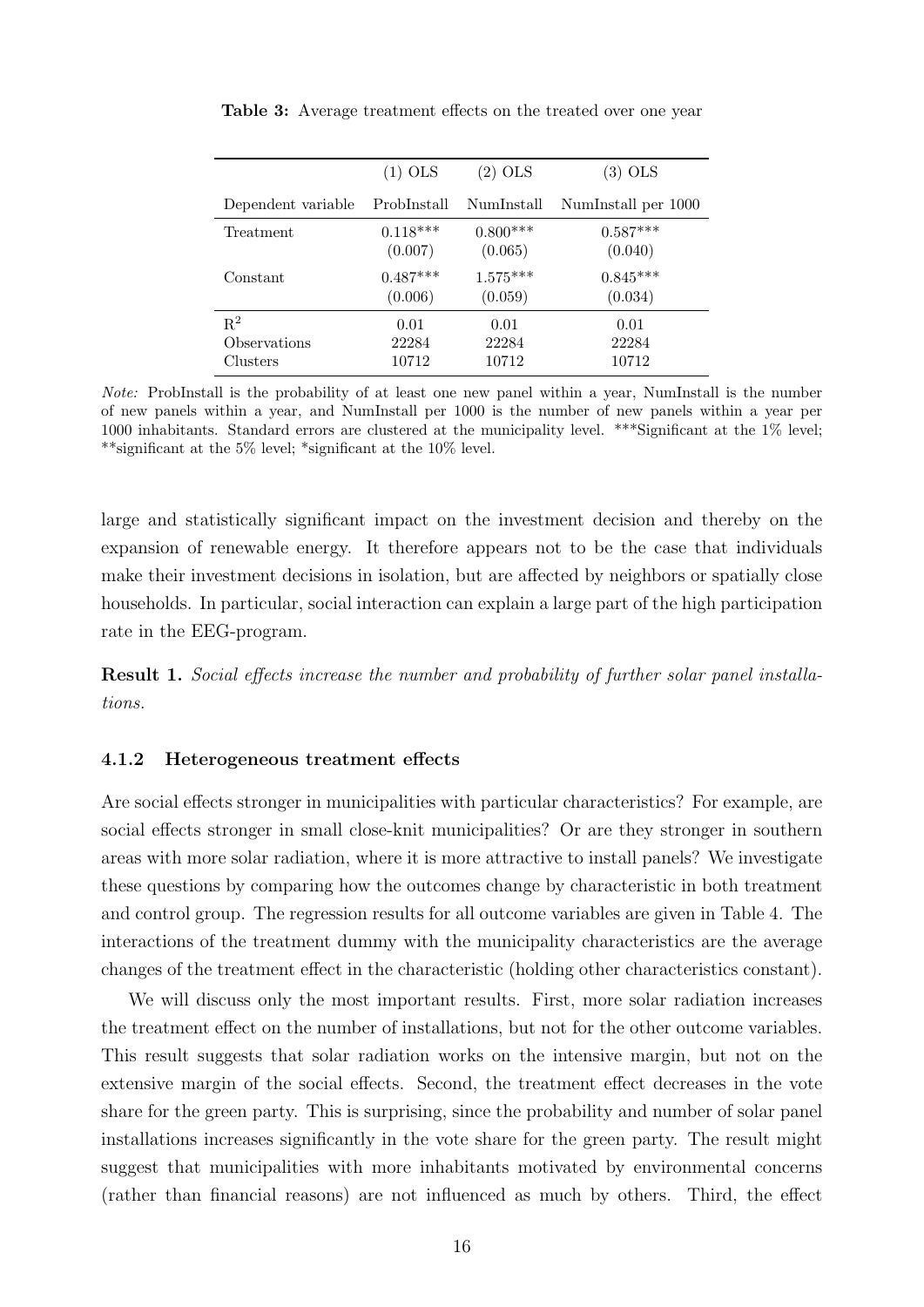|                                | $(1)$ OLS   | $(2)$ OLS    | $(3)$ OLS           |
|--------------------------------|-------------|--------------|---------------------|
| Dependent variable             | ProbInstall | NumInstall   | NumInstall per 1000 |
| Treatment                      | $0.568***$  | $-4.245***$  | $3.143***$          |
|                                | (0.148)     | (1.382)      | (1.140)             |
| Treatment× Solar radiation     | $-0.000$    | $0.006***$   | $-0.001$            |
|                                | (0.000)     | (0.001)      | (0.001)             |
| Treatment× Voteshare green     | $-0.689***$ | $-3.918*$    | $-14.914***$        |
|                                | (0.266)     | (2.219)      | (4.978)             |
| $Treatment \times Total area$  | $-0.000$    | $0.000*$     | $-0.000***$         |
|                                | (0.000)     | (0.000)      | (0.000)             |
| $Treatment \times Inhabitants$ | $0.000*$    | 0.000        | $0.000**$           |
|                                | (0.000)     | (0.000)      | (0.000)             |
| $Treatment \times Buildings$   | $-0.000*$   | $-0.000$     | $-0.000**$          |
|                                | (0.000)     | (0.000)      | (0.000)             |
| Treatment× Population density  | 0.000       | $-0.105$     | $-0.051**$          |
|                                | (0.004)     | (0.105)      | (0.024)             |
| Treatment× Unemployment        | $-1.142***$ | $-14.554***$ | $-16.976***$        |
|                                | (0.249)     | (1.725)      | (2.506)             |
| Treatment× Mean income         | $-0.007***$ | $-0.014$     | $-0.008$            |
|                                | (0.001)     | (0.011)      | (0.023)             |
| Treatment× Share seniors       | $-0.149$    | $-1.230$     | 3.599               |
|                                | (0.172)     | (0.802)      | (2.491)             |
| Solar radiation                | $0.002***$  | $0.016***$   | 0.001               |
|                                | (0.000)     | (0.001)      | (0.001)             |
| Voteshare green                | $0.322*$    | $4.632***$   | $7.934*$            |
|                                | (0.183)     | (1.749)      | (4.298)             |
| Total area                     | $0.000***$  | $0.000***$   | $-0.000***$         |
|                                | (0.000)     | (0.000)      | (0.000)             |
| Inhabitants                    | $-0.000***$ | 0.000        | $0.000***$          |
|                                | (0.000)     | (0.000)      | (0.000)             |
| <b>Buildings</b>               | $0.000***$  | $0.000**$    | $-0.000$            |
|                                | (0.000)     | (0.000)      | (0.000)             |
| Population density             | $0.017***$  | 0.038        | $-0.184***$         |
|                                | (0.003)     | (0.068)      | (0.017)             |
| Unemployment                   | $-1.437***$ | $-1.592*$    | $-5.456***$         |
|                                | (0.156)     | (0.889)      | (1.257)             |
| Mean income                    | $0.006***$  | 0.003        | $-0.012$            |
|                                | (0.001)     | (0.009)      | (0.010)             |
| Share seniors                  | $0.372***$  | 0.074        | $3.548**$           |
|                                | (0.126)     | (0.760)      | (1.466)             |
| Constant                       | $-1.782***$ | $-16.341***$ | 0.016               |
|                                | (0.112)     | (1.451)      | (0.740)             |
| $\mathbf{R}^2$                 | 0.17        | 0.29         | 0.05                |
| Observations                   | 22284       | 22284        | 22284               |
| Clusters                       | 10712       | 10712        | 10712               |
|                                |             |              |                     |

<span id="page-17-0"></span>Table 4: Average treatment effects on the treated over one year by municipality characteristics

Note: ProbInstall is the probability of at least one new panel within a year. NumInstall is the number of installations within a year, and NumInstall per 1000 is the number of installation per 1000 inhabitants within a year. Standard errors are clustered at the municipality level. \*\*\*Significant at the 1% level;  $^{**}$ significant at the 5% level; $^{*}$ significant at the 10% level.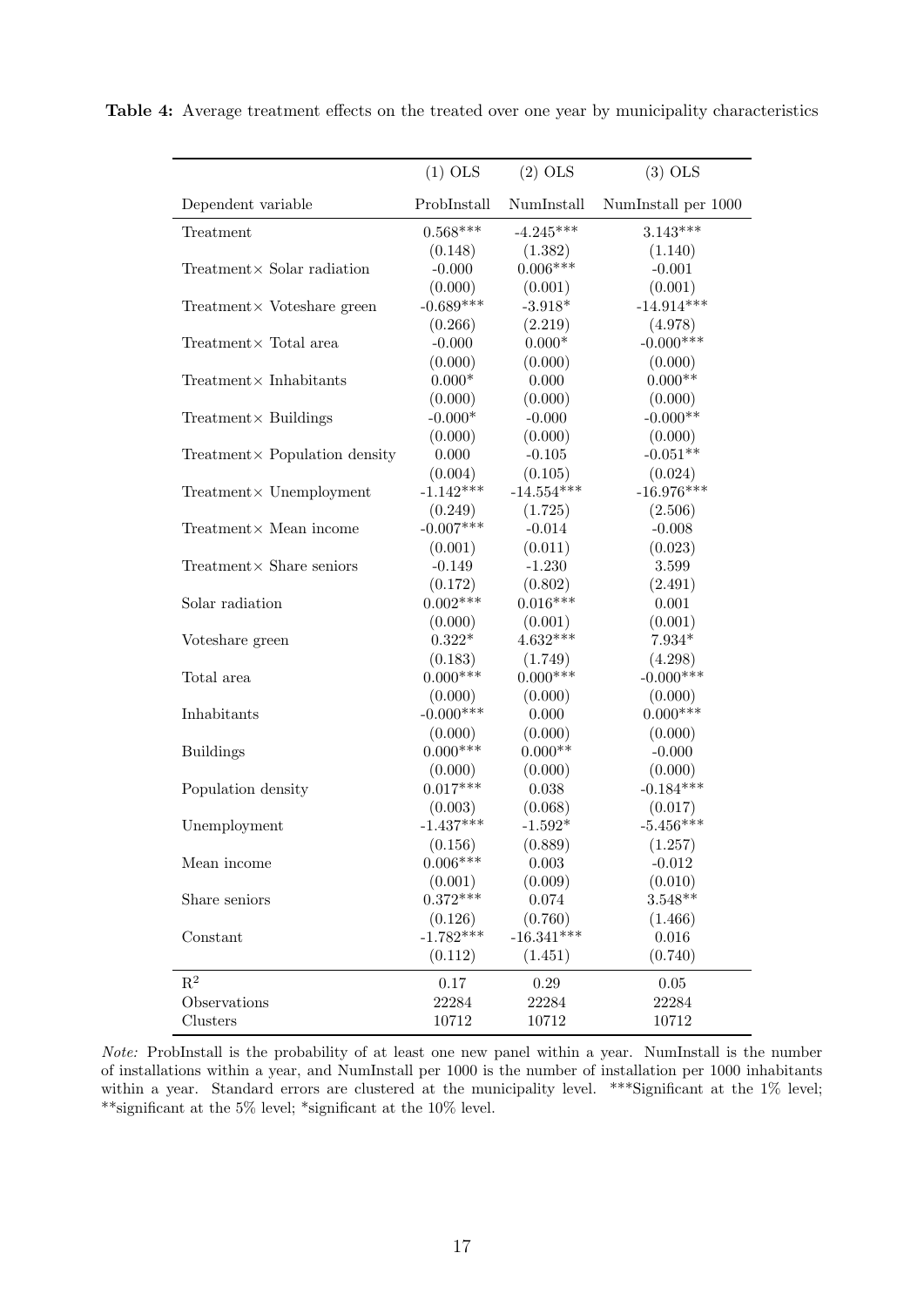of social interaction decreases in the unemployment rate for all outcome variables. Since solar panels are comparatively expensive investments, it is not surprising that households in municipalities with high unemployment are influenced as much by others, as they may not be able to afford the investment. Size variables such as area, inhabitants and number of residential buildings do not unambiguously change the magnitude of the social effects.

The number of installations increasing with solar radiation and decreasing with unemployment might suggest that social effects are stronger where it is more attractive to install them (more solar radiation, more likely to be able to afford the panel).

Result 2. The social effect is stronger in municipalities with lower unemployment and a lower vote share for the green party. More solar radiation increases the social effect on the number of installations.

From a policy perspective, it is interesting to ask whether social influences account for installations even in areas with minimal solar radiation, where it might be inefficient to install them. After all, these panels could be installed in municipalities with more solar radiation, and, all else equal, the power output of a panel increases linearly in solar radiation.

An advantage of the matching approach is that it allows computation of 'local treatment effects' rather than one average effect. Thus, we can compute the treatment effect for each treated municipality by taking the outcome difference of the treatment municipality and the matched control municipality. We can then locally average the results with nonparametric methods. Figures [3a](#page-19-0) and [3b](#page-19-0) display the local average treatment effects by solar radiation of the treatment municipality with nonparametric smoothing. First, for the probability of installations, Figure [3a](#page-19-0) shows that the treatment effect is significantly positive for the entire range of solar radiation levels in the sample. Second, for the number of installations, Figure [3b](#page-19-0) shows that the social effects are never significantly negative, and significantly positive for most of the solar radiation range (except close to the minimum and maximum sample values). Third, the effect of others on installations appears to be strongest in the upper range of solar radiation levels between 1100 and 1150 kWh/m<sup>2</sup> for both outcome variables.

Thus, social effects are responsible for installations in areas with low solar radiation where it might be inefficient. Consequently, the presence of social effects may make an inefficient policy even worse. We elaborate on this possible interaction of social effects with the non-competitive policy design in the policy implications below.

Result 3. The social effect on the probability of installations is positive at all sample values of solar radiation, and positive on the number of installations in the interior range of solar radiation levels.

#### 4.1.3 The ATT over time

Does the effect of social interactions weaken over time? We might expect a new panel in the municipality to influence others only for a limited amount of time until the focus in the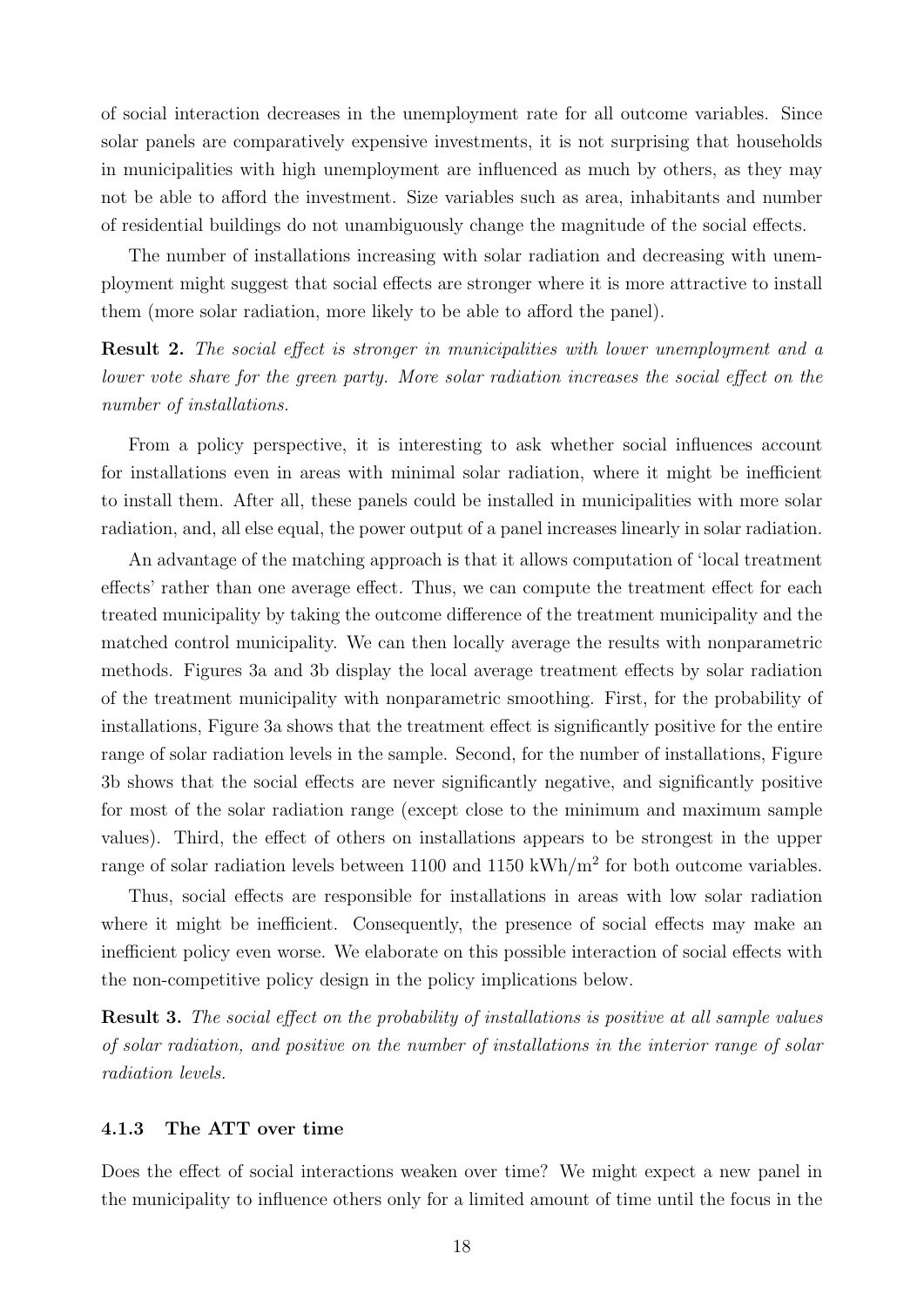<span id="page-19-0"></span>

(b) Number of solar panel installations

Figure 3: The ATT by solar radiation (in  $kWh/m^2$ )

neighborhood shifts to something else. On the other hand, it might take a while for social influences to affect outcomes in the neighborhood, because it takes time for others to plan and install panels.

The effects of social interactions are displayed in Figures [4a](#page-20-0) and [4b](#page-20-0) for each month after the first panel installation (treatment) on the probability of at least one more panel and on the number of more panels per 1000 inhabitants. Since both outcome measures are a function of the number of new panels, the two graphs look similar. In the first month after treatment, social influences are the strongest, and do not exhibit a noticeable time trend afterwards except for two upward spikes in month 12 and month 24 after treatment. The effects on the probability of installations are significantly positive for all months, and for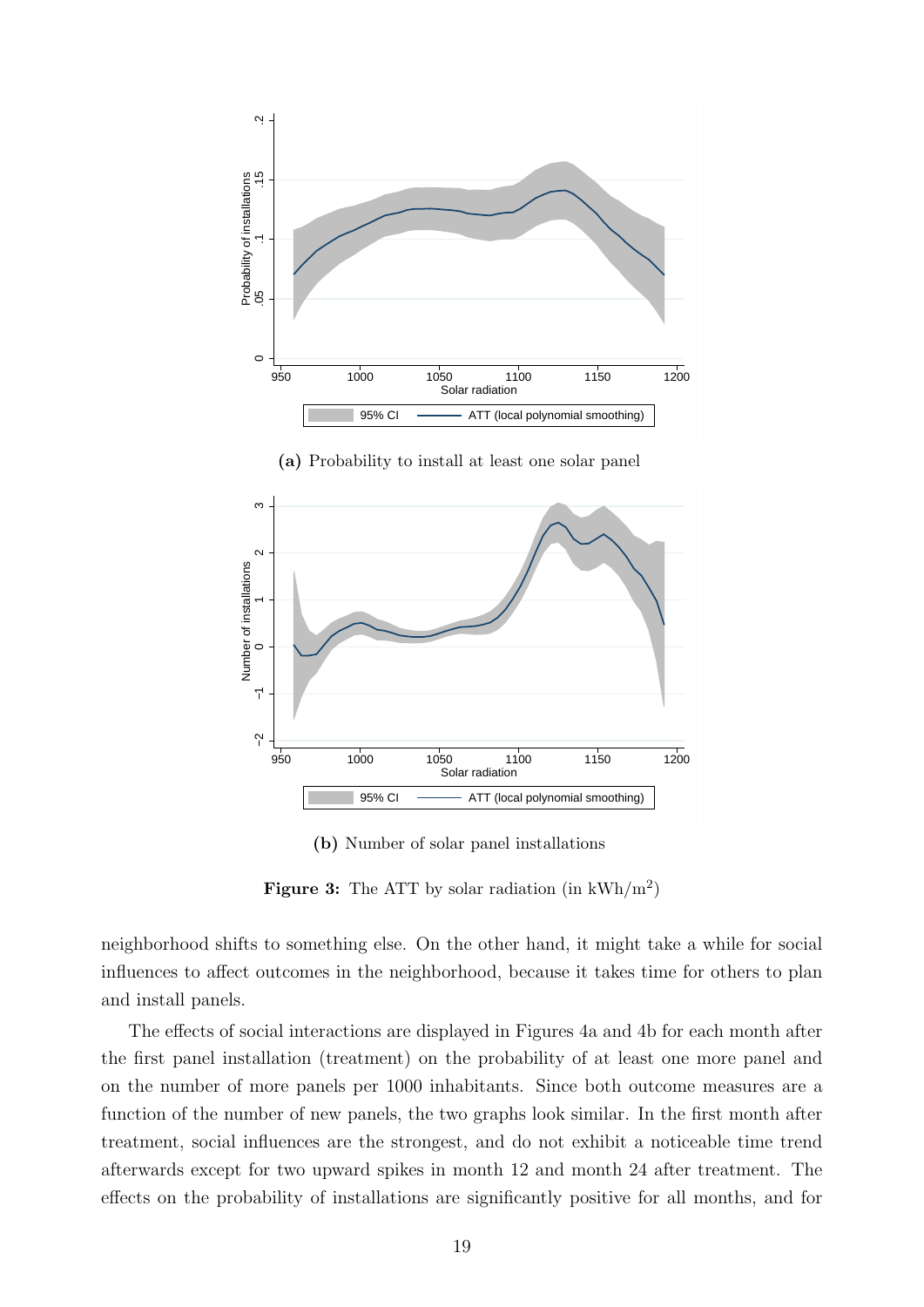<span id="page-20-0"></span>

−.1 0 ..<br>...<br>0 .<br>0 . Number of Installations per 1000 inhabitants 1 3 5 7 9 11 13 15 17 19 21 23 Month after Treatment • ATT 95% Confidence Interval Note: clustered standard errors on municipality level

(a) Probability to install at least one solar panel

(b) Number of solar panel installations per 1000 inhabitants

Figure 4: The ATT for each of the 24 months after treatment

the number per 1000 inhabitants the effect is positive in most months. For the number, the total treatment effect is the sum of all monthly treatment effects, which is therefore weakly increasing over time. The big estimates for the first month show that social influences have almost immediate effect.

The reason for the spikes in months 12 and 24 is that a lot of panel installations are bunched on January 1 in the years 2001, 2002 and 2003.<sup>[11](#page-20-1)</sup> Thus, many of the municipalities

<span id="page-20-1"></span> $11$ This bunching occurs because the EEG pays the compensation rates for 20 years plus the remainder of the year where the panel was installed. Thus, a panel installation on January 1 maximizes the time in which energy production is subsidized. We observe almost none of this bunching on January 1 in the later years, since the compensation rates where lowered at the beginning of each of these later years.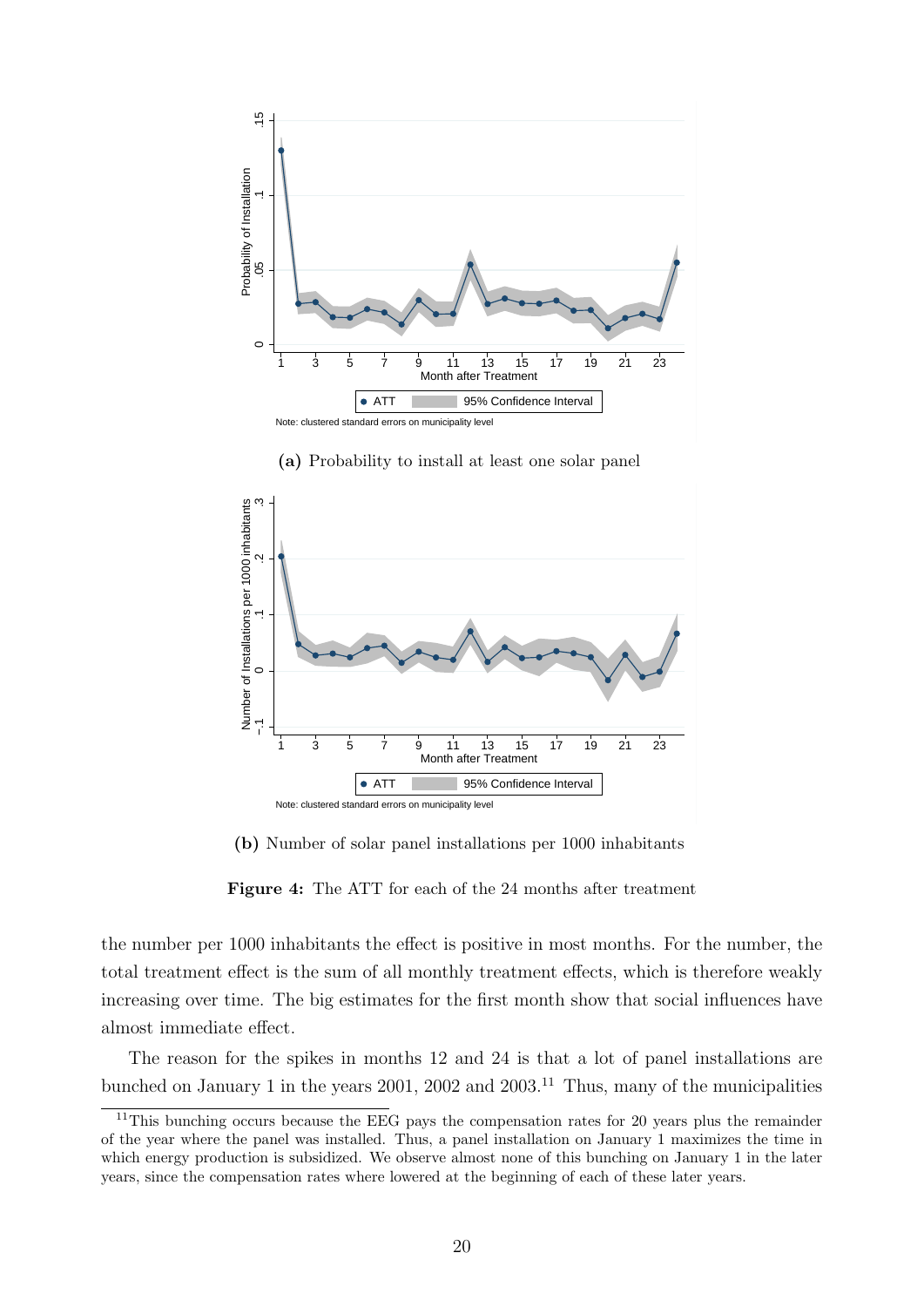| $(1)$ OLS   | (2) OLS     | $(3)$ OLS           |
|-------------|-------------|---------------------|
| ProbInstall | NumInstall  | NumInstall per 1000 |
| $0.041***$  | $0.074***$  | $0.067***$          |
| (0.002)     | (0.006)     | (0.005)             |
| $-0.001***$ | $-0.001***$ | $-0.003***$         |
| (0.000)     | (0.000)     | (0.000)             |
| $0.113***$  | $0.298***$  | $0.139***$          |
| (0.003)     | (0.012)     | (0.008)             |
| yes         | yes         | yes                 |
| 0.01        | 0.00        | 0.00                |
| 534816      | 534816      | 534816              |
| 10712       | 10712       | 10712               |
|             |             |                     |

<span id="page-21-0"></span>Table 5: Average treatment effects on the treated: Monthly time trends

Note: The table displays estimates of a linear monthly time trend for the treatment effect. ProbInstall is the probability of at least one new panel within a year, NumInstall is the number of new panels within a year, and NumInstall per 1000 is the number of new panels within a year per 1000 inhabitants. Standard errors are clustered at the municipality level. \*\*\*Significant at the 1% level; \*\*significant at the 5% level; \*significant at the 10% level.

that were treated on January 1, 2001—which are about  $6\%$  of the treated municipalities have a spike in installations exactly one year later, on January 1, 2002 and again in 2002.

To formally test for time trends, we estimate a linear time trend  $\beta$  on the matched sample for the treatment effect / social influences of the form

$$
y_{it} = \alpha \text{Treatment}_{it} + \beta \text{Treatment}_{it} \times t + \gamma' \text{Month}_{it} + \delta + \varepsilon_{it},
$$

where  $y_{it}$  is the outcome of municipality i in month t after treatment, Treatment<sub>it</sub> is the treatment dummy, **Month**<sub>it</sub> is a column vector of dummies for month  $2, 3, \ldots, 24$  (month 1 is the reference category), and  $\delta$  is the constant. Table [5](#page-21-0) shows the estimates for all outcome variables.<sup>[12](#page-21-1)</sup> The slope coefficient β on Treatment×t is significantly negative for all outcome variables. Hence, the effect of social interaction decreases over time on average, and it remains positive for most months we consider (see Figures [4a](#page-20-0) and [4b\)](#page-20-0). Note, however, that the time trend is driven mostly by the strong effect in the first month. Estimating a time trend when excluding the first month from the sample, we only retain a significant time trend for the last outcome variable, the number of installations per 1000 inhabitants (not displayed).

Result 4. The social effect is strongest in the first month after treatment and decreases over time. The social effect is positive on the probability of installations for at least two years after the first panel installation.

<span id="page-21-1"></span><sup>&</sup>lt;sup>12</sup>The estimates are virtually identical if we exclude the municipalities treated on January 1, 2001.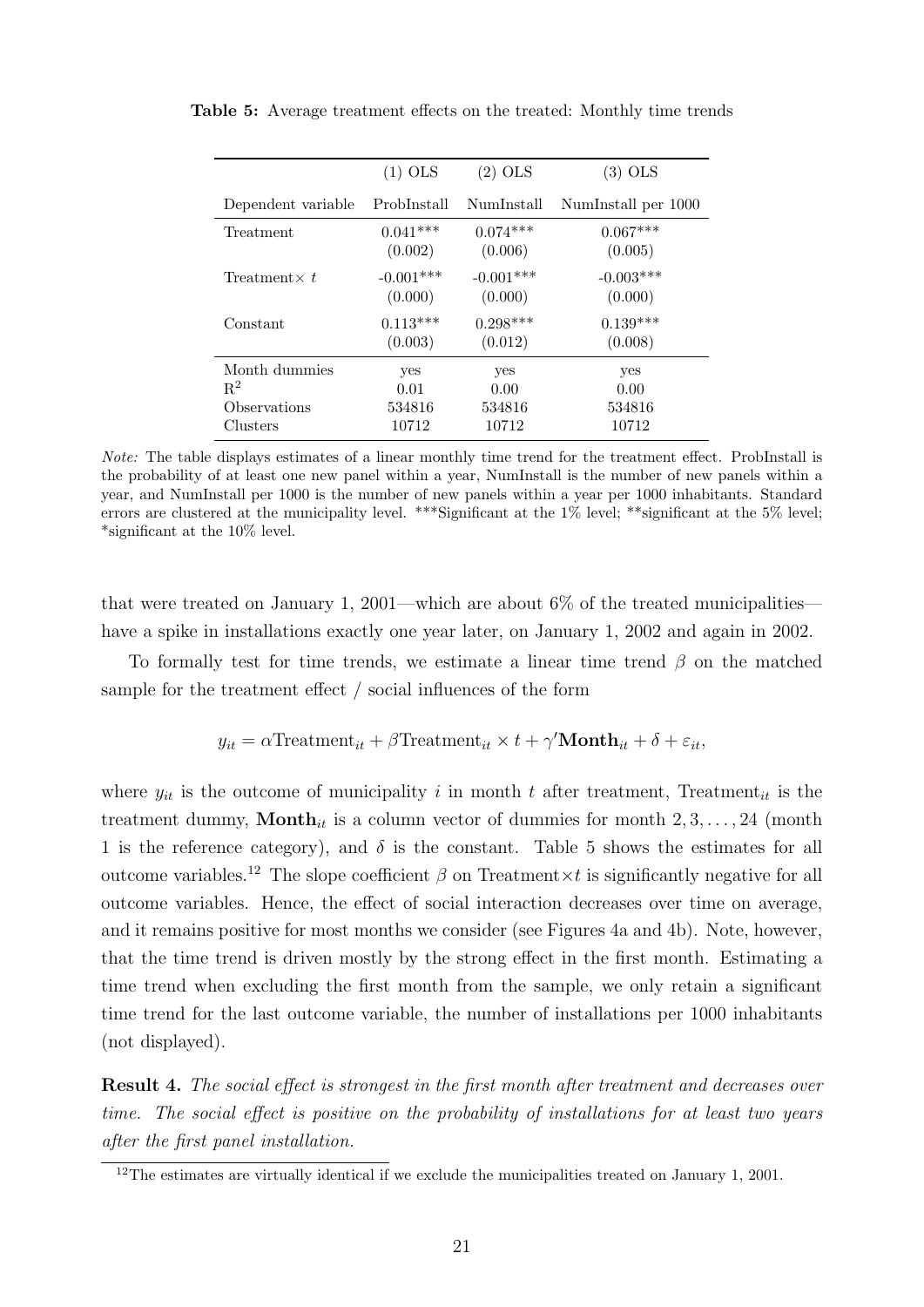<span id="page-22-0"></span>

Note: clustered standard errors on municipality level

Figure 5: The ATT on the number of new installations by year

#### 4.1.4 Treatment effects by year

Are social effects stronger in the early years of the regulation, or do they pick up only after a while? To address this question, we calculate the ATT separately for all municipalities that were treated in year 2000, year 2001, and so on. Figure [5](#page-22-0) displays the ATT on the number of installations within one year, since this measure directly captures the expansion of solar panels. The ATT is strongest in the year following the introduction of the EEG. In the years thereafter, the effect appears to be very slightly decreasing. The strong year 2001 might suggest that social interaction helped spread the word about the profitable solar panel subsidy when it was not yet well known. Or it might be strongest in this early year simply because sunnier municipalities are overrepresented—since they have a larger propensity score—and the effects are stronger in these municipalities (see previous paragraphs on heterogeneous treatment effects).

To check this alternative possibility, we control for the propensity score of the municipalities when calculating the ATT by year, which accounts for the probability of treatment:

<span id="page-22-1"></span>
$$
y_{it} = \alpha' \text{Treatment}_{it} \times \text{Year}_{it} + \beta \text{Treatment}_{it} \times \text{PScore}_{it} + \gamma' \text{Year}_{it} + \delta \text{PScore}_{it} + \varepsilon_{it}, \tag{3}
$$

where  $\textbf{Year}_{it}$  is a column vector of dummies for years 2000, 2001, ..., 2010 (which absorbs the constant), and  $PScore_{it}$  is the propensity score of municipality i in year t. Thus, in this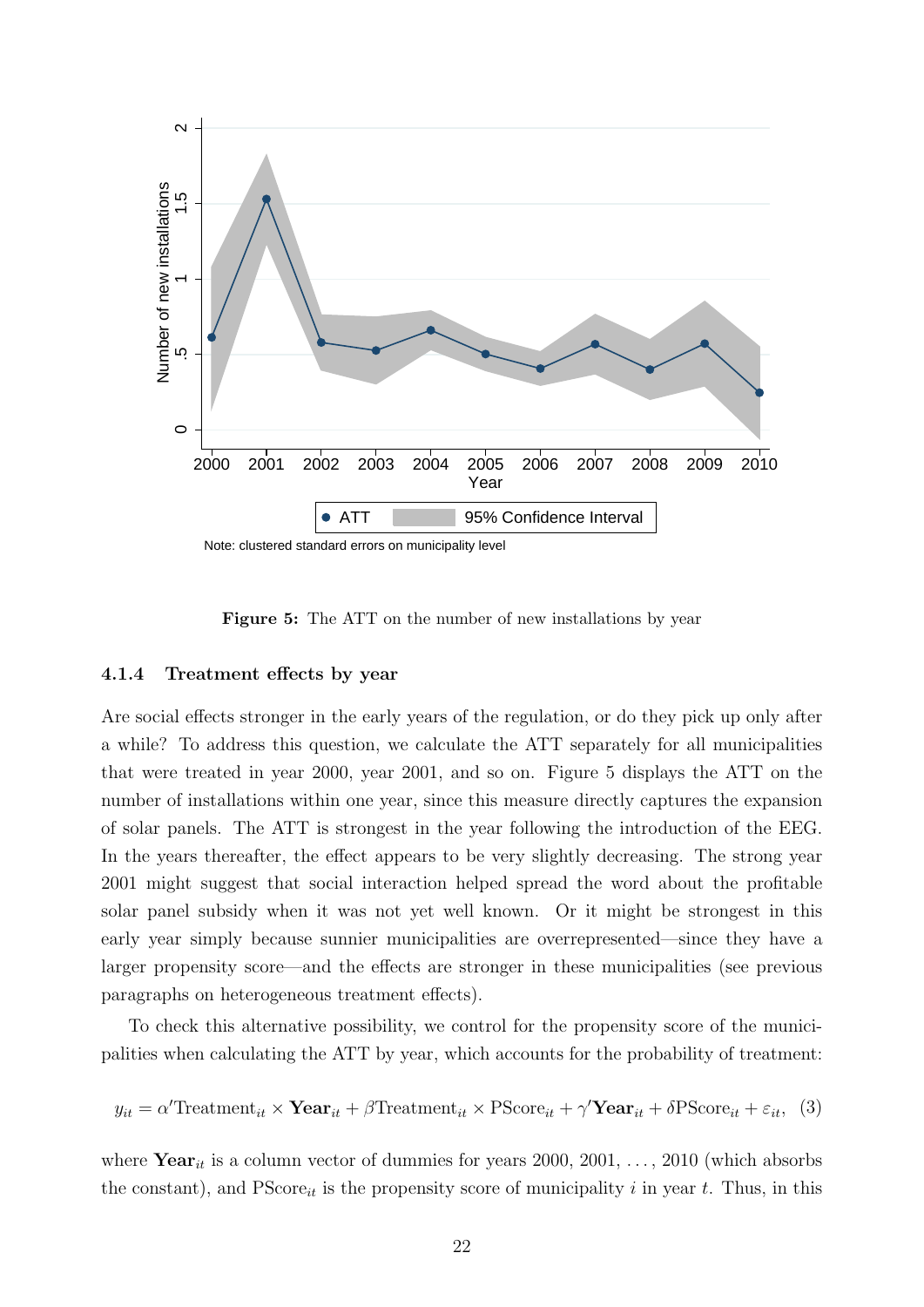<span id="page-23-0"></span>

Figure 6: The ATT on the number of new installations by year, controlled for the propensity score of the municipality, evaluated at the mean propensity score 0.4468 (see [\(3\)](#page-22-1) for the estimated equation)

specification, the treatment effect may vary by year and by propensity score, which allows us to determine how the treatment effect varies by year  $(\alpha)$  after controlling for propensity scores.

The resulting ATT estimates are displayed in Figure [6.](#page-23-0) The graph shows that the spike in 2001 is considerably smaller once we control for the propensity to install new panels. There appears to be a slightly decreasing time trend after controlling for the propensity score. However, a formal test for a linear time trend gives a significant negative trend only at the 10% significance level. Our conclusion is that social influence appears to be stronger in the early years, but a lot of this annual difference is due to "better" municipalities with larger propensity score—where social effects are stronger—being treated in the early years.

Result 5. The social effect was strongest in 2001 shortly after the introduction of the policy, but this difference can be explained by sunnier and bigger municipalities getting treated earlier.

#### 4.1.5 Treatment intensity

So far we assumed that 'treatment' is the installation of one panel in a municipality, hence the treatment effect reflected the effect of one panel in the municipality versus no panel in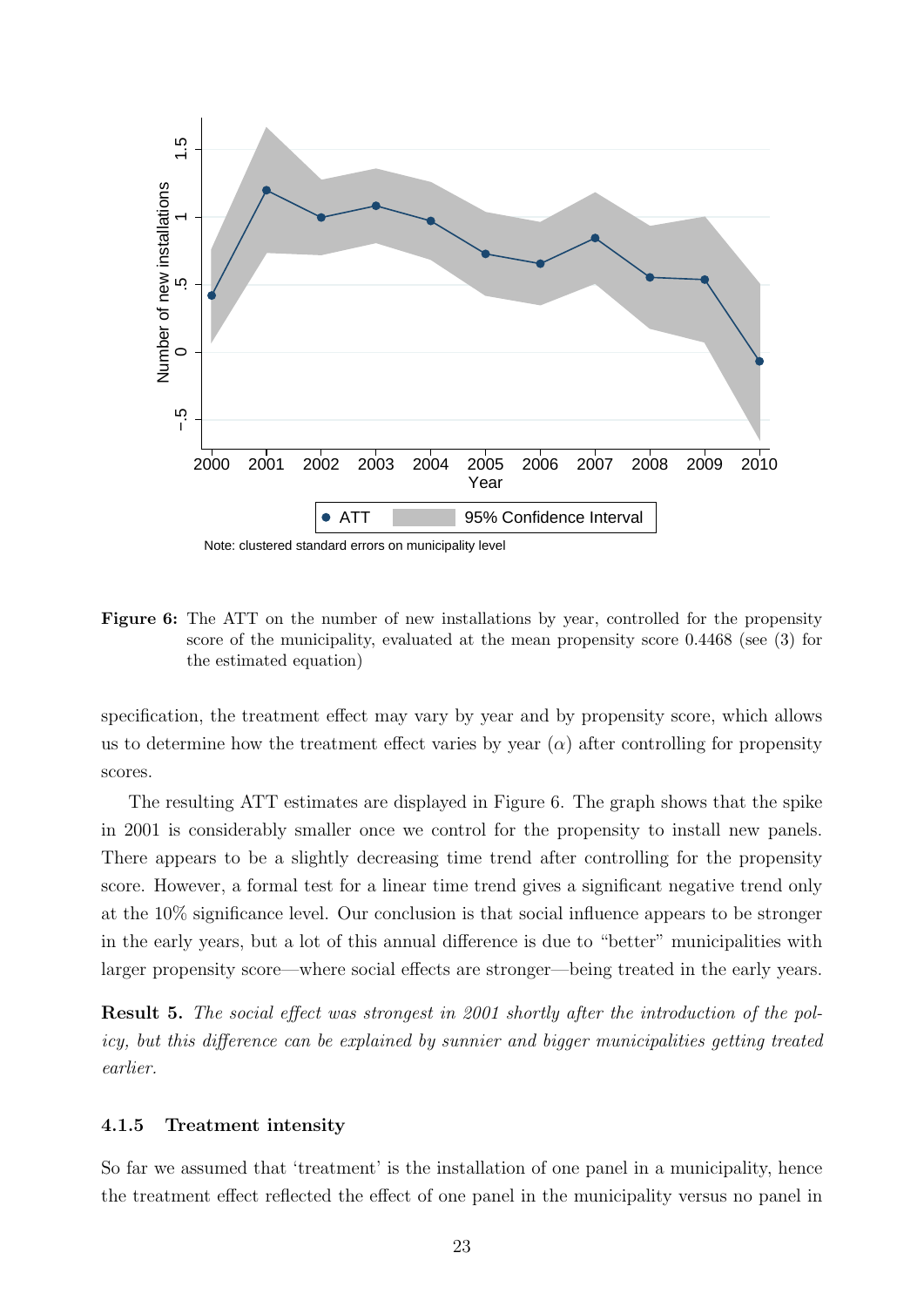<span id="page-24-0"></span>

 $\mathfrak{g}$ Number of new installations 5.5<br>מ -<br>מ -.5 1.5<br>5 -<br>5 -ശ 1 2 3 4 5 Treatment intensity • ATT 95% Confidence Interval Note: clustered standard errors on municipality level

(a) Probability to install at least one solar panel

(b) Number of solar panel installations

Figure 7: The ATT by treatment intensity (number of existing panels in the municipality)

the municipality (control group). We now ask how the effects change if treatment intensity varies, i.e., if there are two, three, four or five instead of one panel in the municipality (versus none in the control group). Thus, we run our matching routine with the same specification as before, except we define treatment as starting once the second, third, etc. panel was installed.

Figures [7a](#page-24-0) and [7b](#page-24-0) display the average treatment effect on the treated by treatment intensity. As expected, the treatment effects increase in treatment intensity both for the probability of further installations within a year as well as for the number of further installations. For the probability of further installations, the treatment effect appears to be concave in treatment intensity. By modeling the treatment effect as second degree polynomial, we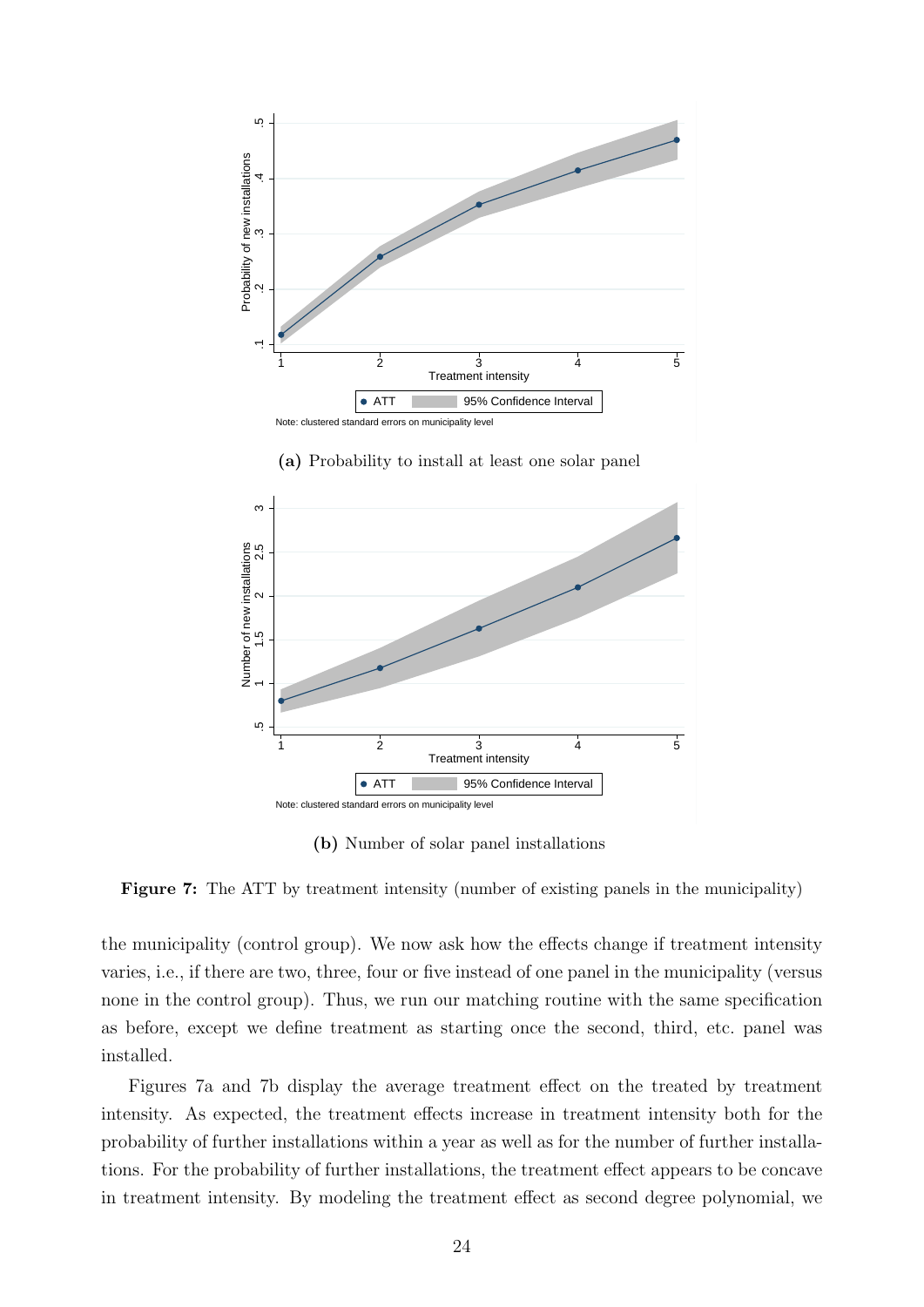can carry out a simple formal test for this observation when pooling the matching data sets for all intensities:

$$
y_{it} = \alpha \text{Treatment}_{it} + \beta \text{Treatment}_{it} \times \text{Intensity}_{it} + \gamma \text{Treatment}_{it} \times \text{Intensity}_{it}^{2} + \delta' \text{Intensity}_{it} + \varepsilon_{it},
$$

where **Intensity**<sub>it</sub> is a dummy indicating treatment intensity of the matched pair (which absorbs the constant), and Intensity<sub>it</sub> is the scalar value of the intensity. The test for concavity is  $\gamma < 0$ . We estimate  $\gamma = -.0148$  ( $t = -6.62$ ), so the treatment effect on the probability of further installations is concave in treatment intensity in this second order polynomial approximation.

For the number of further panel installations in Figure [7b,](#page-24-0) the treatment effect appears to be slightly convex in treatment intensity. The test for convexity is  $\gamma > 0$ , however, we obtain  $\gamma = 0.028$  ( $t = 1.64$ ), so we cannot reject linearity of the treatment effect in intensity on the number of further installations at the 5% significance level.

Interestingly, for the number of installations, the marginal increase is the largest for the first panel. This has important implications for policy makers that wish to encourage installations in certain areas. The first panel may be considered a "seed" panel, and these results may give a justification to introduce "encouragement" policies that are targeted with no or only a few installations.

**Result 6.** The social effect is stronger with more existing panels in the municipality. While the social effect increases approximately linearly for the number of installations in intensity, it is concave for the probability of further installations.

Accounting for history. If treatment starts not at the first installed panel in the municipality, but with installation of the Kth panel  $(K > 1)$ , then the history of panel installations will differ between treatment municipalities. For example, if treatment starts with the installation of the second panel, then the installation of the first panel may have occurred immediately before the second, or years before. The estimates in Figures [7a](#page-24-0) and [7b](#page-24-0) give the average effect over all histories in our sample. Now we want to investigate if the social effect is stronger if several panels have been recently installed, i.e., how the social effect changes by installation history.

The history variables of interest are the times between the panel installations and the treatment start. For treatment start at installation of K panels, the history is  $\{d_k\}_{k=1,\dots,K}$ , where  $d_k$  is the time (distance) between installation of the kth panel and time of treatment. Because treatment starts at installation of the Kth panel, we have  $d_K = 0$ , and the relevant history that may differ between municipalities is  $\{d_1, \ldots, d_{K-1}\}\$ . To account for the history, we could use interactions with the treatment dummy:

<span id="page-25-0"></span>
$$
y_{it} = \alpha \text{Treatment}_{it} + \beta' \text{Treatment}_{it} \times \mathbf{d}_{it} + \gamma + \varepsilon_{it}, \tag{4}
$$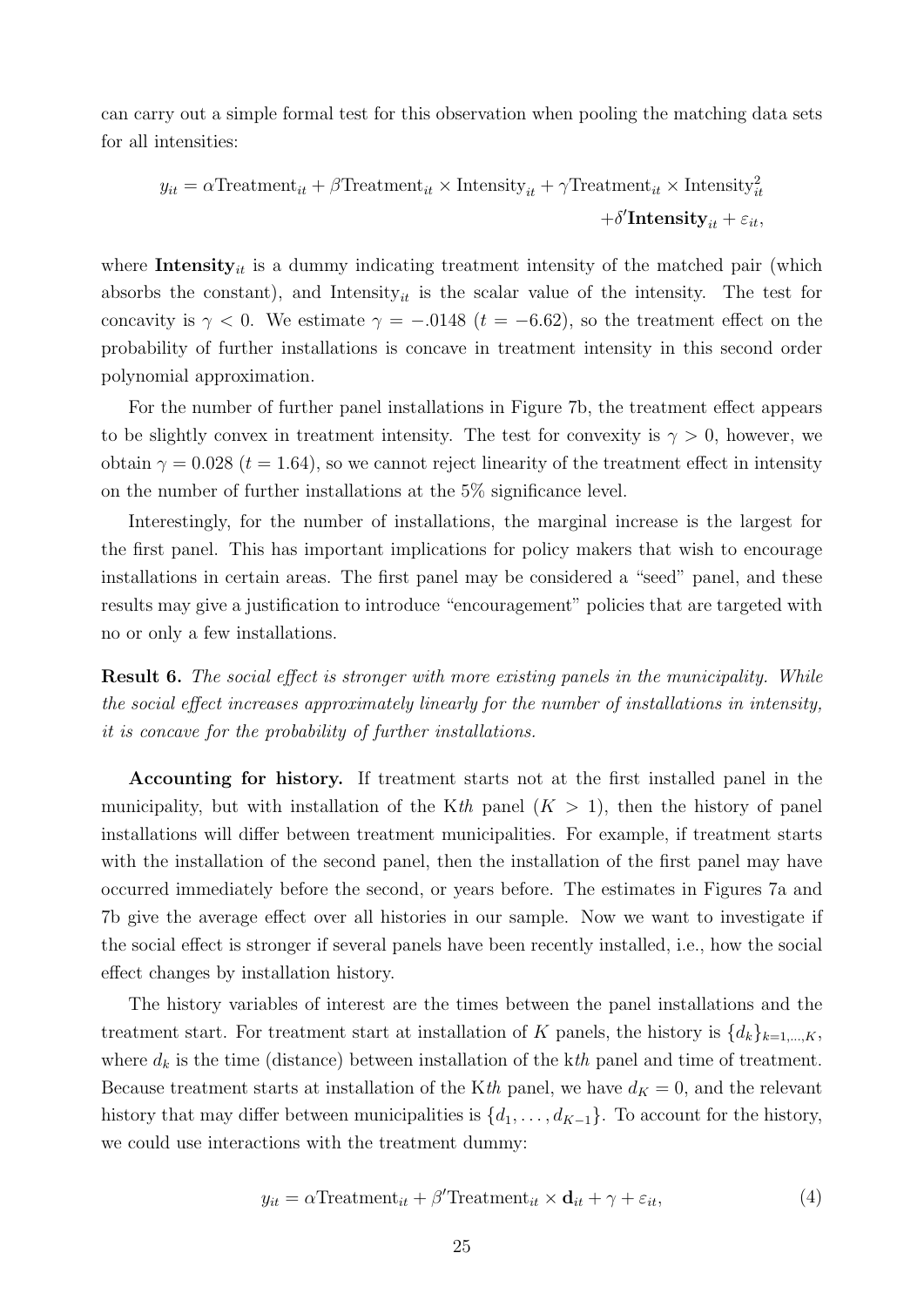<span id="page-26-0"></span>

|                            | $(1)$ OLS   | $(2)$ OLS   | $(3)$ OLS             | $(4)$ OLS              | $(5)$ OLS           | $(6)$ OLS              |
|----------------------------|-------------|-------------|-----------------------|------------------------|---------------------|------------------------|
|                            | $K=2$       | $K=2$       | $K=3$                 | $K=3$                  | $K=4$               | $K=4$                  |
| Dependent variable         | ProbInstall | NumInstall  | ProbInstall           | NumInstall             | ProbInstall         | NumInstall             |
| Treatment $\times d_1$     | $-0.090***$ | $-1.259***$ | $-0.056***$           | $-1.214***$            | $-0.032***$         | $-1.205***$            |
|                            | (0.008)     | (0.094)     | (0.008)               | (0.107)                | (0.009)             | (0.108)                |
| $Treatment \times d_2$     |             |             | $-0.034**$<br>(0.015) | $-0.769***$<br>(0.193) | $-0.021$<br>(0.016) | $-0.517***$<br>(0.194) |
| Treatment $\times d_3$     |             |             |                       |                        | $-0.033$<br>(0.022) | $-0.766***$<br>(0.265) |
| FE PS group                | yes         | yes         | yes                   | yes                    | yes                 | yes                    |
| $\mathbf{R}^2$             | 0.01        | 0.01        | 0.01                  | 0.02                   | 0.00                | 0.03                   |
| <i><b>Observations</b></i> | 20886       | 20886       | 19456                 | 19456                  | 17832               | 17832                  |

Table 6: Average treatment effects on the treated by panel installation history

Note: ProbInstall is the probability of at least one new panel within a year and NumInstall is the number of new panels within a year.  $d_k$  is the time since installation of the kth panel at treatment start in 1000 days. Standard errors are clustered at the propensity score group level; group  $q = 1, \ldots, 100$  has a propensity score in  $(g-1, g]$ . \*\*\*Significant at the 1% level; \*\*significant at the 5% level; \*significant at the 10% level.

where  $\mathbf{d}_{it} = (d_1, \ldots, d_{K-1})'$  is the vector of the times between installation of the  $K-1$  old panels and treatment start. The effect of the history  $\beta$  is estimated solely from variation between treatment municipalities, since control municipalities all have the same history (no panel installations). However, treatment municipalities may not necessarily be comparable, since our matching approach aimed at making treatment and control municipalities comparable. Thus, large sunny treatment municipalities likely have more concentrated installations (small values of  $d_k$ ) and also likely have more installations in the future, compared to smaller treatment municipalities with less sun, which might give a negative effect of history ( $\beta < 0$ ) due to the between-treatment-municipality comparison.

To make treatment municipalities comparable, we use the propensity scores we already have from matching with control municipalities. Ideally, we would want to run regression [\(4\)](#page-25-0) only for treatment municipalities in a narrow propensity score interval, say for municipalities with propensity score in [0.9, 0.91], which ensures that the effect of history is estimated from variation within comparable treatment municipalities. Since it is impractical to run many different regressions on different subintervals, we use the within estimator, i.e., a single fixed effects regression with a fixed effect for each propensity score interval. This allows us to estimate the effect of history within propensity score groups, rather than between groups as in [\(4\)](#page-25-0).

Table [6](#page-26-0) reports the results of the within estimator for treatment intensity  $K = \{2, 3, 4\}.$ We use 100 propensity score groups with a 1 percentage point interval for the treatment municipalities and 100 groups for the control municipalities. Thus, the treatment dummy is constant within each group, and we can only estimate the parameters for the history that vary within groups.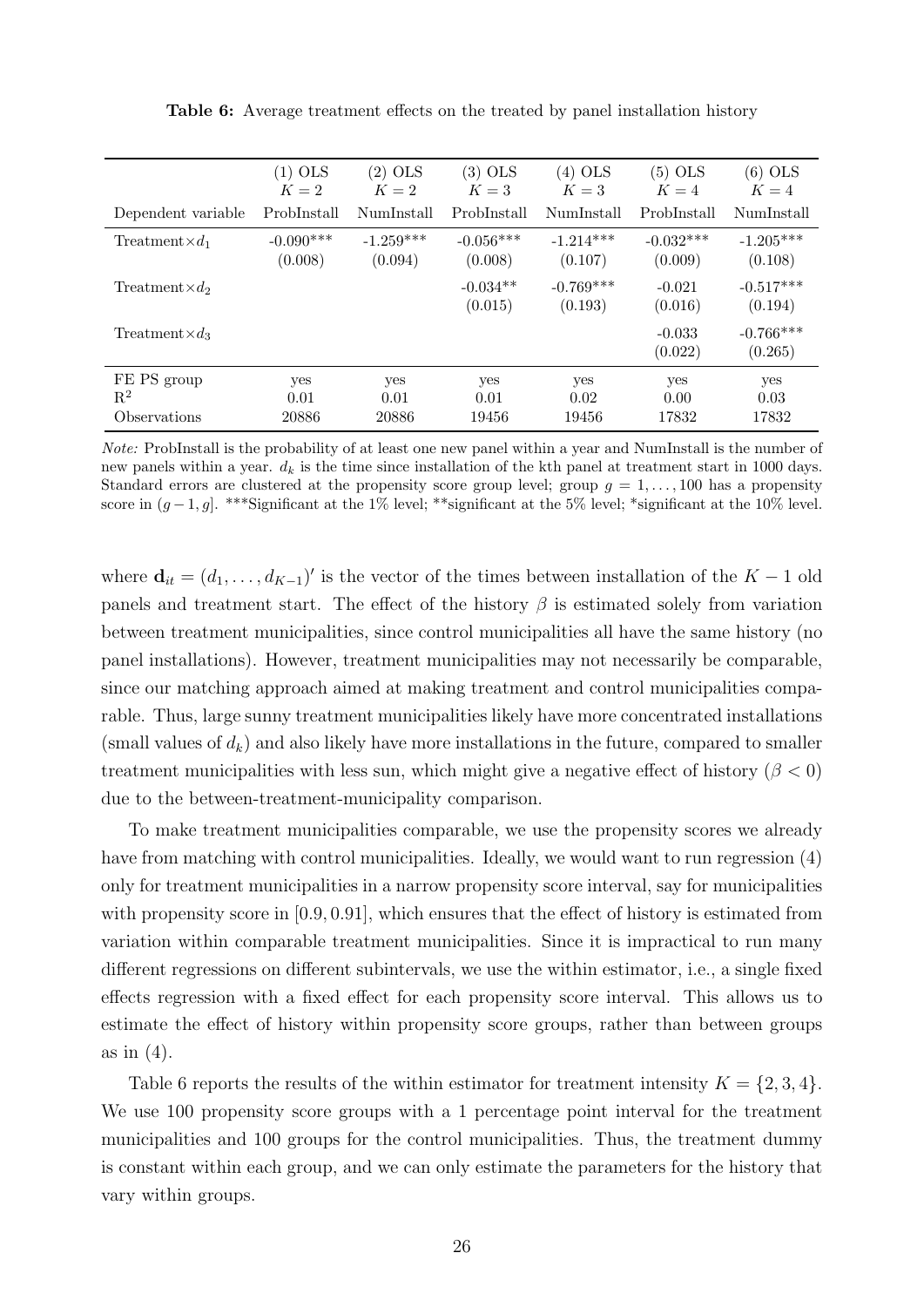If treatment starts at two panels in the municipality  $(K = 2)$ , the only relevant history is how long ago the first panel was installed when treatment started  $(d_1)$ . Table [6](#page-26-0) shows that the effect of distance is significantly negative for all outcome variables. On average, if the first panel was installed 1000 days prior to the second panel  $(d_1 = 1)$ , then the social effect on the probability of further installations after the second panel is 9 percentage points lower compared to the case of  $d_1 = 0$ . Moreover, the number of further panel installations in the municipality is reduced by 1.26 panels. For  $K = 3$ , the installation history of the first two panels may differ between treatment municipalities. Again, installations farther in the past imply a weaker social effect. For  $K = 4$ , the point estimates for the distance interactions are all negative. While these effects are all significantly negative on the number of installations, they are not all statistically significant for the probability of installations. Still, overall, the effect of distance on the social effect is negative, and temporally more concentrated panel installations affect others more.

Result 7. The social effect is stronger with temporally more concentrated installations, i.e., if there are more installations in the recent past rather than the distant past.

#### <span id="page-27-0"></span>4.2 Alternative specifications and robustness checks

In this section we present the treatment effect estimates using different specifications, parameters, or sets of observations. The biggest concern with any matching approach is whether it really matches treatment municipalities with comparable control municipalities to obtain an estimate of the counterfactual.

Exclude municipalities with pre-EEG solar panels. Our first robustness check directly addresses the concern that the matching does not account for all relevant variables. In the EEG solar panel data, we observe solar panels that have been installed before the EEG went into force and thus before the EEG guaranteed minimum prices to solar panel owners.[13](#page-27-1) In other words, we observe past outcomes, which allows us to see whether our matching approach is able to predict current outcomes correctly. Municipalities with pre-EEG panels are very likely to also install panels under the EEG, for example because they are bigger, solar radiation is stronger, or other factors we might not have considered are more favorable. Consequently, if there are unobserved differences we do not account for, then we should underestimate counterfactual outcomes for these municipalities in particular. This implies that if our matching procedure does not account for all relevant factors, so that part of the treatment effect we estimate is driven by unobserved differences, then we should obtain a considerably smaller treatment effect when excluding these municipalities.

Specification 2 in Table [7](#page-28-0) reports the ATTs once we exclude all of the municipalities with

<span id="page-27-1"></span><sup>&</sup>lt;sup>13</sup>The EEG allowed older panels to be subsidized from 2000 onwards only if these panels had a major refit after the EEG went into force, i.e., only with substantial investment due to the EEG. The pre-EEG panel data is thus not exhaustive like the post-EEG panel data, since not all pre-EEG panel owners chose to modernize, but it is still very informative about a municipality's propensity to install solar panels.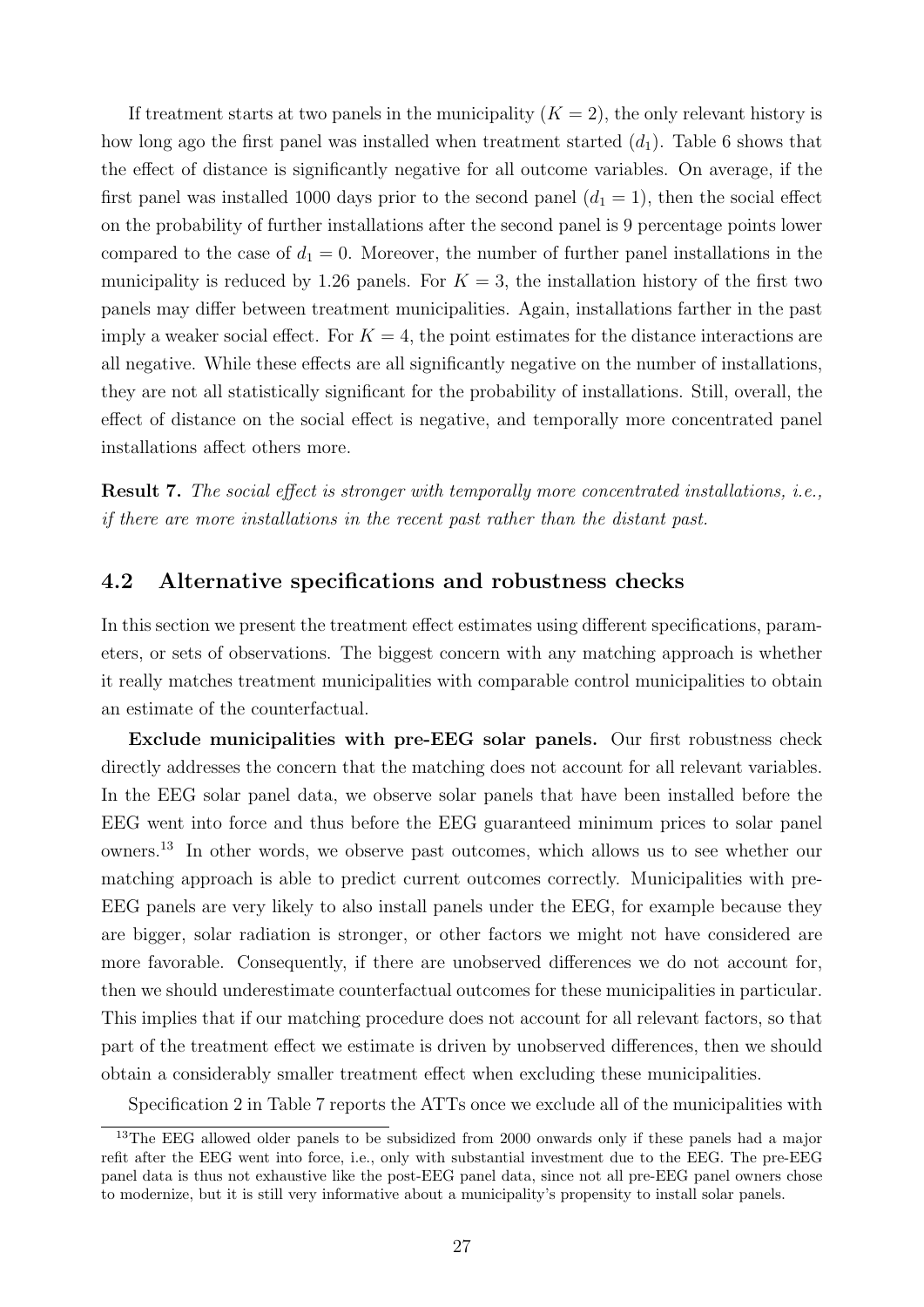<span id="page-28-0"></span>

| Description                                                        | ProbInstall           | NumInstall            | NumInstall per 1000   | N     | Clusters |
|--------------------------------------------------------------------|-----------------------|-----------------------|-----------------------|-------|----------|
| 1. Main matching<br>model                                          | $0.118***$<br>(0.007) | $0.800***$<br>(0.065) | $0.587***$<br>(0.040) | 22284 | 10712    |
| 2. Exclude obs with<br>pre-EEG solar panels <sup><i>a</i></sup>    | $0.130***$<br>(0.008) | $0.662***$<br>(0.056) | $0.650***$<br>(0.050) | 17842 | 8557     |
| 3. Fixed effects on<br>district level <sup>b</sup>                 | $0.225***$<br>(0.007) | $1.179***$<br>(0.041) | $0.692***$<br>(0.044) | 20832 | 10312    |
| 4. Exclude multiple<br>panels on same street <sup>c</sup>          | $0.078***$<br>(0.007) | $0.513***$<br>(0.040) | $0.144***$<br>(0.029) | 21902 | 10666    |
| 5. Without<br>replacement <sup>d</sup>                             | $0.157***$<br>(0.008) | $0.659***$<br>(0.065) | $0.517***$<br>(0.034) | 12898 | 9862     |
| 6. Pooled propensity<br>score estimation <sup><math>e</math></sup> | $0.137***$<br>(0.007) | $0.798***$<br>(0.054) | $0.636***$<br>(0.040) | 22306 | 10711    |

Table 7: ATT using different specifications and parameters

Note: The table reports the average treatment effect on the treated on three outcome variables, the probability, number, and number (per 1000 inhabitants) of solar panel installations within one year using different specifications and parameters in the matching procedure.

 $a<sup>a</sup>$  All municipalities with solar panels installed before inactment of EEG are dropped from the sample.

 $\bar{b}$  Fixed effects on district rather than state level in the propensity score estimation.

<sup>c</sup> Count only the first panel if several panels are installed on the same street.

 $d$  Main matching model except without replacement of control municipalities.

<sup>e</sup> One propensity score regression over all years with year fixed effects.

\*\*\*Significant at the 1% level; \*\*significant at the 5% level; \*significant at the 10% level.

pre-EEG panels. Comparing with the main specification that includes those, the estimated treatment effects barely change, even though the sample is reduced by about 20%. In other words, we exclude 20% of the observations which—based on past outcomes—are most prone to install solar panels, and yet our estimates barely change. This result strongly suggests that our matching procedure captures all factors determining treatment and outcomes, and the results are not driven by selection on unobservables.

Fixed effects on district level. Another way to address the concern of unobserved differences is by using fixed effects on a finer geographical level. In the main specification we use state fixed effects, specification 3 in Table [7](#page-28-0) uses district (*Kreis*) level fixed effects.<sup>[14](#page-28-1)</sup> Hence, if there are relevant factors at the district level that are not picked up in our main matching procedure, then we should observe different treatment effects once we use these fixed effects on this finer geographical level. However, the table shows that the treatment effect increases, if anything.

<span id="page-28-1"></span><sup>14</sup>We cannot use fixed effects on an even finer level, e.g., on municipality level, because the fixed effect dummies would perfectly predict the outcomes of the municipality. We already lose some observations by using district fixed effects in specification 3, because there is no variation in treatment for some districts in some years. The matching approach relies on the x-vector used for matching not perfectly predicting treatment, otherwise one cannot find municipalities with similar propensity scores that are treated and untreated.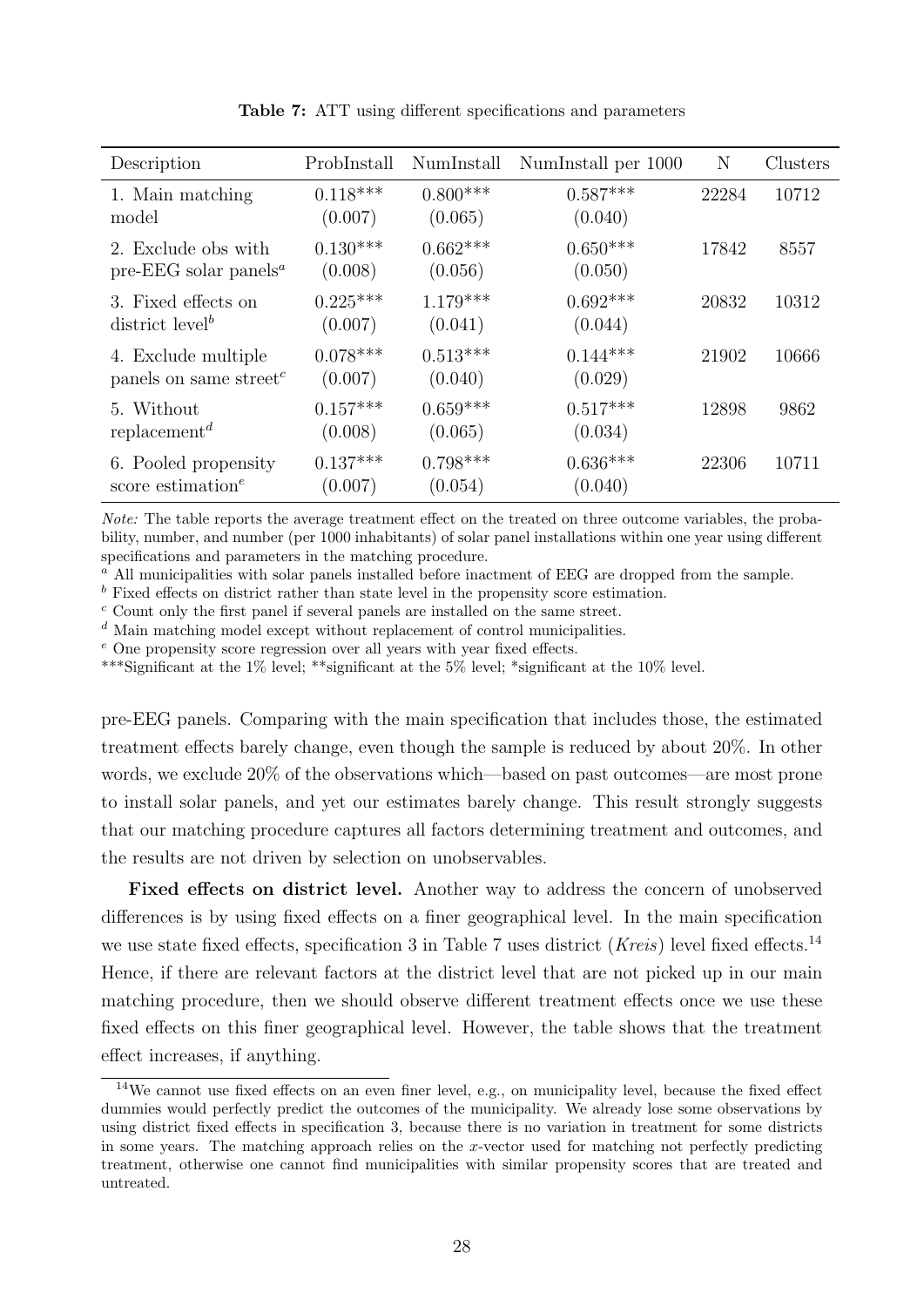Exclude multiple panels on the same street. There might be the problem that some households install multiple panels. If a household installs several panels in the same year in the same municipality, then it looks as if these new panels are a result of social interaction, while it is actually the same decision maker installing more panels.

Unfortunately we do not observe the identity of the panel installers in the anonymized data. However, since we observe the street and zip code where each panel was installed, we can run robustness tests on the basis of these address information. More specifically, we exclude all solar panels but the first that are installed on the same street. This radical approach will also exclude panels installed due to social influence (e.g., neighbor influenced by peer effects), hence we will obtain overly conservative treatment effect estimates, but we can be sure that all multiples installed by the same household at the same address are removed. Thus, if we still find a positive treatment effect, then it cannot be explained by the same households installing multiple solar panels. Specification 4 in Table [7](#page-28-0) reports the results of this robustness check. Although the estimated ATTs are noticeably smaller, the effects are still positive on all outcome measures. Thus, even if we can reasonably exclude the possibility of the same individuals installing multiple panels, the effects remain economically and statistically significant.

Without replacement. We want to determine the impact of allowing replacement of control municipalities on the estimates, which can give single control municipalities a lot of weight. Specification 5 in Table [7](#page-28-0) matches with the same ambitious caliper as the main model, but does not allow the same untreated municipality to be matched with different treatment municipalities. We lose almost half of the sample by not allowing replacement, but the resulting ATT estimates are very similar to the main model. Consequently, the results we find are not driven by a few control municipalities that have been matched repeatedly in the main model.

Pooled propensity score estimation. Finally, we replace the year specific propensity score regressions with a single regression spanning all years. If there are problems, for example due to a small sample size in later years, then we should remove those in this robustness check. Specification 6 in Table [7](#page-28-0) gives the results, and they are very close to the main model.

In conclusion, reasonable robustness checks confirm the magnitude of the social effects obtained in the main specification. In fact, we have not been able to find a single specification where we did not find positive social effects on any of the outcome variables. Thus, the matching method employed in this paper is very robust to changes in the specification or sample.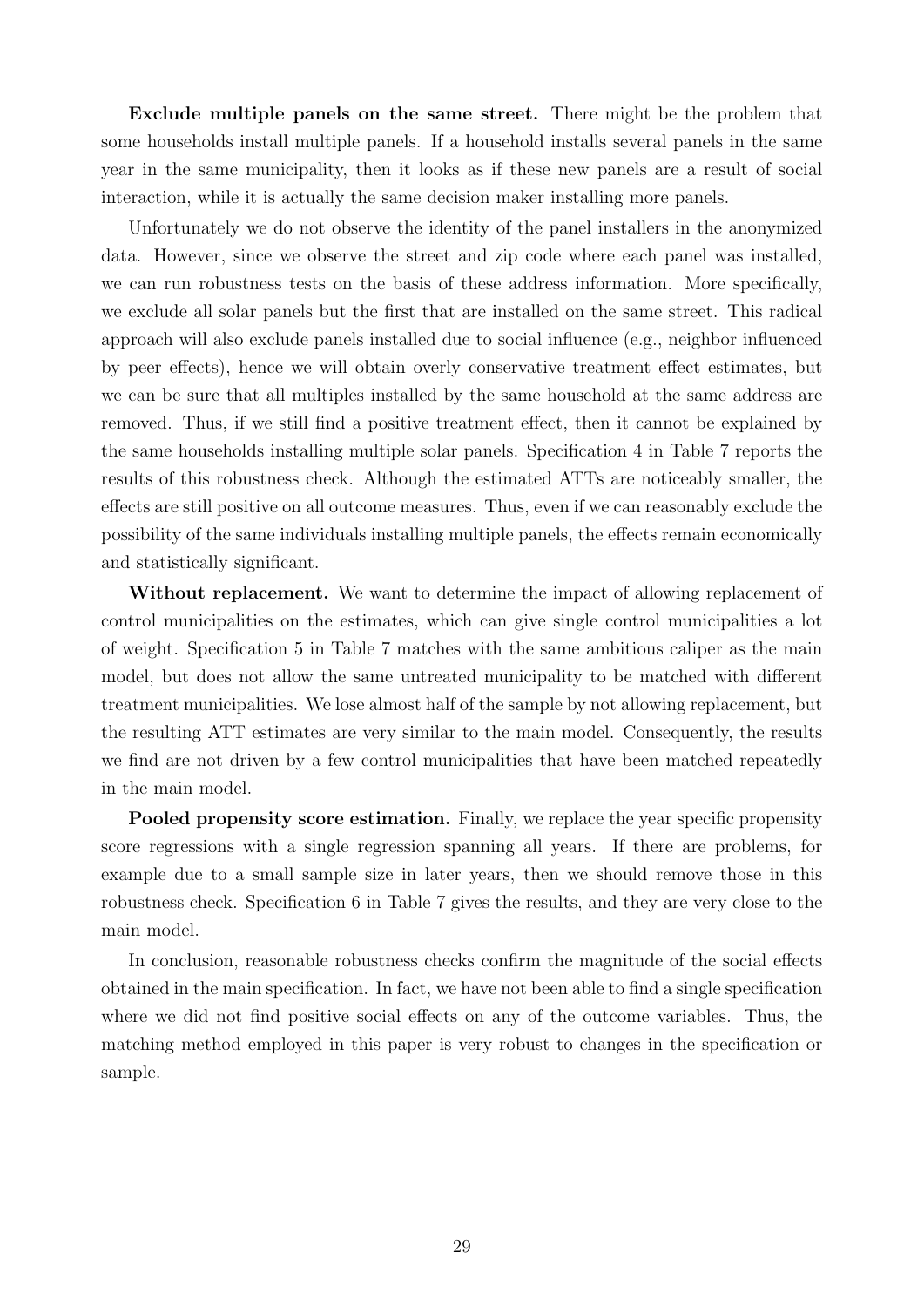## 5 Policy implications

For the EEG regulation, social interactions that lead to spatial clustering of panels have policy implications along at least three dimensions. First, the EEG regulation offers a compensation rate above market levels. As such, it may pay for households to install solar panel in areas where it would not pay in a competitive setting, for example because of insufficient solar radiation potential in northern Germany.[15](#page-30-0) Social effects can exacerbate these inefficiencies if it becomes fashionable to install panels in such areas. And we indeed find that there are positive social effects even in the municipalities with the lowest solar potential (see section [4.1.2\)](#page-16-1). Thus, if the policy also aims at efficient energy production, then it should shift from the posted price mechanism that it currently is to a more competitionbased mechanism such as auctions. This way, solar panels would be installed in areas where they can produce the most energy or where energy is needed most, so that social influence in inefficient areas is unlikely to be a problem. Recently, steps have been taken to explore auctions as allocation mechanisms for the small group of solar panels on ground-mounted structures (e.g., [BMWi,](#page-32-3) [2015\)](#page-32-3).[16](#page-30-1)

Second, social interaction may lead to local excess power supply. Currently, the regulation does not have any safeguards against excessive installations in areas where more power production is not needed. Thus, the energy that is produced in these areas is either wasted or has to be transported off at a cost, possibly requiring investments in the long-range power transmission grid as the share of renewable energy increases. The latter gives rise to serious NIMBY-problems (e.g., [WSJ,](#page-34-0) [2009;](#page-34-0) [FT,](#page-33-1) [2015\)](#page-33-1). Consequently, the EEG and other policies whose success and efficiency depends on a spatial distribution should add constraints. For example, the EEG may deny subsidies in areas where a lot of panels already exist or where an excess supply of energy is common. The funds are then better used to install panels where energy is in short supply (e.g., close to major cities or industrial areas).

Third, the large social effects we find—which increase the number of installations by about a half—can in part explain why the participation rate and the associated costs are so large for the EEG program. Anecdotal evidence suggests that a lot of households joined the program after solar panel costs dropped and the regulator did not adjust compensation rates quickly enough, which made participation very attractive. But our findings show these cost decreases are not the only reason.<sup>[17](#page-30-2)</sup> Given that positive social effects increase the covariance of installations locally, we could expect either considerably more or considerably fewer installations by area compared to a model based on isolated decisions. The regulation should

<span id="page-30-0"></span><sup>&</sup>lt;sup>15</sup>See Figure [1.](#page-11-0) According to the data, relocating a panel from the area with minimal to the area with maximal solar energy potential within Germany gives a theoretical energy production increase of about 33%. For wind energy potential, differences within Germany are even larger.

<span id="page-30-1"></span><sup>&</sup>lt;sup>16</sup>As of  $6/8/16$ , the federal cabinet has approved a proposal for extending procurement mechanisms more widely. However, the planned changes will only apply for large panels.

<span id="page-30-2"></span><sup>&</sup>lt;sup>17</sup>Recall that we compare outcomes in control and treatment municipalities in the same time interval. where panel costs were identical. Note also that there could be an interaction between social influence and price decreases, so that word spreads more quickly if a price decrease made participation more attractive.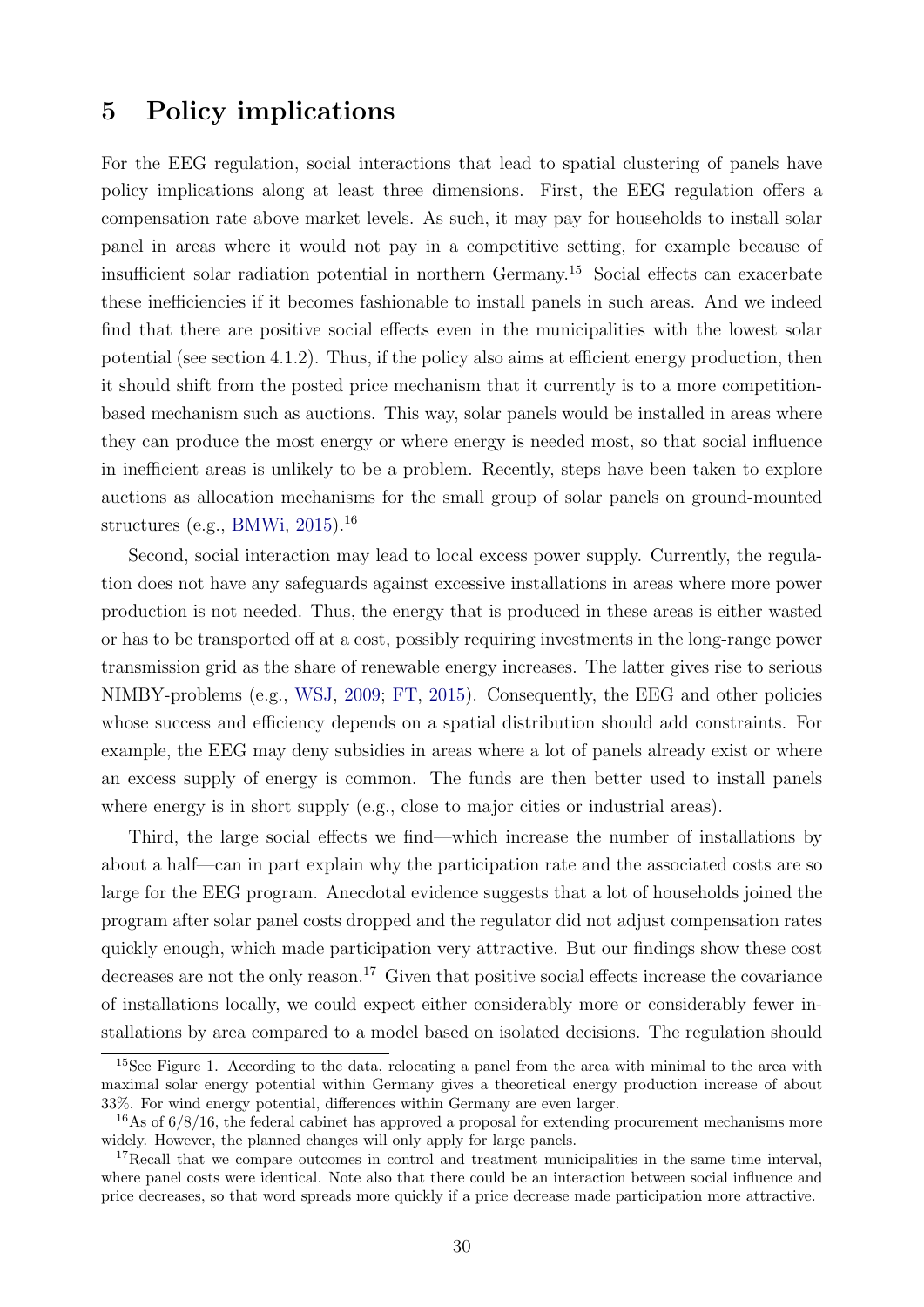therefore add safeguards against excessive claiming of the subsidy to protect consumers from the 20 year payment obligations, which they have to pay via taxes, and also to make the expansion of renewable energy more predictable. It may be surprising that such an obvious recommendation is necessary, but even now the EEG does not have hard constraints in the sense that it stops subsidizing at a threshold capacity or number of panels. Only some soft constraints have been added in the last few years, for example that the compensation rate declines as more panels are installed (see section [2.1\)](#page-5-2). Controlling the number of new solar panels is also important because there is evidence from the US that the carbon emissions offset by each new panel decreases as the stock increases [\(Novan,](#page-33-12) [2015\)](#page-33-12). The regulation could also encourage the first installations in areas without panels if panels are desirable there (high power net demand or a lot of sun), which would enhance spatial diversification and thus insure against local weather shocks, by taking advantage of social interactions.

In summary, while the disincentives induced by minimum prices are well known, our results show these effects may be even more pronounced due to social interactions in the case of the EEG. Thus, measures working towards a more competitive allocation mechanism might be even more beneficial than previously thought.

## 6 Conclusion

In this paper, we analyzed one of the largest renewable energy support programs, the German EEG regulation. This regulation allows households to install solar panels and receive a minimum price for each kWh that is produced, which is above the market compensation. This new environmental policy shifts energy production away from energy companies and towards smaller units such as households. We asked whether the decision to become a producer and install a panel on one's roof is influenced by others.

Our results suggest that social effects play a significant role in explaining if and where solar panels are installed. We estimate that social influence, i.e., the effect of having at least one other solar panel in the municipality, increase the probability and number of new solar panel installations considerably by up to 50%. These large estimates can explain part of the spatial clustering of solar panels that we observe in Germany. In the context of energy, such clustering is crucial to recognize and understand because energy cannot be stored or transported without cost. We also find that the social effect accounts for installations at all levels of solar radiation in Germany, which suggests that social influence can interact with the inefficient policy design. We derive several policy recommendations based on our findings. In particular, a multi-unit auction that induces competition between potential producers would lower compensation rates and ensure production in areas with the largest solar potential or power demand. Thus, more competitive compensation rates would remove the basis for inefficient social effects. Moreover, the regulation should add safeguards against local clustering in areas with excess supply of power and should add an upper threshold on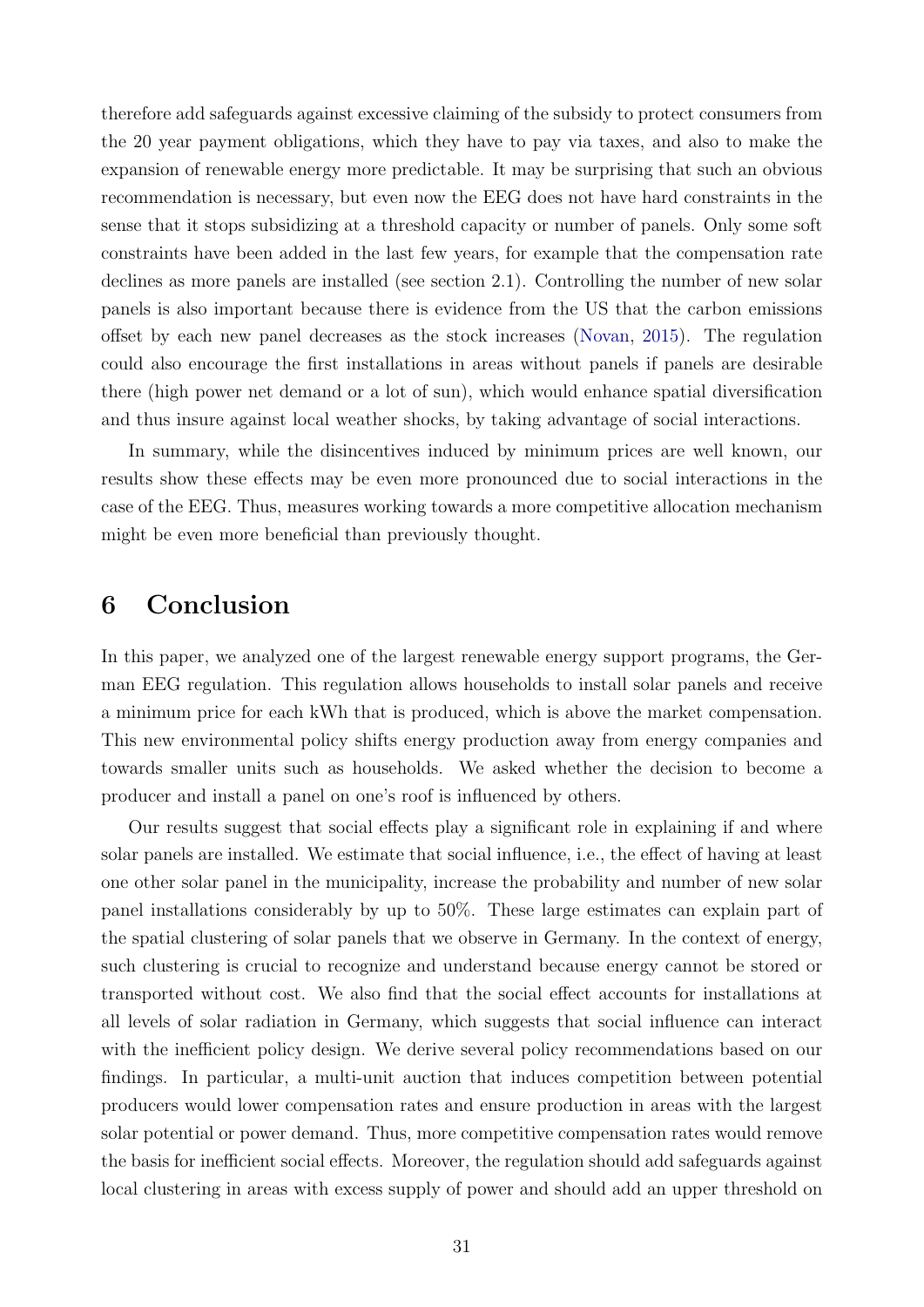the capacity or number of panels to limit costs. Because social interactions induce a higher covariance in the household installation decisions, the absence of such thresholds may lead to unexpectedly high installation rates, as has been observed in the past.

The EEG renewable energy regulation is one of many which aims at promoting some behaviors while dissuading others, and where the success of the policy depends on how agents respond to the regulation. Another policy, cash for clunkers programs, may aim at stimulating the economy or increasing the share of low-emission cars, and goal-attainment depends on how many households participate and which cars they choose. Both, especially the choice of the car, may very well depend on friends, family and peers, and thus influence the success of the policy. For social programs, it has already been established that peer effects influence program participation [\(Dahl et al.,](#page-33-10) [2014\)](#page-33-10). Thus, the findings we present here are relevant for policies in other countries and areas.

In future work, it would be interesting to directly investigate the allocative efficiency of the EEG remuneration scheme with data on spatial demand and supply in the power grid, and quantify the costs of offsetting carbon emissions. Previous program evaluations found that subsidies for renewables or energy-efficient consumption goods can reduce emissions, but are rather costly (e.g., [Cullen,](#page-33-13) [2013;](#page-33-13) [Davis et al.,](#page-33-14) [2014\)](#page-33-14). It is also important to investigate the exact social channels that drive the solar panel expansion further. Finally, our results imply the theoretical question how social influence should be included in the design of a policy. 'Mechanism design with social interactions', i.e., mechanism design which recognizes that decisions are not made in isolation, may therefore be a fruitful tool for these kinds of policies.

### References

- <span id="page-32-1"></span>BECKER, G. S. AND K. M. MURPHY (2000): Social economics. Market behavior in a social environment., Harvard University Press.
- <span id="page-32-3"></span>BMWi (2015): "Designing renewable energy tenders for Germany," [http://www.bmwi.de/](http://www.bmwi.de/BMWi/Redaktion/PDF/Publikationen/ausschreibungen-eeg-en,property=pdf,bereich=bmwi2012,sprache=de,rwb=true.pdf) [BMWi/Redaktion/PDF/Publikationen/ausschreibungen-eeg-en,property=pdf,bereich=](http://www.bmwi.de/BMWi/Redaktion/PDF/Publikationen/ausschreibungen-eeg-en,property=pdf,bereich=bmwi2012,sprache=de,rwb=true.pdf) [bmwi2012,sprache=de,rwb=true.pdf](http://www.bmwi.de/BMWi/Redaktion/PDF/Publikationen/ausschreibungen-eeg-en,property=pdf,bereich=bmwi2012,sprache=de,rwb=true.pdf), accessed 5/5/2016, Federal Ministry for Economic Affairs and Energy.
- <span id="page-32-0"></span>——— (2016): "Zeitreihen zur Entwicklung der erneuerbaren Energien in Deutschland," [http://www.erneuerbare-energien.de/EE/Redaktion/DE/Downloads/](http://www.erneuerbare-energien.de/EE/Redaktion/DE/Downloads/zeitreihen-zur-entwicklung-der-erneuerbaren-energien-in-deutschland-1990-2015.pdf?__blob=publicationFile&v=6) [zeitreihen-zur-entwicklung-der-erneuerbaren-energien-in-deutschland-1990-2015.](http://www.erneuerbare-energien.de/EE/Redaktion/DE/Downloads/zeitreihen-zur-entwicklung-der-erneuerbaren-energien-in-deutschland-1990-2015.pdf?__blob=publicationFile&v=6) [pdf?\\_\\_blob=publicationFile&v=6](http://www.erneuerbare-energien.de/EE/Redaktion/DE/Downloads/zeitreihen-zur-entwicklung-der-erneuerbaren-energien-in-deutschland-1990-2015.pdf?__blob=publicationFile&v=6), accessed 19/4/2016, Federal Ministry for Economic Affairs and Energy.
- <span id="page-32-2"></span>Bollinger, B. and K. Gillingham (2012): "Peer effects in the diffusion of solar photovoltaic panels," Marketing Science, 31, 900–912.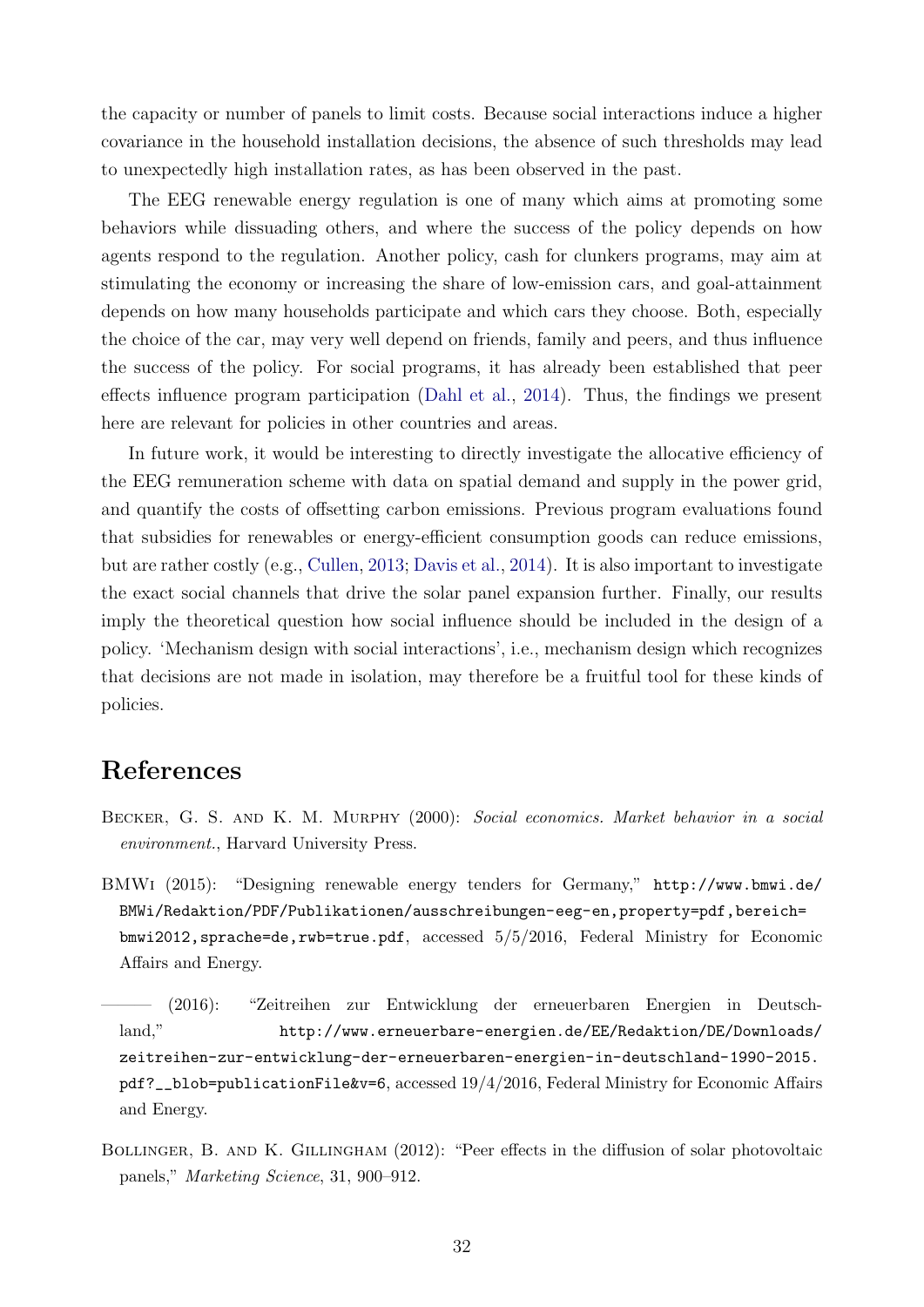- <span id="page-33-9"></span>BRAMOULLÉ, Y., A. GALEOTTI, AND B. ROGERS, eds. (2016): The Oxford Handbook of the Economics of Networks, Oxford University Press.
- <span id="page-33-3"></span>Bursztyn, L., F. Ederer, B. Ferman, and N. Yuchtman (2014): "Understanding mechanisms underlying peer effects: Evidence from a field experiment on financial decisions," Econometrica, 82, 1273–1301.
- <span id="page-33-13"></span>Cullen, J. (2013): "Measuring the environmental benefits of wind-generated electricity," American Economic Journal: Economic Policy, 5, 107–133.
- <span id="page-33-10"></span>DAHL, G. B., K. V. LØKEN, AND M. MOGSTAD (2014): "Peer Effects in Program Participation," The American Economic Review, 104, 2049–2074.
- <span id="page-33-14"></span>DAVIS, L. W., A. FUCHS, AND P. GERTLER (2014): "Cash for coolers: evaluating a large-scale appliance replacement program in Mexico," American Economic Journal: Economic Policy, 6, 207–238.
- <span id="page-33-4"></span>DUFLO, E. AND E. SAEZ (2003): "The Role of Information and Social Interactions in Retirement Plan Decisions: Evidence from a Randomized Experiment," The Quarterly Journal of Economics, 815–842.
- <span id="page-33-1"></span>FT (2015): "Compromise and opposition on road to Germany's renewable energy," [http://www.](http://www.ft.com/intl/cms/s/2/6a254194-47e9-11e5-af2f-4d6e0e5eda22.html) [ft.com/intl/cms/s/2/6a254194-47e9-11e5-af2f-4d6e0e5eda22.html](http://www.ft.com/intl/cms/s/2/6a254194-47e9-11e5-af2f-4d6e0e5eda22.html).
- <span id="page-33-6"></span>GAVIRIA, A. AND S. RAPHAEL (2001): "School-based peer effects and juvenile behavior," Review of Economics and Statistics, 83, 257–268.
- <span id="page-33-5"></span>Glaeser, E. L., B. Sacerdote, and J. A. Scheinkman (1996): "Crime and Social Interactions," The Quarterly Journal of Economics, 111, 507–548.
- <span id="page-33-2"></span>Glaeser, E. L., B. I. Sacerdote, and J. A. Scheinkman (2003): "The social multiplier," Journal of the European Economic Association, 1, 345–353.
- <span id="page-33-11"></span>Graziano, M. and K. Gillingham (2015): "Spatial Patterns of Solar Photovoltaic System Adoption : The Influence of Neighbors and the Built Environment," Journal of Economic Geography, 15, 815–839.
- <span id="page-33-0"></span>JACKSON, M. O. (2016): "The Past and Future of Network Analysis in Economics," in The Oxford Handbook of the Economics of Networks, ed. by Y. Bramoullé, A. Galeotti, and B. Rogers, Oxford University Press.
- <span id="page-33-8"></span>Katz, L. F., J. R. Kling, and J. B. Liebman (2001): "Moving to Opportunity in Boston: Early Results of a Randomized Mobility Experiment," The Quarterly Journal of Economics, 116, 607–654.
- <span id="page-33-7"></span>MAS, A. AND E. MORETTI (2009): "Peers at Work," American Economic Review, 99, 112–145.
- <span id="page-33-12"></span>Novan, K. (2015): "Valuing the wind: renewable energy policies and air pollution avoided," American Economic Journal: Economic Policy, 7, 291–326.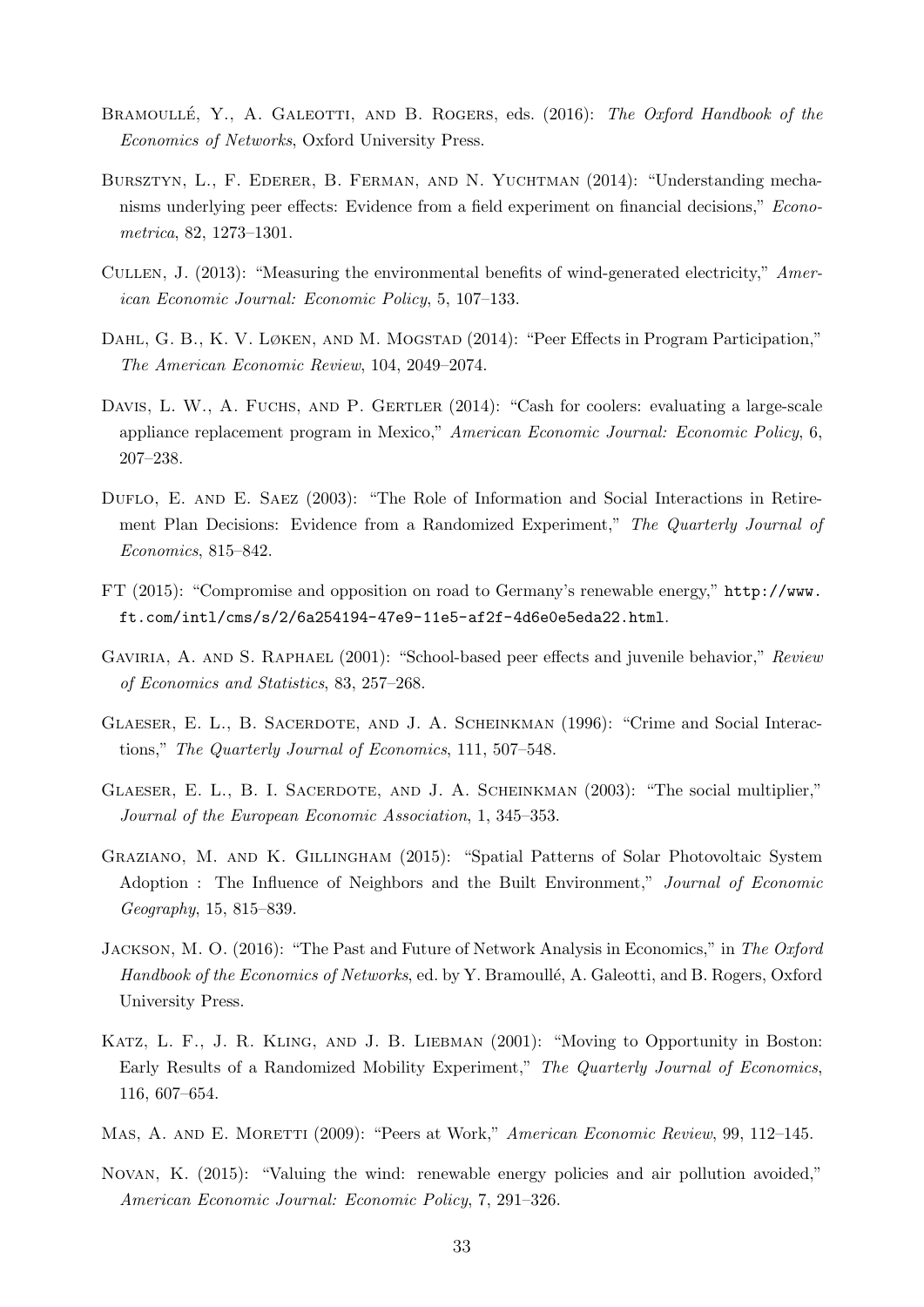- <span id="page-34-1"></span>P3 Group (2015): "Entwicklung des Ausbaus der erneuerbaren Energien in den Jahren 2016 bis 2020," [http://www.netztransparenz.de/de/file/20151015\\_EE-Prognose\\_2016\\_-\\_](http://www.netztransparenz.de/de/file/20151015_EE-Prognose_2016_-_2020.pdf) [2020.pdf](http://www.netztransparenz.de/de/file/20151015_EE-Prognose_2016_-_2020.pdf), accessed 19/4/2016.
- <span id="page-34-5"></span>Richter, L. (2014): "Social Effects in the Diffusion of Solar Photovoltaic Technology in the UK," mimeo.
- <span id="page-34-6"></span>RODE, J. AND A. WEBER (2016): "Does localized imitation drive technology adoption? A case study on rooftop photovoltaic systems in Germany," Journal of Environmental Economics and Management, 78, 38–48.
- <span id="page-34-8"></span>Rosenbaum, P. R. and D. B. Rubin (1983): "The central role of the propensity score in observational studies for causal effects," Biometrika, 70, 41–55.
- <span id="page-34-3"></span>SACERDOTE, B. (2001): "Peer Effects with Random Assignment: Results for Dartmouth Roommates," The Quarterly Journal of Economics, 116, 681–704.
- <span id="page-34-9"></span>SCHWARZ, A. (2014): "Die Förderung der Stromerzeugung aus erneuerbaren Energien in Deutschland," Wissenschaftliche Dienste des Deutschen Bundestags (German Parliament).
- <span id="page-34-7"></span>Sianesi, B. (2004): "An evaluation of the Swedish system of active labor market programs in the 1990s," Review of Economics and Statistics, 86, 133–155.
- <span id="page-34-2"></span>Trogdon, J. G., J. Nonnemaker, and J. Pais (2008): "Peer effects in adolescent overweight," Journal of Health Economics, 27, 1388–1399.
- <span id="page-34-0"></span>WSJ (2009): "Renewable Energy, Meet the New Nimbys," [http://www.wsj.com/articles/](http://www.wsj.com/articles/SB125201834987684787) [SB125201834987684787](http://www.wsj.com/articles/SB125201834987684787).
- <span id="page-34-4"></span>Young, P. H. (2009): "Innovation Diffusion in Heterogeneous Populations: Contagion, Social Influence, and Social Learning," American Economic Review, 99, 1899–1924.

## <span id="page-34-10"></span>A Matching quality of the main specification

It is crucial for the validity of the matching approach to reconstruct a comparable control group to obtain the counterfactual outcomes of all treatment observations. This is done by matching the treatment observations to similar control observations conditional on covariates. Although the identifying assumption (CIA) of the ATT is not directly testable, the similarity of treatment and control group can be directly assessed. If groups are not sufficiently similar, then we might also expect the outcomes of the control group to differ from the counterfactual outcomes of the treatment group.

Figure [8](#page-35-0) displays the distribution of propensity scores before matching, i.e., the propensity score distribution among all municipalities treated in a given year and among all untreated municipalities. There are large differences in the distribution, especially in the early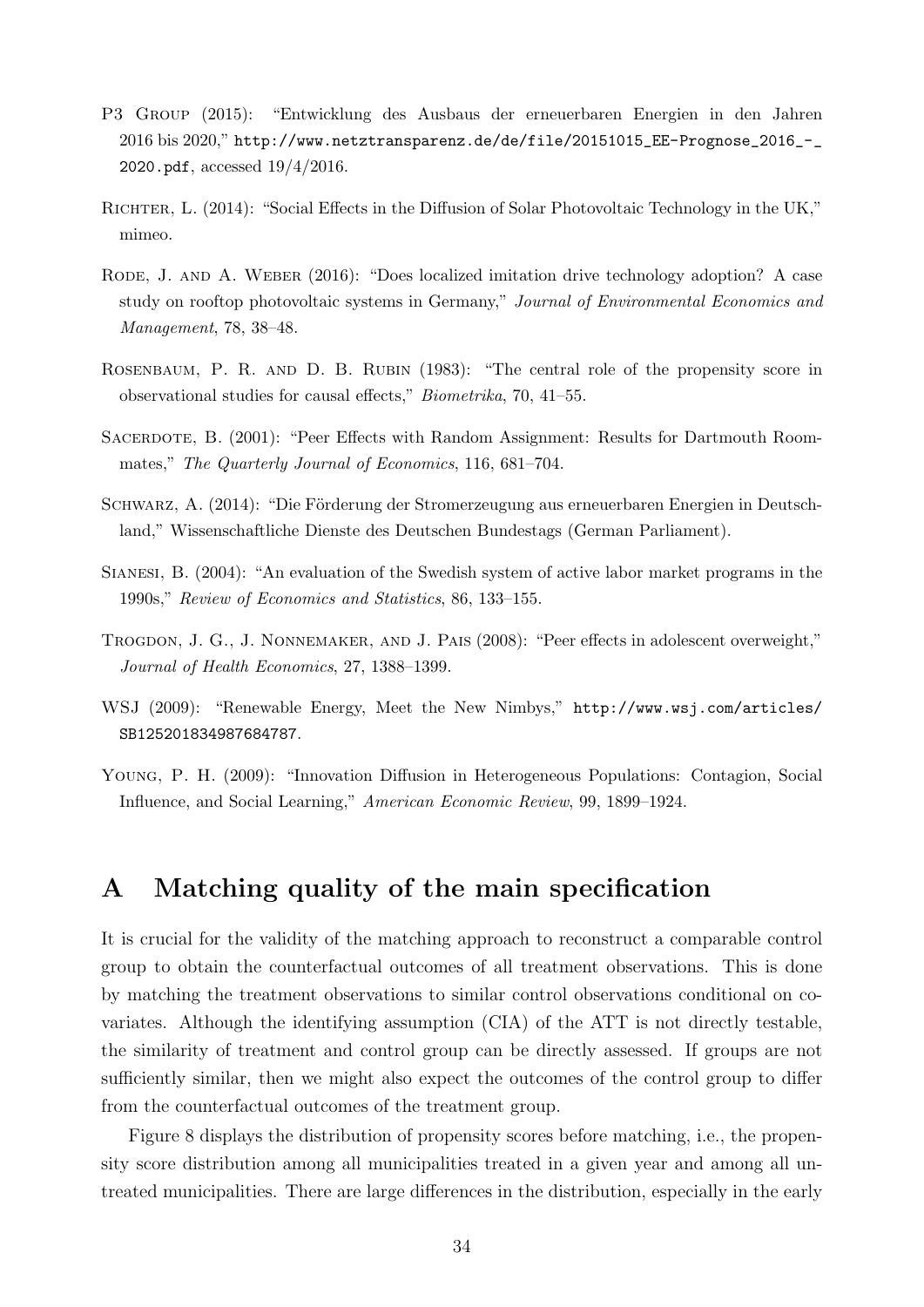<span id="page-35-0"></span>

Figure 8: Distribution of propensity scores *before* matching among treated and untreated municipalities

years, so it is clearly necessary to control for the differences between these two groups. Simply comparing outcomes of control and treatment municipalities, even when controlling for other covariates, will not be sufficient.

Figure [9](#page-36-1) shows the distribution of propensity scores after matching, i.e., among all matched treated and among all matched untreated municipalities. There are no visible differences left in the distribution of propensity scores after matching.

The propensity score maps all covariates into a single scalar. Thus, a similar propensity score distribution may still show imbalances on individual covariates. To investigate this possibility, Figure [2](#page-14-0) (in the main text) displays the distribution of all covariates for all municipalities in treatment and control group after matching. For all variables, the distribution is very similar between treatment and control municipalities; for a few variables such as voter turnout there are small differences on subsets of the support.

Finally, for a more formal test of similarity between the groups, Table [8](#page-37-0) reports t-tests for mean differences of all the variables. None of the variable means are significantly different between treatment and control group.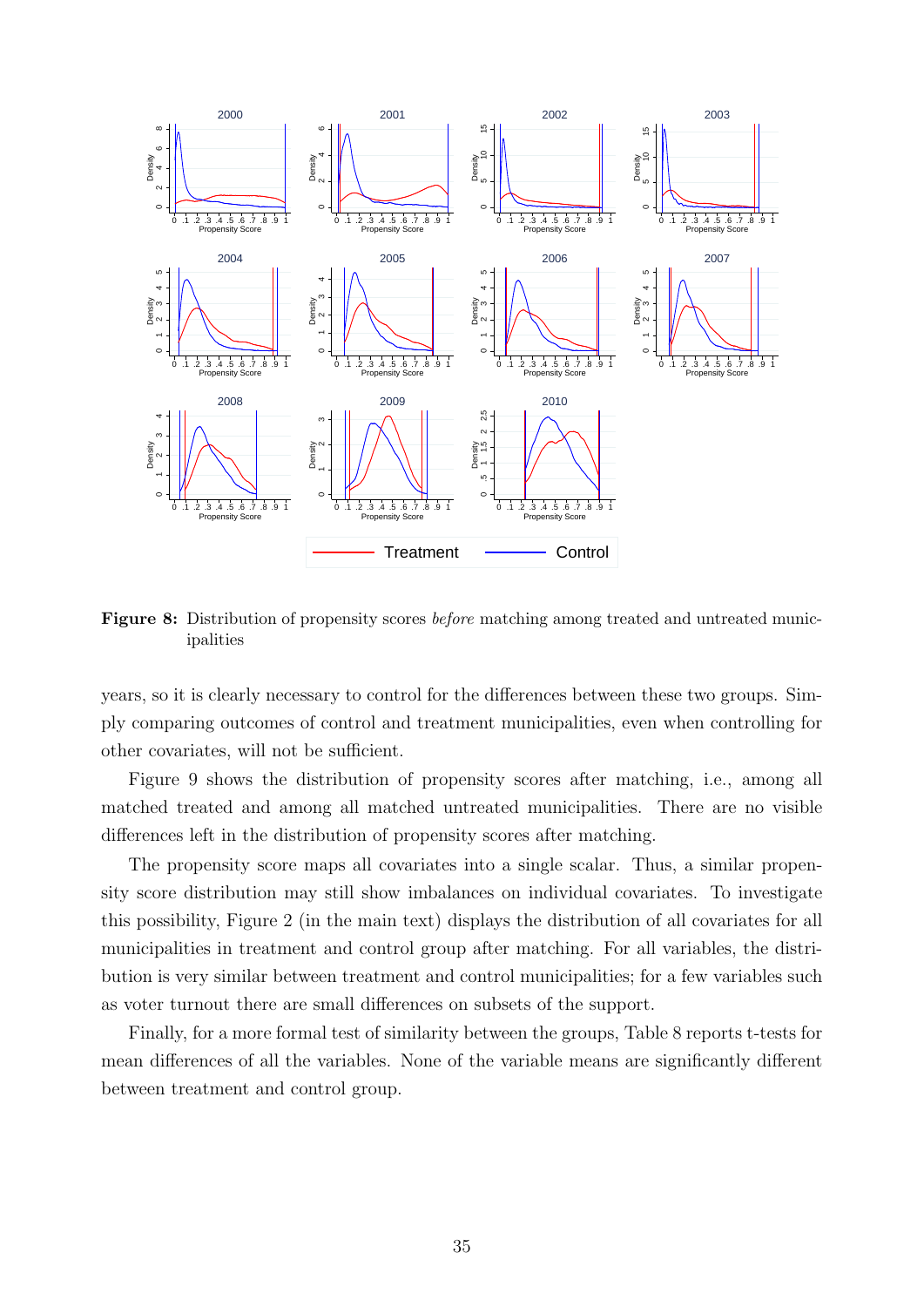<span id="page-36-1"></span>

Figure 9: Distribution of propensity scores after matching among matched treated and matched untreated municipalities

## B Data and imputation

#### <span id="page-36-0"></span>B.1 Data sources

In this paper we use data from various sources, see Table [9.](#page-37-1) First, we obtained the solar radiation data for each square kilometer in Germany. In order to match the radiation data to municipalities in Germany, we—second—obtained spatial data containing the exact municipality partitions for each year from the German Federal Agency for Cartography and Geodesy, which allows us to match any coordinate pair in Germany to a municipality. Third, we obtained municipality characteristics such as the number of inhabitants or mean income from all statistical state offices in Germany. Not all of the variables are collected or published every year, so we used a straightforward data imputation procedure to fill in the gaps (see Appendix [B.2](#page-37-2) for details). Fourth, we obtained lists of all EEG subsidized solar panels in Germany including size, data of installation, and address from the four transmission system providers in Germany. These lists of all solar panels are very reliable, since compensation is determined on this basis. Overall, we observe 1.29 million panels in these lists. Fifth, in order to obtain the coordinates of the panel locations and to match the panel addresses with municipalities and spatial solar radiation data, we used open street map, a service similar to Google maps but free of charge.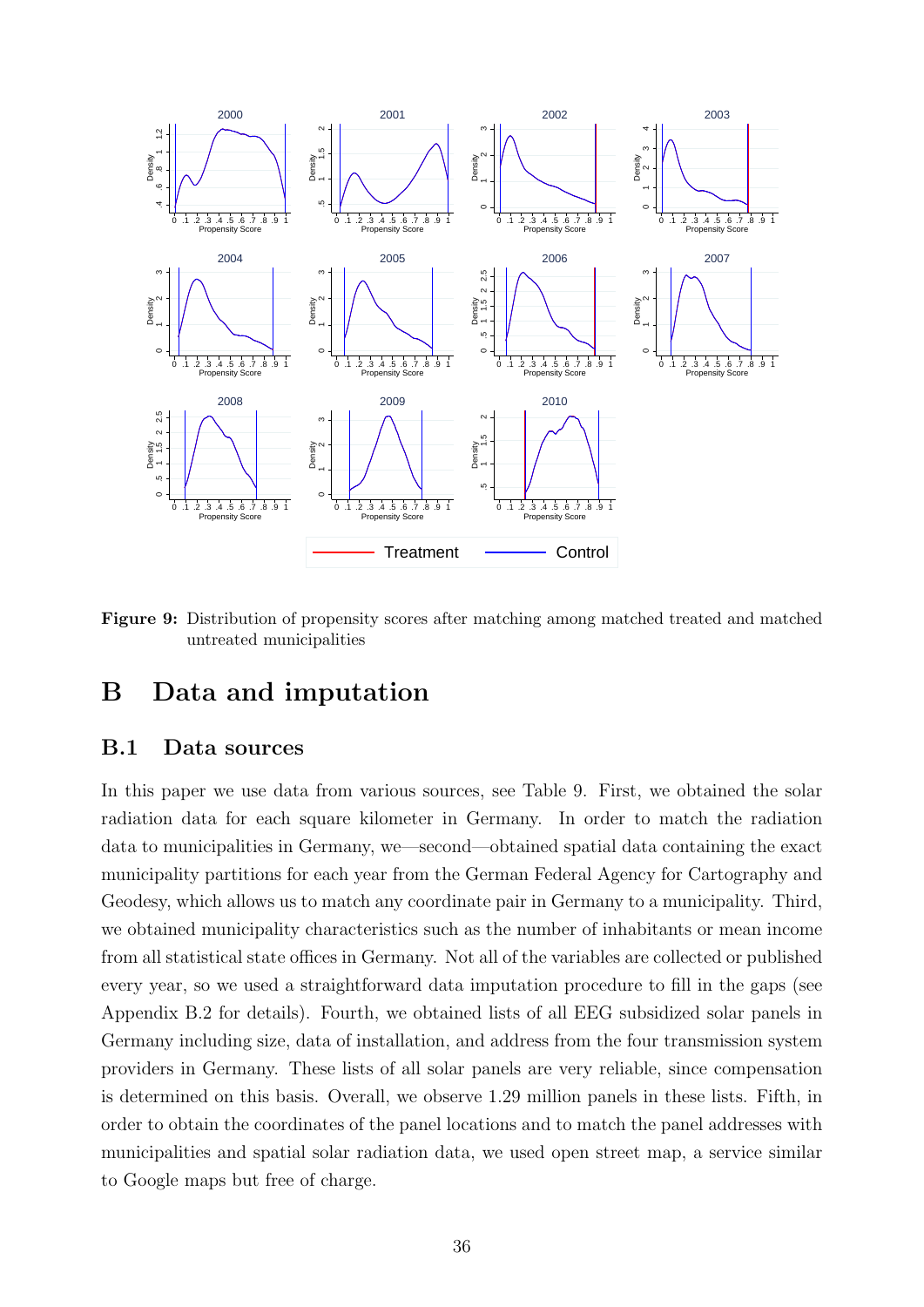<span id="page-37-0"></span>

|                    | Control | Treatment | p-value |
|--------------------|---------|-----------|---------|
| Total area         | 2818.1  | 2799.8    | 0.65    |
| Res. buildings     | 1282.0  | 1308.7    | 0.51    |
| Inhabitants        | 5605.8  | 5812.0    | 0.41    |
| Mean income        | 29.41   | 29.47     | 0.54    |
| Unemployment rate  | 0.0453  | 0.0453    | 1.00    |
| Global radiation   | 1057.6  | 1058.1    | 0.51    |
| Population density | 1.793   | 1.794     | 0.97    |
| Share seniors      | 0.180   | 0.179     | 0.33    |
| Votes Green        | 0.0557  | 0.0564    | 0.09    |
| Votes Conservative | 0.422   | 0.421     | 0.73    |
| Votes Soc-Dem      | 0.346   | 0.347     | 0.56    |
| Votes Liberals     | 0.0792  | 0.0791    | 0.83    |
| Votes Left         | 0.0624  | 0.0613    | 0.29    |
| Votes others       | 0.0330  | 0.0332    | 0.34    |
| Voter turnout      | 0.735   | 0.733     | 0.06    |
| Observations       | 22284   |           |         |

Table 8: Balance Check

Note: The matching algorithm imposes common support of estimated propensity scores , replacement of control municipalities , a caliper of 0.01.

| Table 9: Used data and sources |  |  |  |  |
|--------------------------------|--|--|--|--|
|--------------------------------|--|--|--|--|

<span id="page-37-1"></span>

| Data                                                                                     | Source                                                                                                         |  |  |  |
|------------------------------------------------------------------------------------------|----------------------------------------------------------------------------------------------------------------|--|--|--|
| Lists of all photovoltaic panels in Ger-<br>many subsidized under the EEG                | The 4 energy net providers, http://www.<br>netztransparenz.de                                                  |  |  |  |
| Municipality characteristics (income, un-<br>employment, etc.)                           | Statistical Office of<br>Federal<br>$Ger-$<br>many, and state offices,<br>https:<br>//www.regionalstatistik.de |  |  |  |
| Spatial data on partition and location of<br>all German municipalities                   | German Federal<br>Agency<br>$Car-$<br>for<br>and<br>Geodesy,<br>tography<br>http:<br>//www.geodatenzentrum.de  |  |  |  |
| Solar energy generation potential by loca-<br>tion, calculated from records 1981 to 2010 | German Weather Service (DWD), Office<br>Hamburg                                                                |  |  |  |
| Spatial data to geocode panel addresses                                                  | Street<br>Map,<br>Open<br>https://www.<br>openstreetmap.org/                                                   |  |  |  |

#### <span id="page-37-2"></span>B.2 Imputation

Since the municipality variables we rely on to implement the matching are not gathered every year in every municipality, we would lose a majority of the observations without imputation. We have data for most municipalities but have gaps for certain variables in certain years. We use a straightforward imputation procedure to fill these gaps. For a given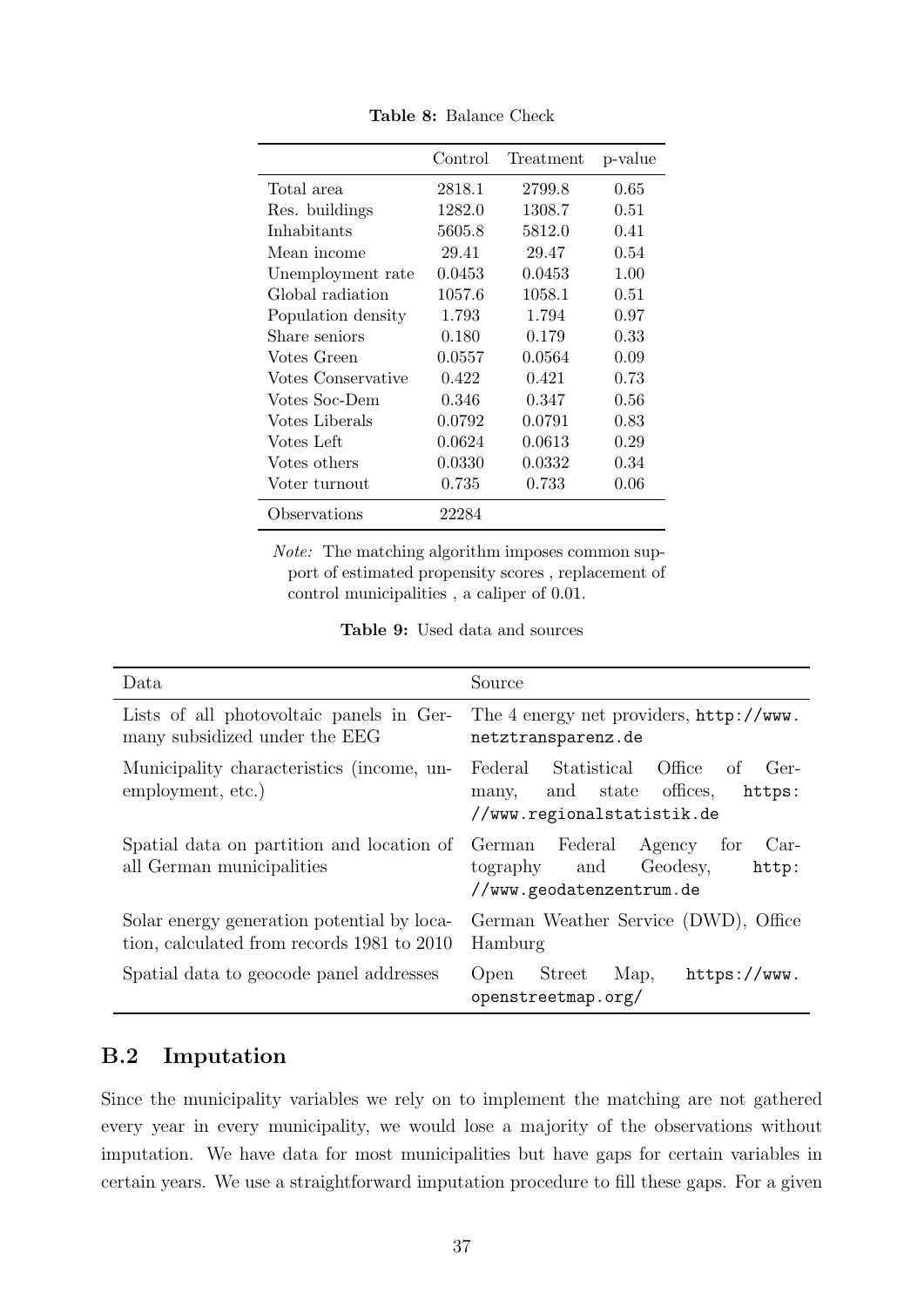variable of a given municipality, we fill a gap in a year by using the value of the closest year. If there is a municipality for which we have no data in any year, then we cannot impute this way and do not use the municipality. Table [10](#page-38-0) gives a simple example how the imputation works. Clearly, there are other ways to implement the imputation, for example as weighted averages, but slightly different specifications did not change our results.

| year               | municipality inhabitants |       |      | year municipality inhabitants |       |
|--------------------|--------------------------|-------|------|-------------------------------|-------|
| 2000               |                          | 10000 | 2000 |                               | 10000 |
| 2001               |                          |       | 2001 |                               | 10000 |
| 2002               |                          |       | 2002 |                               | 12000 |
| 2003               |                          |       | 2003 |                               | 12000 |
| 2004               |                          | 12000 | 2004 |                               | 12000 |
| without imputation |                          |       |      | with imputed values           |       |

<span id="page-38-0"></span>Table 10: Imputation procedure illustrated on a hypothetical example